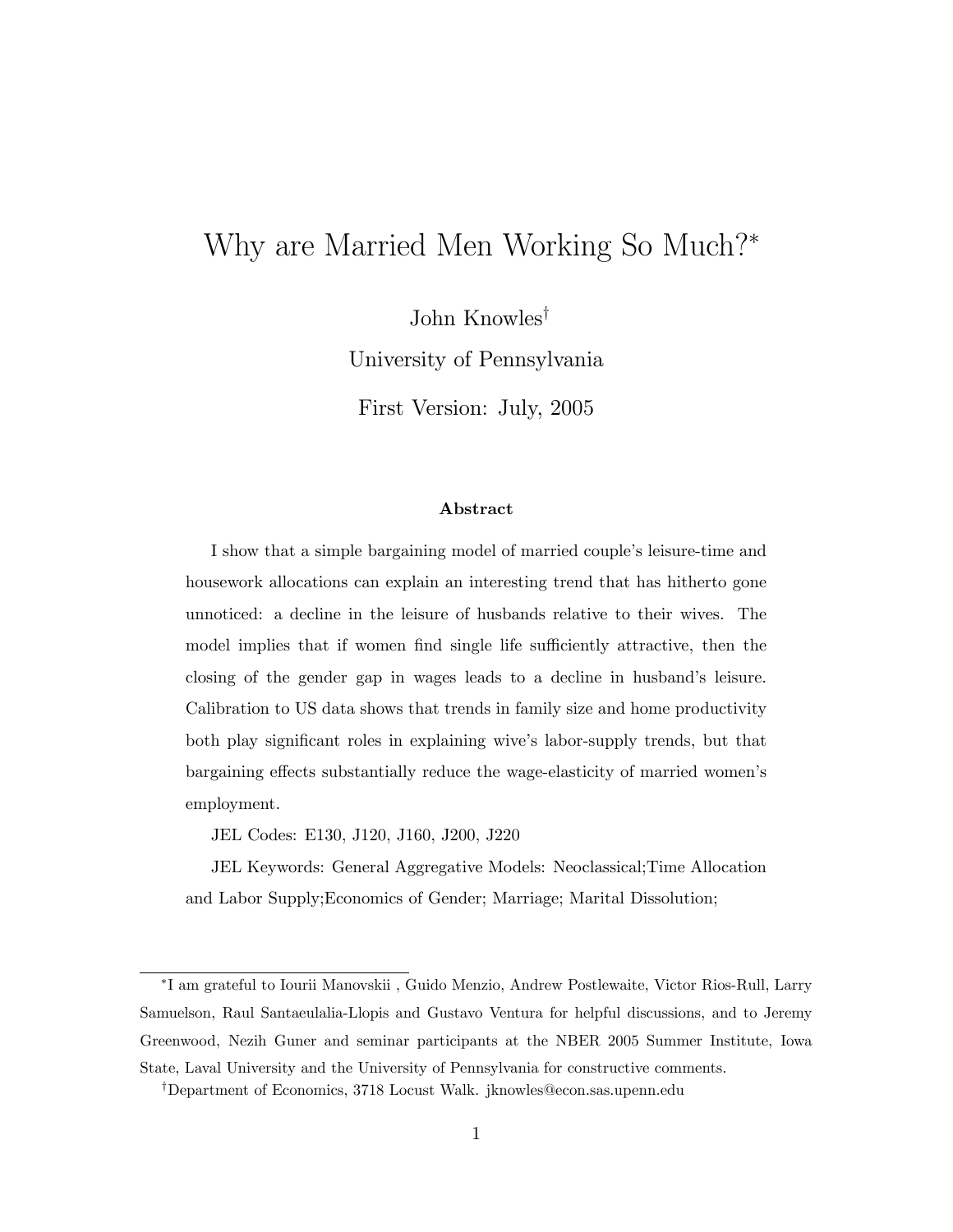### 1 Introduction

It is well-known that leisure of the average US adult has been increasing over the last 30 years. A recent paper by Aguiar and Hurst (2005) conrms this trend, which is also the subject of an in
uential book by.Robinson and Godbey (1997). This trend does not imply of course that leisure is increasing for all groups, and a lively literature has grown up around the question of why some groups, in the words of Hochschild  $(1997)$ , appear to face a 'time bind'.<sup>1</sup>

This paper argues that this trend of increasing leisure does not hold for an economically significant portion of the labor force: men married to women under the age of 50. Indeed for the men of this group whose wives work in the market, leisure time has actually been decreasing. But regardless of the trend in absolute leisure, what is really interesting for macro economists is that there has been a signicant decline in the husband's leisure *relative* to that of their wives.

This anomalous trend is interesting both for its implications for aggregate labor supply and for what it suggests about decision-making within families. Over the last 35 years, the average weekly time married women spend in paid employment has doubled. Two plausible explanations of this change are that women's wages have increased relative to those of men, and that rising productivity in household work has allowed married women to devote more time to market work. A number of recent papers explore these and related hypotheses, including Jones, Manuelli, and McGrattan  $(2003)$ , which finds in favor of rising female wages and Greenwood, Seshadri, and Yorukoglu (2003), which claims that rising productivity at home is largely responsible.<sup>2</sup>

<sup>&</sup>lt;sup>1</sup>For a review of the 'time-bind' literature see Jacobs and Gerson (2004). Other recent papers on the leisure trend include Greenwood and Vandenbroucke (2005), who document the trend over the past 200 years, and Ramey and Francis (2005), who argue that the long-run trend is a statistical artifact.

 $2$ These papers actually consider the trend over a longer period; since 1950 in the first case, and since 1900 in the second.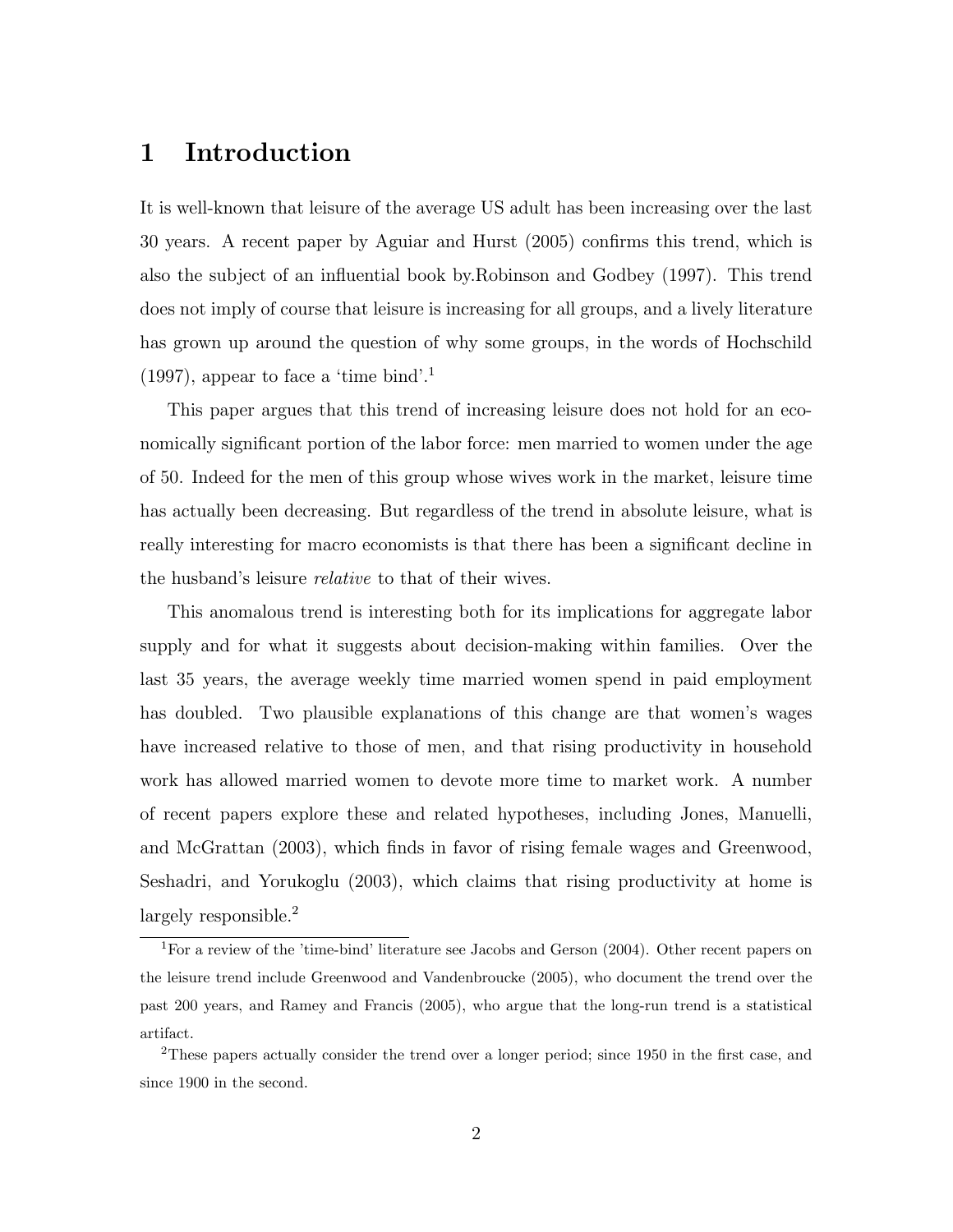In the context of a standard unitary model of the household, both explanations imply that the leisure of husbands should be increasing, relative to that of their wives. For instance, Jones, Manuelli, and McGrattan (2003) find that the labor supply of husbands should have fallen by 5-10 hours weekly. We show that these predictions are indeed corroborated, but only for husbands of women over the age of 50. The share of the labor force accounted for by the younger households is obviously very large, hence their anomalous behavior suggests something important is missing from our theories of aggregate labor supply. This paper argues that the missing element is a consideration of how changes in the macro-economic environment affect the allocation of resources between spouses: the decline in husband's relative leisure suggests that the bargaining position of women has been improving over time.

Consider the optimal allocation from the point of view of the individual spouses in a marriage, who collectively make decisions that are Pareto-optimal. The allocation can be interpreted as that of a benevolent household planner maximizing a weighted sum of the utility of each spouse, for some given pair of Pareto weights. The unitary model essentially assumes that the weight of the spouse in the household planner's problem is invariant over time. We show that in the case of log utility, all that is required to match the observed trend in relative leisure is that the weight accorded to the husband's utility decline by 15% from the 1970s to the 1990s, rather than staying constant as in the unitary model.<sup>3</sup>

To explain such movements in the wife's share of household utility, we extend the unitary model by incorporating a simple model of bargaining between spouses. We assume that when negotiations break down, the result is divorce, so that the equilibrium allocation of married couples depends on the gains from marriage, as in the seminal paper of McElroy and Horney (1981). Relying on a standard solution

<sup>3</sup>This conclusion is independent of trends in home production time because we model home production as a constraint; trends in productivity at home affect the location of the pareto frontier but have no direct effect on the utility allocation.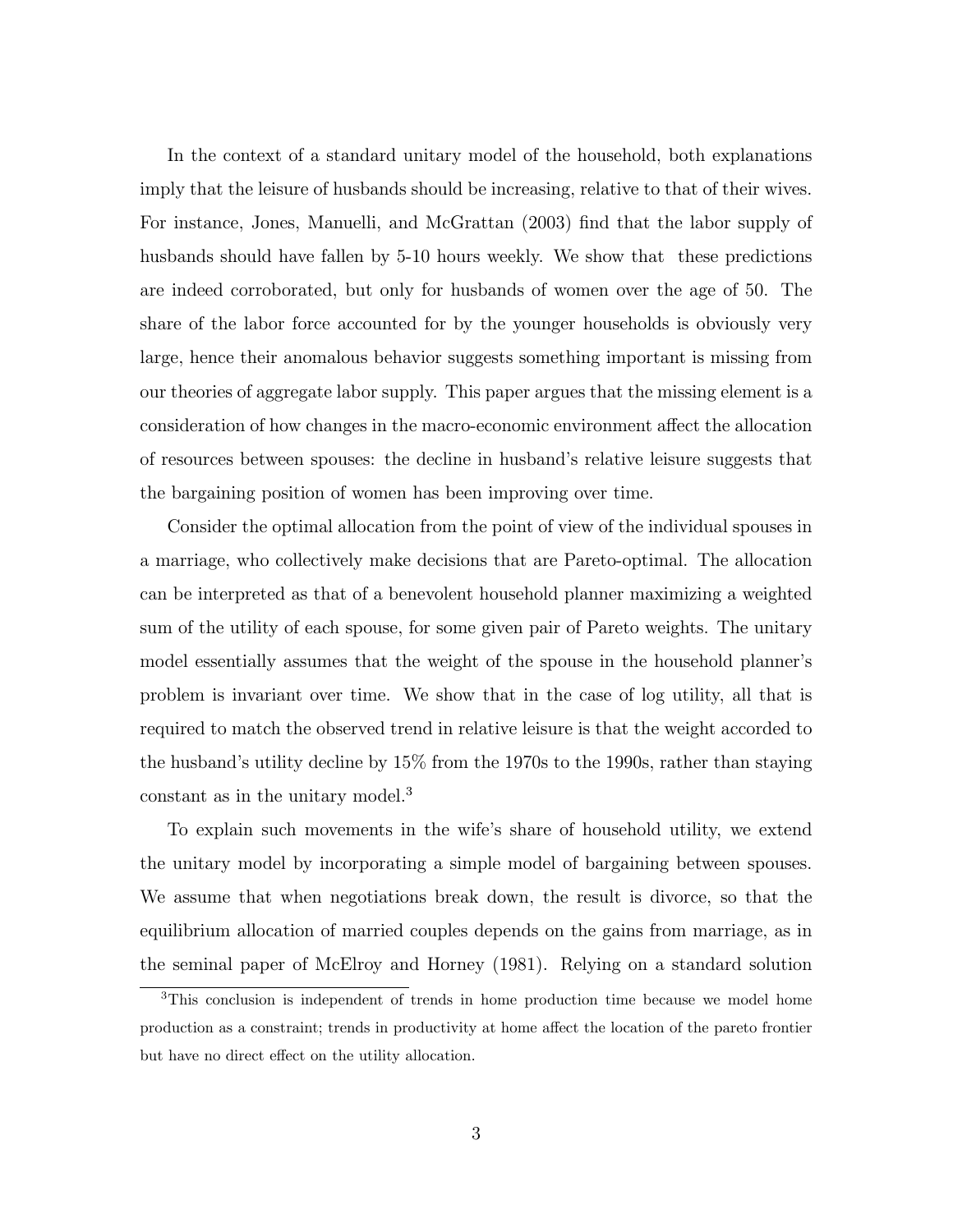concept, that the spouses split the marital surplus equally, we can solve explicitly for the leisure allocation. We find that husband's leisure is decreasing in the wife's wage, whenever the attractiveness of single life is sufficiently high for women relative to men. If this condition fails, then husband's leisure will increase when the wife's wage increases.

The paper then extends the analysis to consider corner solutions in which the wife does no market work. Most of the trend in married-women's labor supply is due to the rise in labor-force participation rates; in the 1970s, we find that about  $40\%$  of wives aged 25-45 did no market work over a 3-year period; that dropped to 12% by the 1990s. Both in the 1970s and the 1990s, we observe that women who are not working spend about 40% more time on housework than do working women and get about 20% more leisure. In the context of our model, these facts suggest that fixed costs of employment prevent women with relatively low optimal market hours from working outside the home, thus netting them extra leisure. We show that the mapping from bargaining equilibria to the Pareto weight at a corner solution can be very different from that at an interior solution, even with identical outside options. This implies that the husband's weight in the household utility function will decline even when the bargaining position is constant, another strike against the unitary model.

By calibrating a version of the model with heterogeneity in the required amount of home inputs, we can apply the basic theory to comparing explanations of the trend in married women's labor supply. In addition to the two explanations alluded to above, we also allow for an exogenous decline in family size. We force the model to match the relative leisure, marriage rates and wive's employment rates in each period, so that we can use computational experiments to decompose the sources of the changes in leisure and labor supply.

The results imply that the wage trend on its own explains the entire increase in wife's relative leisure; this means husbands are working harder because their bargaining position in the household has eroded over time. On the other hand, the trend in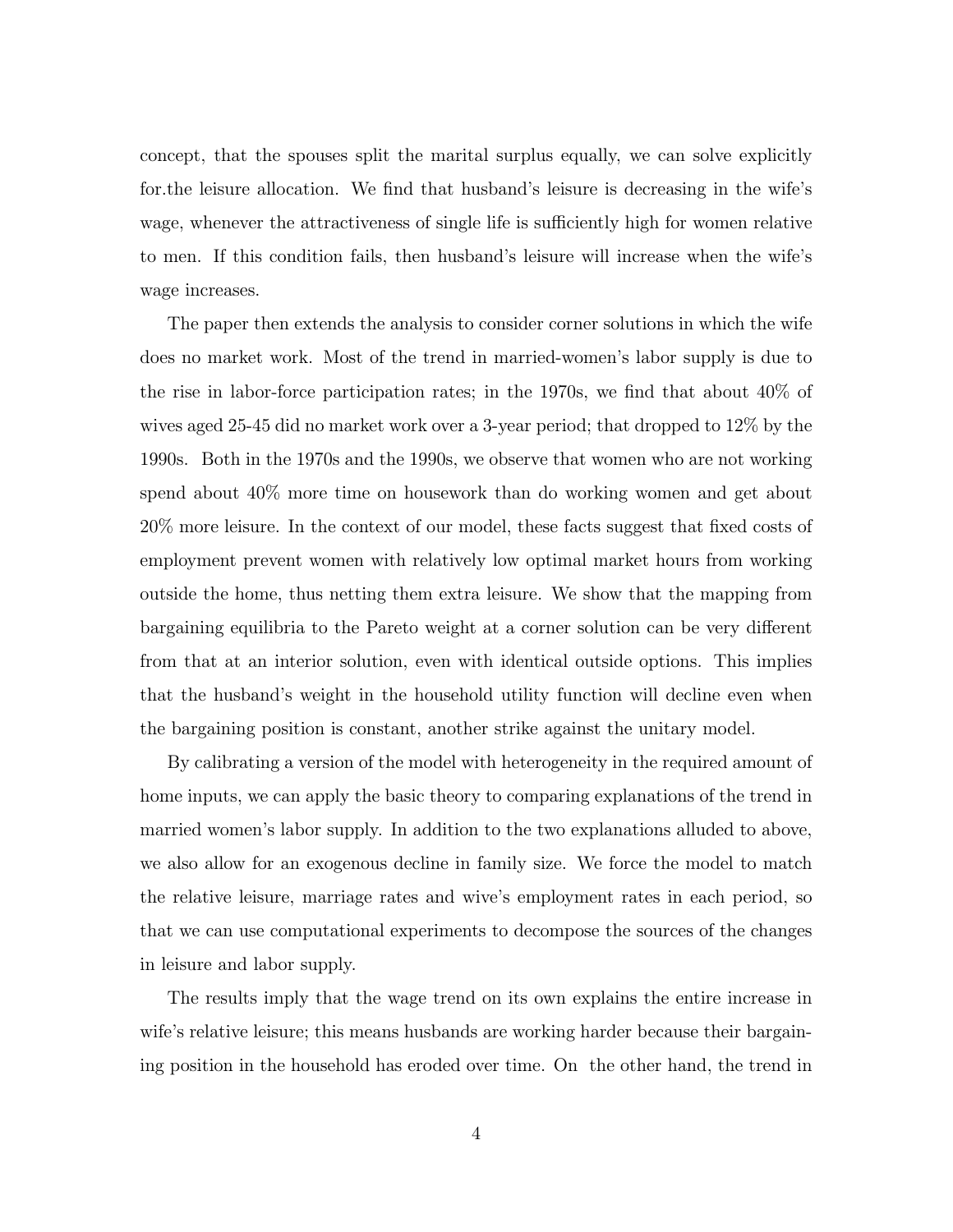married women's employment is due in roughly equal measure to each explanation, though the wage trend dominates slightly. The substitution effect of the wage trend on wife's labor is offset by the effect on her leisure. On the other hand, the rise in productivity at home resulting from the price trend has no such offsetting effect, so that despite a comparatively small effect on full income, the price trend accounts for 36 per cent of the trend in wive's employment.

The model also has implications for the decline in marriage over the last 30 years, the subject of a number of other equilibrium analyses, including Greenwood, Guner, and Knowles (2003), Regalia and Ríos-Rull (1999), Caucutt, Guner, and Knowles (2002). More recently, Greenwood and Guner (2004) have argued that rising wages and home productivity can explain nearly 90% of the decline in the fraction of adult life women spend married. We show that a rise in female wages can cause marriage rates to rise or fall, depending on the extent to which women prefer married to single life. According to our calibrated model, the rise in female wages is more important than rising home productivity for explaining the decline in marriage rates.<sup>4</sup>

The basic labor-supply analysis developed here is in the vein of the householdbargaining literature deriving from Manser and Brown (1980) and McElroy and Horney (1981). Such bargaining models are special cases of the 'collective' model theory of the household developed by Chiappori (1988), in which testable restrictions are derived on the basis of separable utility and Pareto efficiency alone. Chiappori, Fortin, and Lacroix (2002), who show that correlations between divorce laws and married women's labor supply across states are consistent with the predictions of the collective model. The current paper differs from the previous literature in that it imposes a simple solution concept which allows for explicit solutions for labor supply and other household decisions, permitting comparative statics with respect to wages, rather

<sup>4</sup>Greenwood and Guner (2004) consider a wage trend in a model with no sexes. In our analysis, the husband's wage is roughly constant over time, so that the trend in wife's relative wage is roughly equivalent to the trend in the average wage.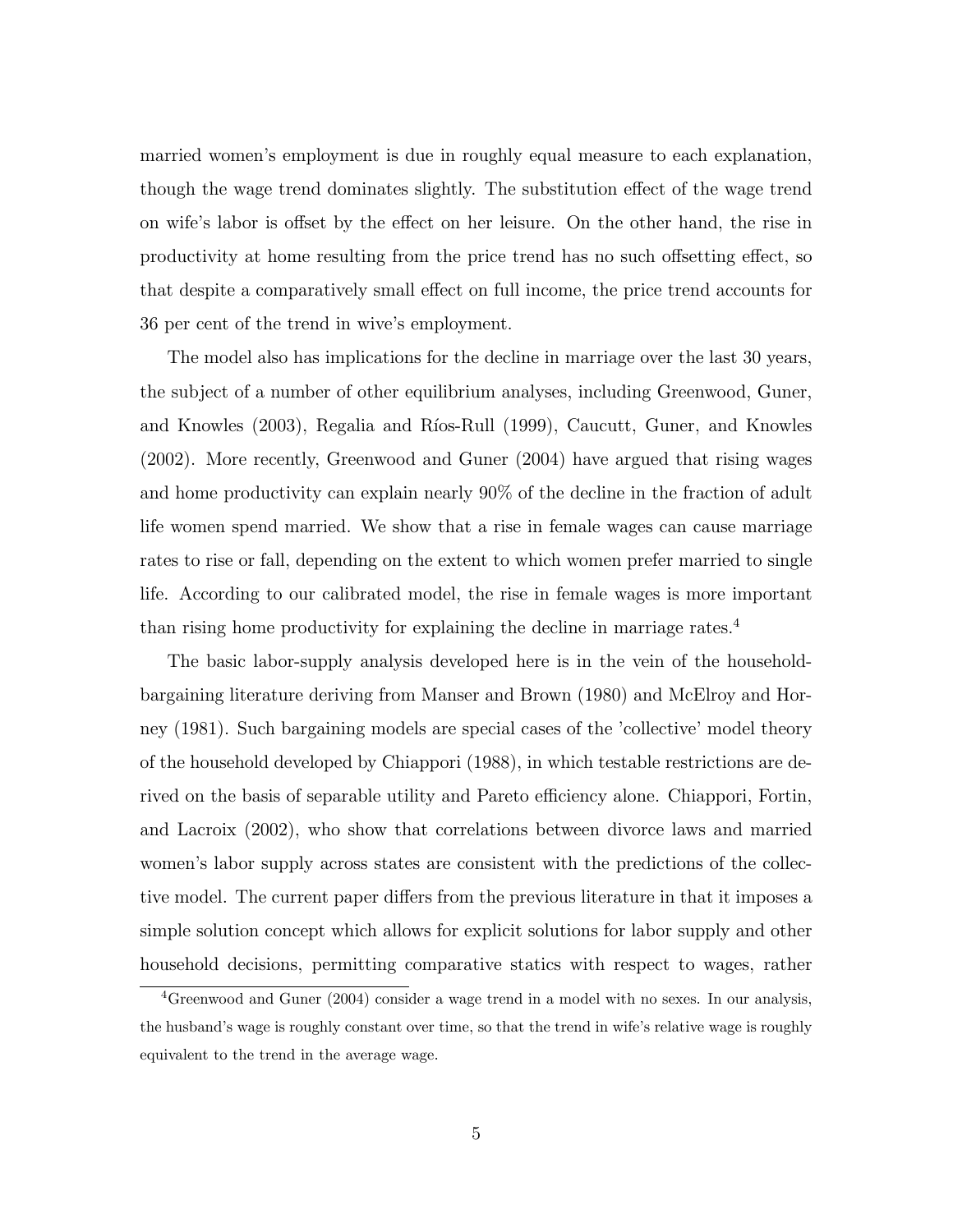than limiting the analysis to `distribution' factors that shift the outcome without affecting the household budget.

The marriage-market equilibirum analysis of our model can also be seen as a simplication of Greenwood, Guner, and Knowles (2003), which computes equilibrium marriage rates and married-couple allocations in an environment with bargaining and idiosyncratic match-quality shocks. Other papers on the equilibrium analysis of marriage and female labor supply also appear to be limited to computational results, as in Caucutt, Guner, and Knowles (2002) and Regalia and Ríos-Rull (1999).<sup>5</sup>. On the other hand, analytical results are obtained by Chiappori and Weiss (2000) and Chade and Ventura (2004), who develop simple equilibrium-marriage models comparable to the current paper. Their concerns are very different however; the former focuses on optimal contracts, the latter on search behavior. Neither model allows for laborsupply decisions, and assumes instead that the gains from marriage are exogenous. Theoretically, the key difference is that utility in the first of these papers is assumed to be perfectly transferable, and in the latter non-transferable, while in our model utility is partially transferable, via the allocation of leisure and private consumption.

A simultaneous paper, Bech-Moen (2006) shows that the leisure trend also holds in Norwegian data, and shows that a bargaining model can explain trends in leisure and market hours in both countries as the result of wage convergence alone. That paper relies on a Nash-bargaining solution concept, and hence relies more on numerical analysis, and does not consider the possibility of corner solutions or the implications of trends in home technology or marriage rates. The current paper by contrast makes the point that while the trend in wages could explain labor supply trends, in fact

 $5$ Regalia and Ríos-Rull (1999) reports that, as in this paper, one can infer from US data that women have a higher intrinsic enjoyment of single life. They infer this from the fact that women tend to marry men higher in the wage distribution, and that higher wages are associated among women with lower marriage rates, but among men with higher rates. Along with the current paper, this suggests that both cross-sectional and time-series support this view that women need marriage less than men do.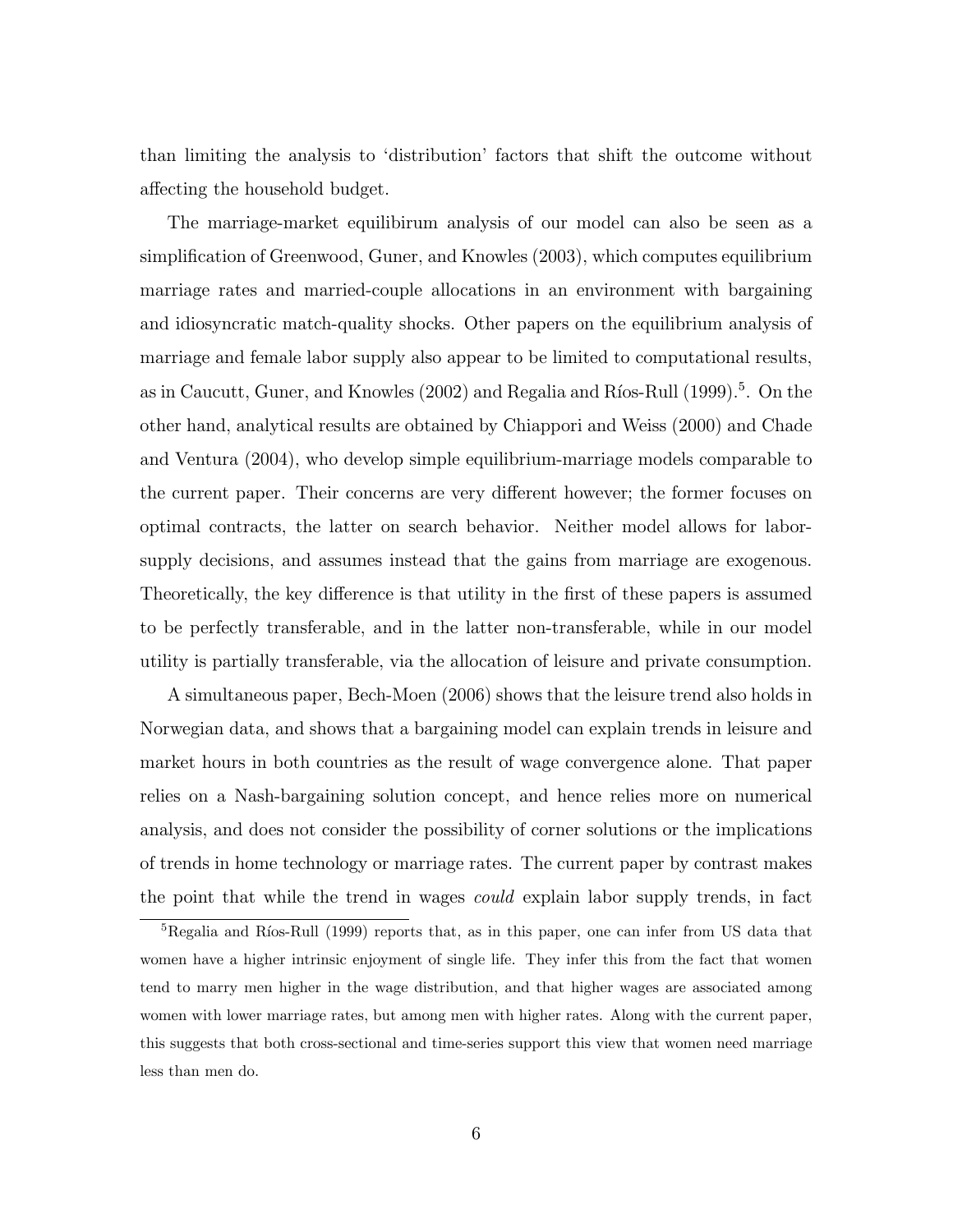other trends, such as in home technology, are equally important.

The rest of the paper is divided into seven parts: an empirical analysis in Section 2, followed by an analysis of the unitary model in section 3, then an analysis of the allocation of leisure in the bargaining model of the household. Section 5 integrates home production into the model. Section 6 presents the quantitative implications when the model is calibrated to US data. The conclusion contains a summary of the results.

## 2 Trends in Time Allocation

In this section we document trends in the working time for married-couple households in the U.S. The main variables of interest are the market labor time and time spent in housework of each spouse. The sum of these is taken to be total working time, and the remainder of total discretionary time as free time or leisure.

#### 2.1 Dedicated Time-Use Surveys

We begin with a look at a series of time-use surveys carried out in the US between 1965 and 2003. Valuable analyses of these data sets include Robinson and Godbey (1997) and Aguiar and Hurst (2005). The latter also includes includes access to a compilation of the data on which this first part of the analysis is based. It is important to note these data are at the individual level; no information on spouses or other family members is collected, beyond their mere existence. Furthermore, for 1993, marital status is not available, while for 2003 the survey was extensively redesigned, causing comparability issues, particularly with respect to child care, that are discussed in Aguiar and Hurst (2005). For these reasons, the following analysis excludes 1993 and treats the 2003 wave with some skepticism.

There are 168 hours in a week, allocated over a myriad of activities listed in these surveys. In the spirit of Robinson and Godbey (1997), these activities can be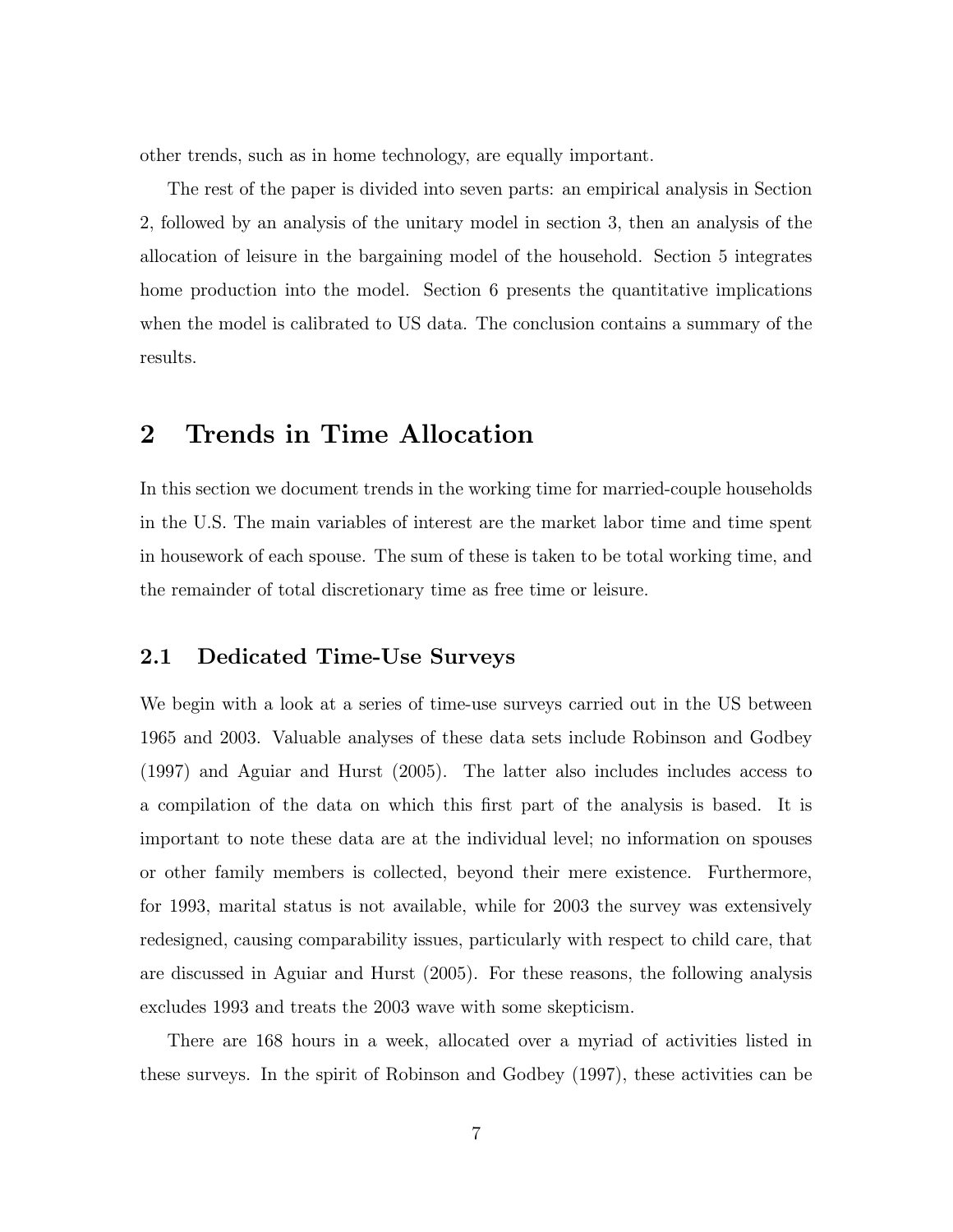|          |      |      | Leisure Concept* |       |        |        |  |  |  |
|----------|------|------|------------------|-------|--------|--------|--|--|--|
|          | Year | N    | $\theta$         | 1     | 2      | 3      |  |  |  |
|          | 1965 | 157  | 22.48            | 22.71 | 91.69  | 96.15  |  |  |  |
| Wives    | 1975 | 190  | 25.25            | 25.97 | 98.22  | 102.90 |  |  |  |
|          | 1985 | 469  | 28.05            | 28.66 | 100.85 | 106.47 |  |  |  |
|          | 2003 | 2087 | 24.58            | 26.14 | 98.33  | 106.94 |  |  |  |
|          | 1965 | 404  | 31.36            | 32.41 | 102.63 | 104.09 |  |  |  |
| Husbands | 1975 | 377  | 31.56            | 31.89 | 102.66 | 104.57 |  |  |  |
|          | 1985 | 568  | 31.30            | 31.92 | 102.19 | 104.15 |  |  |  |
|          | 2003 | 2306 | 28.48            | 30.23 | 98.92  | 102.95 |  |  |  |

\*Based on (Aguiar and Hurst, 2005).

Table 1: Alternative Leisure Concepts for Married Working People aged 25-45 in U.S. time-use surveys.

aggregated up into broader categories such as Personal Care, Market Work, Home Work, and Leisure. Of course the concept of leisure is ambiguous; it is not clear for instance how to classify time with children. For this reason, the analysis considers a range of leisure concepts, as defined in Aguiar and Hurst (2005). These consist of summations of time spent in activities deemed to be leisure, starting from Leisure 0 which is limited to the obvious activities: TV, movies, hobbies etc. Leisure 1 adds time spent playing with children, Leisure 2 adds personal care and sleep time to Leisure 1, and Leisure 3 adds child-care time to Leisure 2.

The trends for these leisure concepts are shown in Table 1 for married people aged 25-45. It is clear that for each concept, the wife's leisure is rising over time, but the husband's is essentially stationary, and by the last wave is actually falling.

What sort of activities account for the change in relative leisure? We do not have access to the full set of leisure variables in these surveys, but we can consider some of the most important. Consider time spent watching TV, in sport or exercise and in civic activities. For the case of high-school dropouts, these activities accounted for 80% of men's Leisure 0 in 1965 and 50% of women's.

Table 2 shows that for wives without a diploma, time watching TV increased from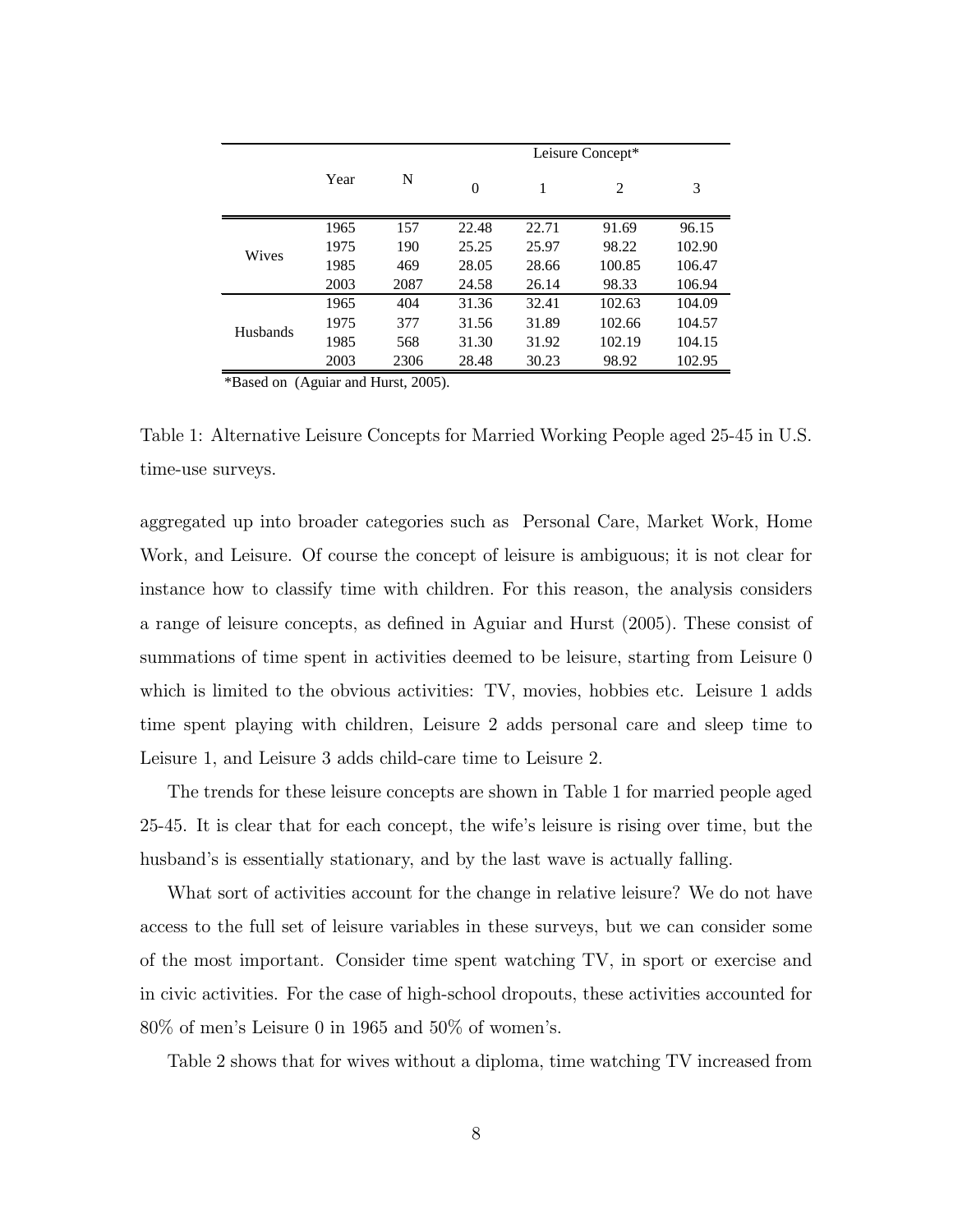|                 |      | Leisure Activities |       |          |       |                       |      |  |
|-----------------|------|--------------------|-------|----------|-------|-----------------------|------|--|
|                 | Year | TV                 | Meals | Exercise | Civic | Garden/Pet Child Play |      |  |
|                 | 1965 | 6.64               | 6.73  | 0.86     | 0.99  | 0.39                  | 0.23 |  |
| <b>Wives</b>    | 1975 | 10.44              | 6.99  | 0.92     | 3.00  | 0.25                  | 0.72 |  |
|                 | 1985 | 11.90              | 7.17  | 1.99     | 2.31  | 0.57                  | 0.61 |  |
|                 | 2003 | 11.02              | 8.41  | 1.83     | 2.24  | 1.28                  | 1.56 |  |
|                 | 1965 | 13.64              | 8.35  | 2.11     | 2.15  | 0.21                  | 1.05 |  |
| <b>Husbands</b> | 1975 | 15.59              | 8.43  | 2.33     | 2.35  | 0.22                  | 0.32 |  |
|                 | 1985 | 14.79              | 7.45  | 3.20     | 1.59  | 0.63                  | 0.61 |  |
|                 | 2003 | 14.38              | 8.43  | 2.89     | 2.20  | 1.99                  | 1.75 |  |

Table 2: Leisure activities of married working couples where wife is aged 25-45. Data from U.S. time-use surveys.

8 hours in 1965 to 17 hours in 1985, a gain of about 5 hours relative to their husbands. For college-educated wives, TV time increased by about 5.5 hours, resulting in a 30% gain relative to the husband's TV time. Wives also gained an hour and a half of time spent eating. Trends in TV and eating time therefore account for a dominant share of the relative leisure trend. Apart from time gardening or with pets, the other activities also show large gains for wives relative to their husbands, but account for much less time over all. Thus the leisure trends reflect, to a large extent, a trend in time watching TV, which is quite plausibly leisure. The only leisure activity in the table that has grown more for husbands than for their wives is gardening; unlike TV watching, this is something many households pay others to do, which certainly weakens the case for considering this as leisure.

While these surveys represent the most serious attempts we have to measure time-allocation at any one calendar year, they suffer from some serious defects for understanding trends in married-couple time allocations. Because of the individual nature of the time-use surveys, we cannot condition on spouse characteristics, such as whether the spouse is working. Furthermore, the surveys are spread far apart in time, making trends harder to measure, and carried out by different agencies with different methods and variable definitions. Finally, the surveys only measure time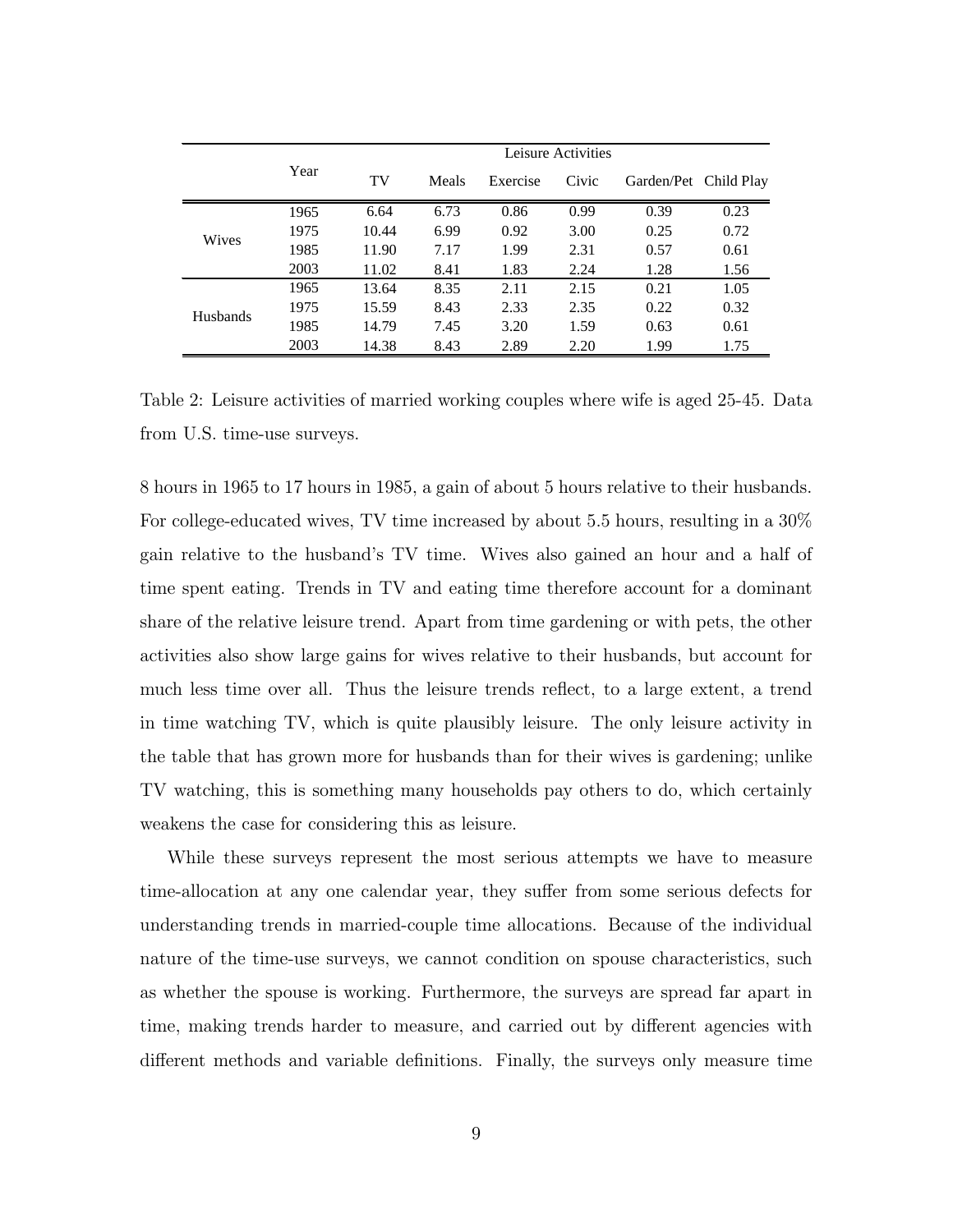allocation in one day; they do not distinguish between people who happened to be off work that day and those who are not regularly employed.

### 2.2 The Panel Study of Income Dynamics

To remedy the shortcomings of the time-use surveys, we now turn to household data: the 1969-1997 waves of the PSID, excluding those years in which housework variables were not collected, such as 1975 and 1982. Little of the analysis reported here exploits the panel nature of the study; the PSID is used because it is the only annual crosssectional dataset in the U.S. that includes a measure of housework.

Our full sample consists of all wives (or \wives") between the ages of 25 and 80 who report time spent in market labor and house work for both spouses. The sample size grows over time, from 1018 households in 1969, to 3052 in 1997. This results in a total number of annual observations equal to 69,762.To ensure that the sample is representative, all statistics are weighted using the household's cross-sectional weight for each year. We also repeat the exercise for single men and single women, as the model has implications for their time allocations.

The housework variable is the response to the question: "About how much time does your (wife/"WIFE") spend on housework in an average week? I mean time spent cooking, cleaning, and doing other work around the house." A similar question is asked for husbands. This is not an ideal instrument in many ways, particularly as the interpretation of housework may vary across sexes, and over time.

We take weekly hours worked in each category to be the annual numbers reported, divided by 52. In order to ensure that extreme values of hours do not distort the results, we top-code both market hours and housework hours at 90 hours weekly; this affects only the top percentile in each case.

The analysis focuses on the portion of the sample consisting of women and single men aged between 25 and 45 and the husbands of these women. We further restrict the sample to "working households", by which we mean married households where the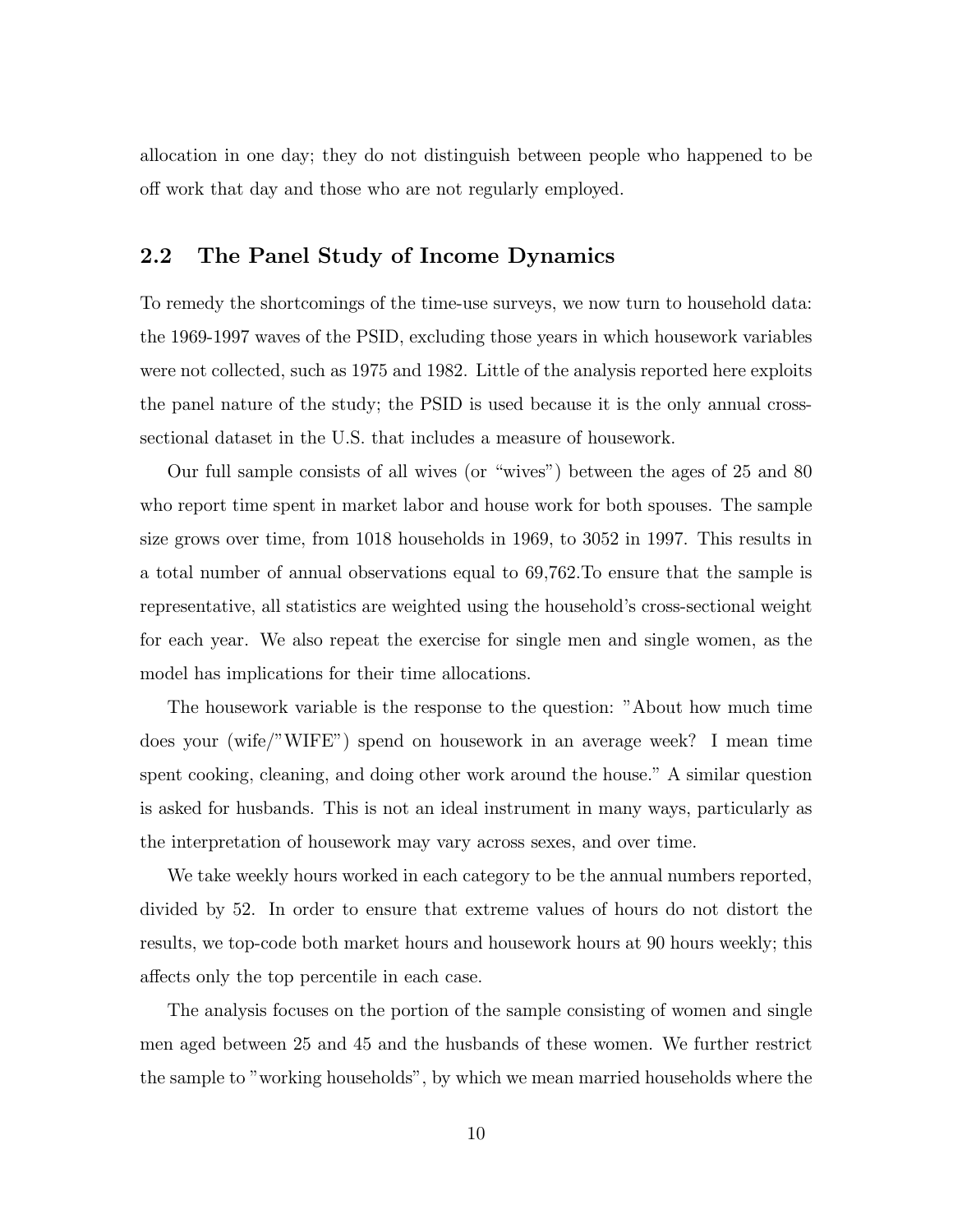wife works 10 hours or more outside the home, and single households where the head works 25 hours or more outside the home. Summary statistics are shown in Table 4, which reports housework and market hours, as well as family size for married and single households. The table shows that the average wife's time in market work increased over the period, from 30 hours weekly to 33.6, and that housework hours fell from 25 hours to 17. Total working time for women declined by four hours. For married men, housework hours increased from three to 7.6 weekly, while market hours stayed constant. The relative leisure of the husband declined from 118% of the wife's leisure time, to 96%.Relative home work time of the husbands increased from 12 percent to 43 percent.<sup>6</sup>

For singles, Table 3 implies that leisure of both men and women is increasing over time, and by roughly the same amounts: six hours weekly. Therefore the trend among married people does not reflect some tendency towards less leisure of men. For housework however we do see a similar trend of more time devoted by men, less by women.

Note that the wives in this latter sample are comparable to those of the time-use sample analyzed in the previous section, so we should pause for a minute to consider the degree of concordance between the two data sources. Whereas wives in the PSID work 55 hours weekly in the 70s, they work 60 hours in 1975 according to the timeuse survey, excluding child care, a discrepancy of about 10% of total working time. The PSID says they worked 30 hours in the market and 25 hours at home, compared to 32 and 23 in the time-use survey. Thus the source of the discrepancy in work hours appears to be that the PSID excludes commuting and other work-related time. Considering how primitive is the PSID approach to time allocation, it is remarkable that the results should be so similar to that of the specialized surveys. The PSID does seem to understate men's home hours, but since the trends are quite similar, it

 ${}^{6}$ In Table A-2 of the appendix, we show that the pattern is qualitatively similar when non-working women are included in the sample, although the relative leisure trend is somewhat weaker.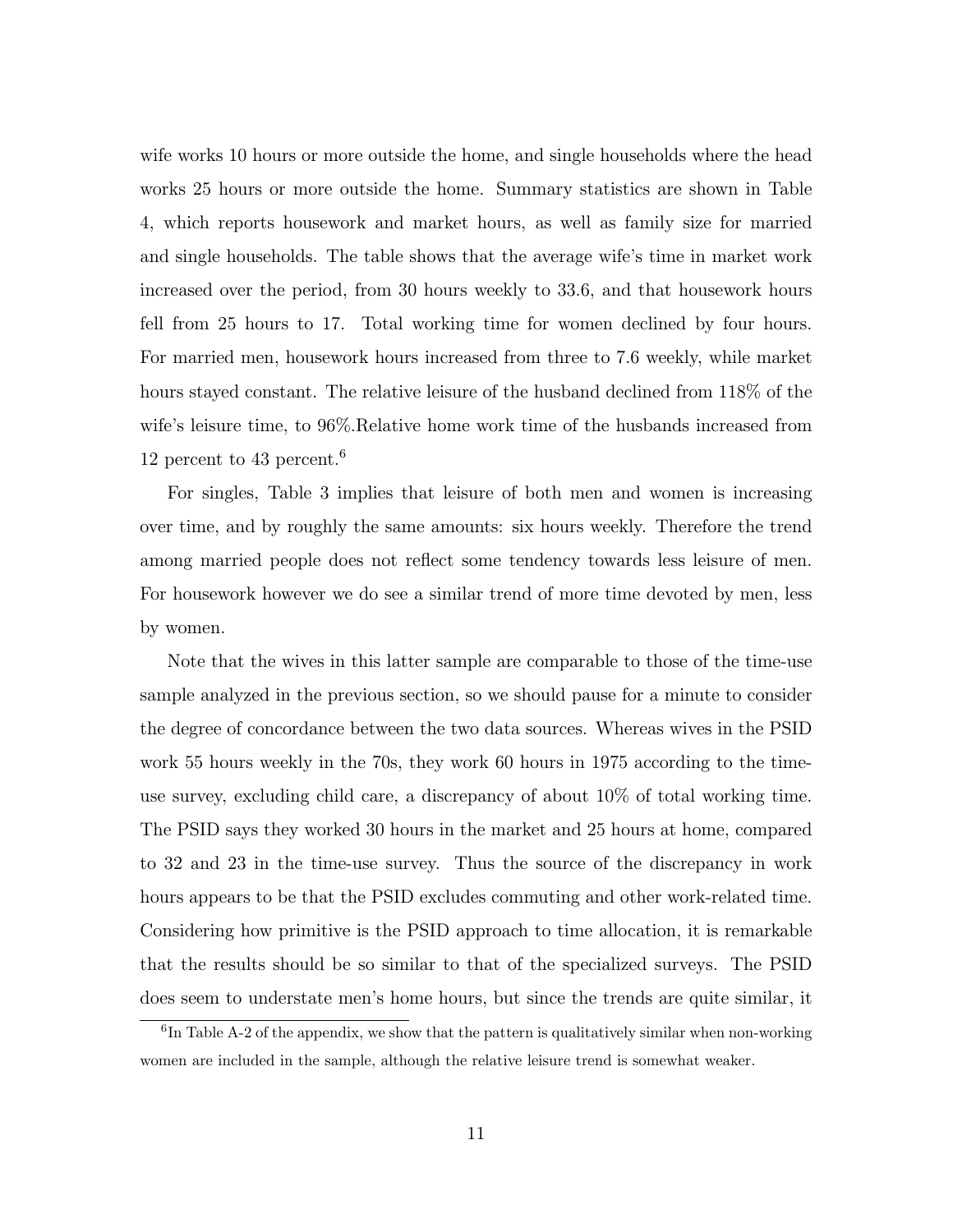| Years                     | N/Year | Home  | Market<br>Core | Market<br>Total*      | Total<br>Working             | Leisure* | Family<br><b>Size</b> | Number of Kids |
|---------------------------|--------|-------|----------------|-----------------------|------------------------------|----------|-----------------------|----------------|
|                           |        |       |                |                       | Married Men, Wife aged 25-45 |          |                       |                |
| 1969-1975                 | 228    | 3.18  | 43.02          | 50.02                 | 53.20                        | 44.80    | 4.20                  | 1.92           |
| 1978-1983                 | 735    | 6.80  | 42.50          | 49.50                 | 56.30                        | 41.70    | 3.67                  | 1.48           |
| 1988-1997                 | 1903   | 7.57  | 43.04          | 50.04                 | 57.61                        | 40.39    | 3.53                  | 1.38           |
| Married Women, aged 25-45 |        |       |                |                       |                              |          |                       |                |
| 1969-1975                 | 228    | 25.43 | 29.68          | 34.68                 | 60.11                        | 37.89    | 4.20                  | 1.92           |
| 1978-1983                 | 735    | 22.00 | 30.88          | 35.88                 | 57.88                        | 40.12    | 3.67                  | 1.48           |
| 1988-1997                 | 1903   | 17.49 | 33.66          | 38.66                 | 56.15                        | 41.85    | 3.53                  | 1.38           |
|                           |        |       |                | Single Men aged 25-45 |                              |          |                       |                |
| 1969-1975                 | 42     | 5.75  | 43.97          | 50.97                 | 56.72                        | 41.28    | 1.38                  | 0.21           |
| 1978-1983                 | 232    | 8.23  | 42.14          | 49.14                 | 50.37                        | 47.63    | 1.35                  | 0.23           |
| 1988-1997                 | 557    | 7.91  | 43.29          | 50.29                 | 51.21                        | 46.80    | 1.35                  | 0.21           |
| Single Women aged 25-45   |        |       |                |                       |                              |          |                       |                |
| 1969-1975                 | 72     | 13.74 | 37.94          | 42.94                 | 56.68                        | 41.32    | 2.39                  | 1.09           |
| 1978-1983                 | 264    | 12.78 | 39.01          | 44.01                 | 51.79                        | 46.21    | 2.04                  | 0.79           |
| 1988-1997                 | 659    | 10.96 | 39.77          | 44.77                 | 50.73                        | 47.27    | 1.97                  | 0.77           |

 $\overline{a}$ 

*\*Married sample where wife worked at least 10 hours per week. Singles sample where head worked at least 25 hours per week. "Market total" is Market Core plus an allowance for commuting and work-related time: 7 hours for men, 5 for women. Leisure equals 98 hours minus Total Working hours.*

Table 3: Hours worked, earnings and family size in PSID for \working" households where wife or head is aged 25-45 years.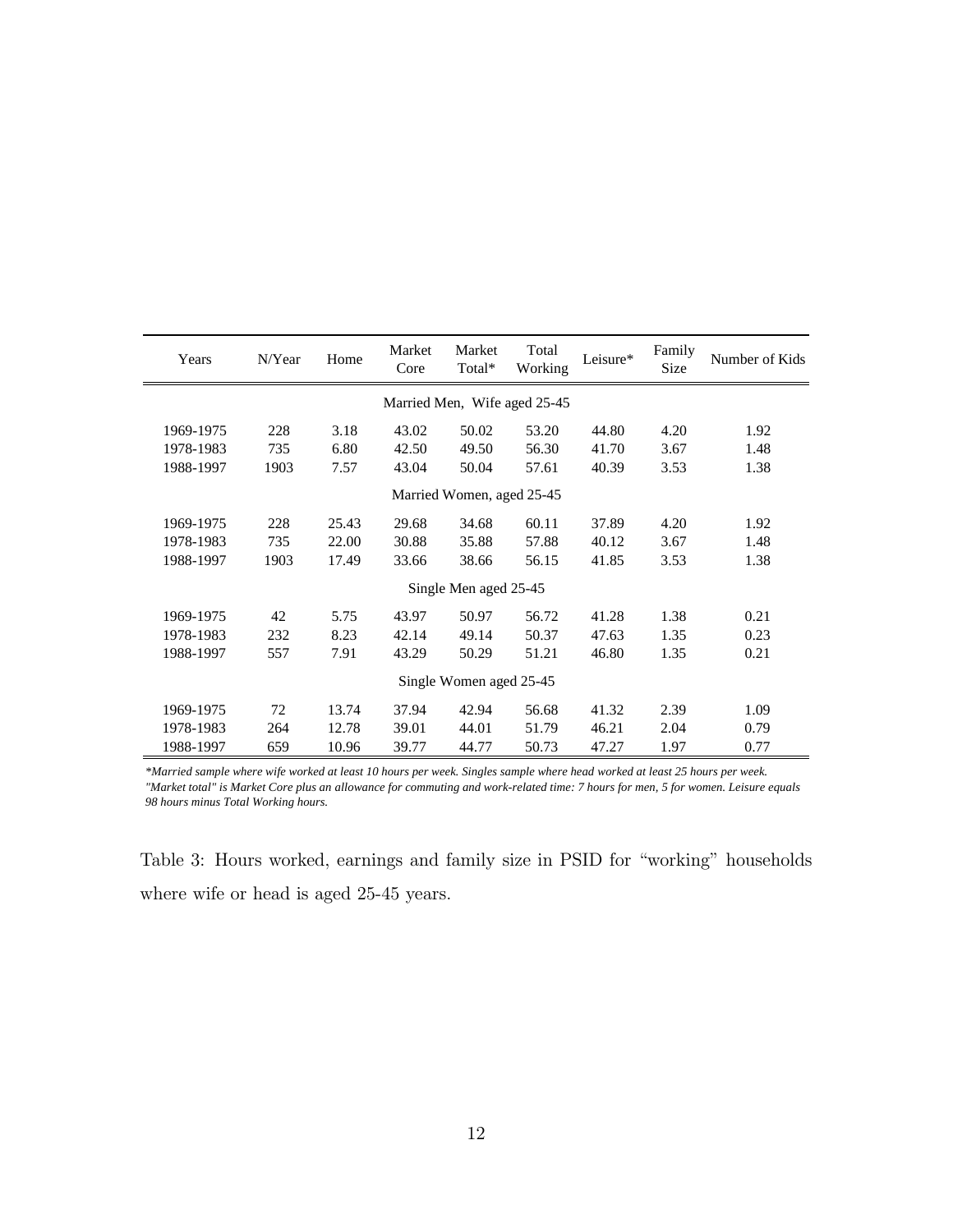| Age   | Drop Out  | <b>High-School</b> | <b>College</b> |
|-------|-----------|--------------------|----------------|
| 25-34 | 17.44%    | 11.61%             | 6.60%          |
| 35-44 | 11.60%    | 13.65%             | 16.10%         |
| 45-54 | 6.61%     | 2.84%              | 5.80%          |
| 55-65 | $-12.29%$ | $-9.33\%$          | $-4.61%$       |

Table 4: Percent decline in husband's relative leisure in households where the wife spends 25 hours or more weekly in paid market work.

seems safe to ignore this level effect.

To ensure that other demographic changes over the same period are not driving the finding of the trends in time allocation, we turn to Table 4 shows for households where the wife works 10 hours weekly or more, the size of the decline in husband's relative leisure. When the wife is between 35 and 44 years old this ranges from 12% when the wife did not complete high school to 16% for college-educated wives. The change is uniformly smaller when the wife is aged between 45 and 54 years old: for drop-outs the change in relative leisure is 7%, and only 3% for high-school graduates. For the youngest group, where the wife is aged 25-34, the relative leisure of the husband fell by 17% in the case of dropouts, 12% for high-school graduates, and 7% for collegeeducated women. Conditioning on education and age therefore only strengthens the trend towards lower relative leisure for husbands. It is clearly not 'explained' by the significant education trends among women over the same period.

The lack of a positive trend in husband's leisure may seem to be inconsistent with the widely-reported negative trend in men's market hours. The results reported here do not concern all men however, only those married to women under age 45. For older men and for singles, we clearly saw that leisure was increasing over time. Also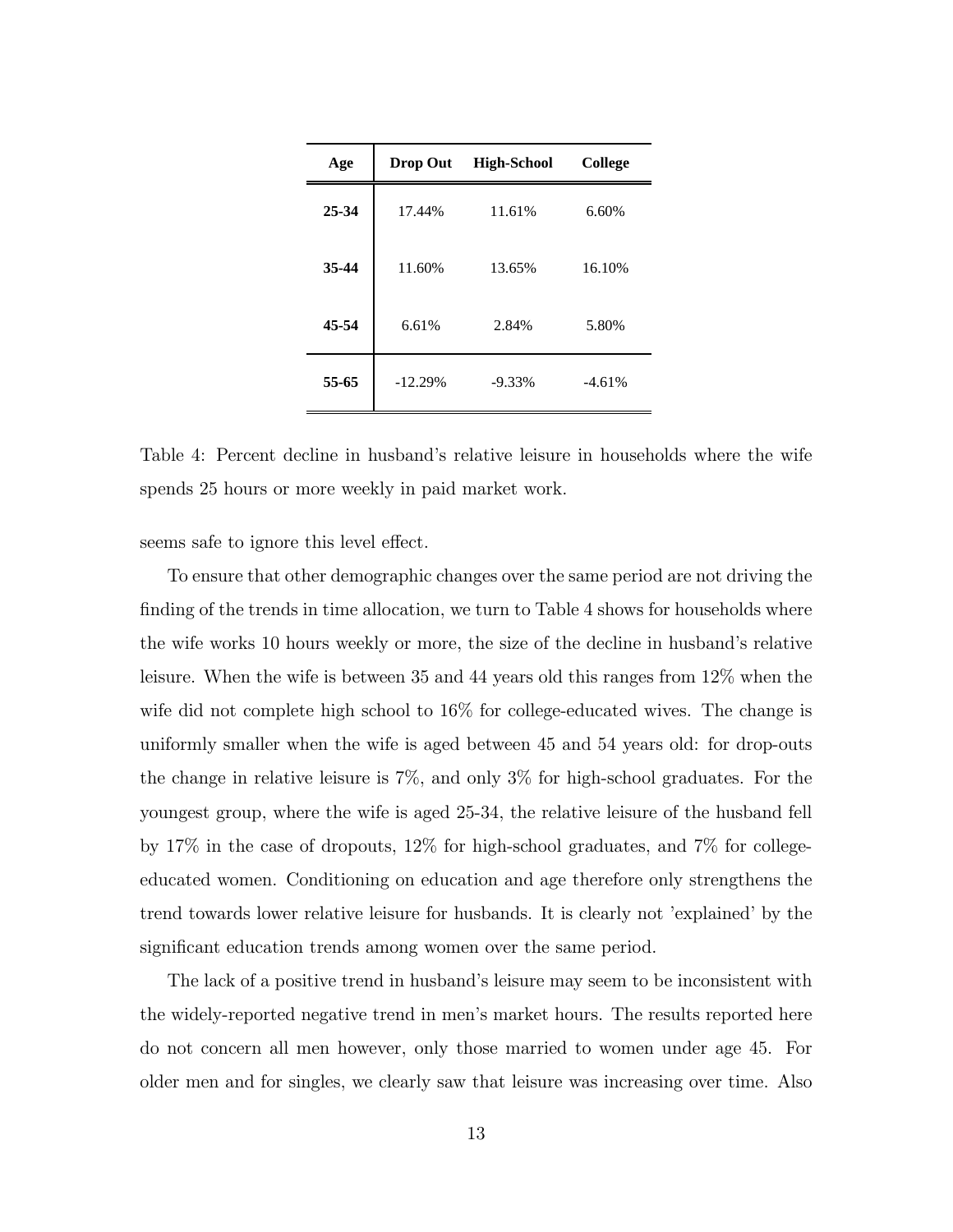the decline in leisure is driven partly by an increase in home hours, which is not considered in papers that focus on market work, such as McGrattan and Rogerson (2004).For our purposes the important point is that the decline in relative leisure of the husband is large and is confirmed by both types of survey.

### 3 A Simple Unitary Model

In the analysis that follows we concentrate upon the households of women aged 25- 45; we ignore the younger and older groups because their time allocations are likely linked to education and retirement decisions, respectively, which are outside the scope of this paper. We will consider first the question of why the allocation of leisure did not increase in favor of husbands, and then ask why the house-work time of husbands should have increased, while that of their wives declined so dramatically.

Suppose that preferences of individuals are represented by the following utility function:

$$
\widetilde{u}\left(c^h, c_i, l_i\right) = \phi \ln c^h + (1 - \phi) \ln c_i + \delta \ln l_i
$$

where  $c^h$  is household consumption (a public good),  $c_i$  is the private consumption of person *i*,  $l_i$  is her leisure and  $\phi$  is a constant.<sup>7</sup>

The unitary household is assumed to maximize a household utility function consisting of a weighted sum of the utility of each spouse. We represent this by assigning to the husband a Pareto-weight  $\mu_i$  in the household utility function.

There is also a home good that is produced using inputs of housework time  $(h_i, h_j)$ , as well as a flow of appliances,  $k$ , according to a production function  $G$ . Married couples are constrained to produce a minimum level of the home good. Since home goods do not enter the utility function, this constraint always binds:

$$
\underline{g}^{m}=G(k,h_i,h_j)
$$

<sup>&</sup>lt;sup>7</sup>The distinction between the two types of consumption plays no role in the current section, but will be relevant later in the paper.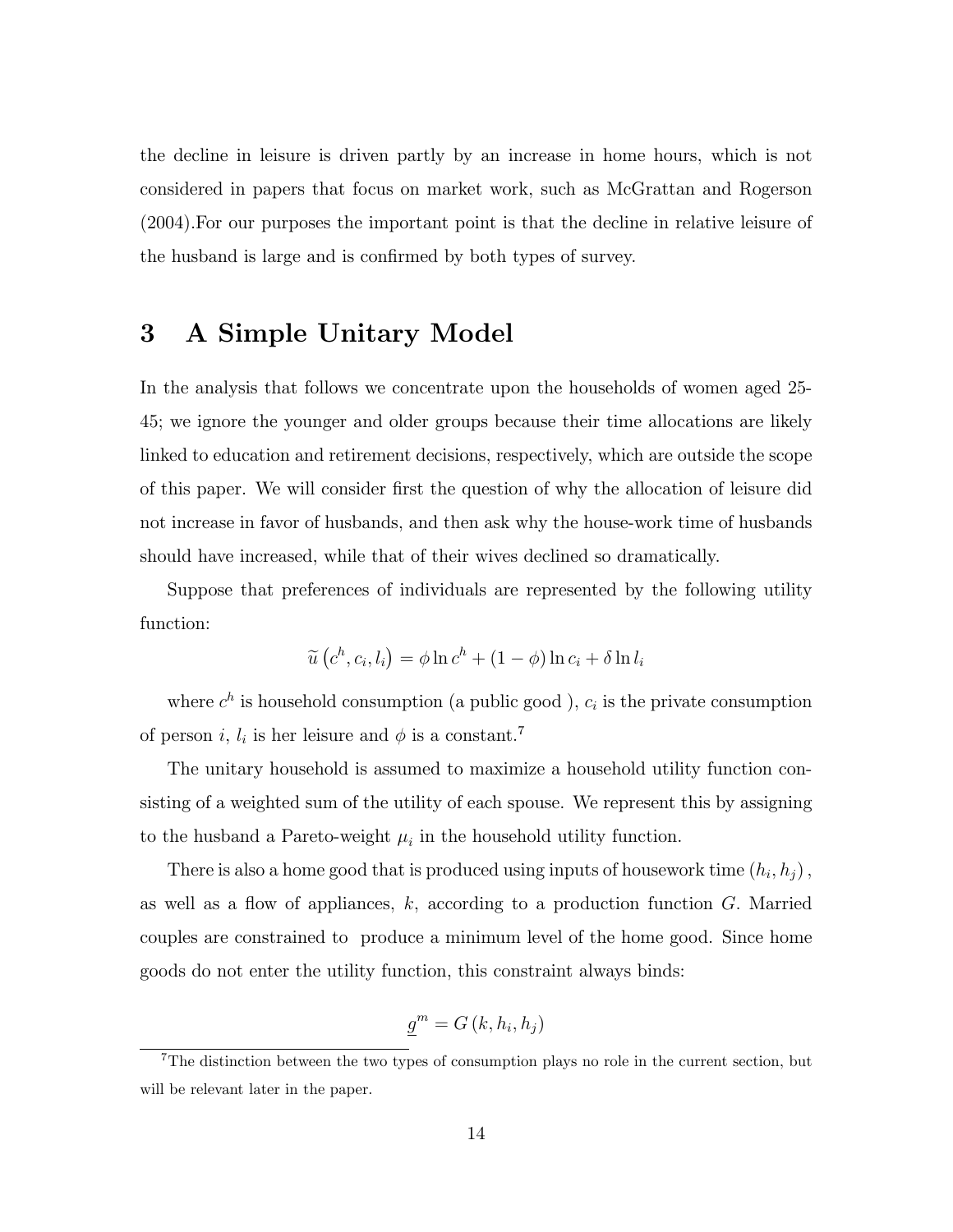Each person  $i$  has a time endowment of one unit of time, which is allocated across three competing uses: leisure  $l_i$ , market work,  $n_i$  and housework  $h_i$ . There is a fixed cost of working that is proportional to the wage; we express this as a fraction  $\tau_i^e$  of the time endowment. Let's assume that the optimum has both spouses working. The time constraint for each spouse  $i$  is:

$$
l_i+n_i+h_i+\tau_i^e=1
$$

A person of sex i gets wage  $w_i$  per unit of market labor The household buys home appliances  $k$  at price  $p$  per unit, so the budget constraint of the household is given by

$$
c^{h} + c_{i} + c_{j} + w_{i}l_{i} + w_{j}l_{j} = I(h_{i}, h_{j}, k|w_{i}, w_{j}, p)
$$

where

$$
I(h_i, h_j, k | w_i, w_j, p) = (w_i + w_j) (1 - \tau_i^e) - w_i h_i - w_j h_j - p k
$$

Suppose that the household's optimal allocation is on the interior of the choice set. Then we can represent this as the solution to a two-stage problem; first maximize full income through the choice of  $h_i, h_j, k$ , and then maximize the household utility function via the allocation of leisure and consumption.

Define full income as the solution to the income maximization problem:

$$
Y^{m}(w, p) = \max_{h_{i}, h_{j}, k} \{ I(h_{i}, h_{j}, k|w_{i}, w_{j}) \}
$$

subject to the above constraints.

Let  $(h_i^*, h_j^*, k^*)$  represent the solution to this problem, so that

$$
Y^{m}(w, p) = I\left(h_{i}^{*}, h_{j}^{*}, k^{*} | w_{i}, w_{j}\right)
$$

. Now the optimal leisure choice solves this sub-problem:

$$
\max_{l_i, l_j} \left\{ \phi \ln c^h + (1 - \phi) \left[ \mu_i \ln c_i + (1 - \mu_i) \ln c_j \right] + \delta \left[ \mu_i \ln l_i + (1 - \mu_i) \ln l_j \right] \right\} \tag{1}
$$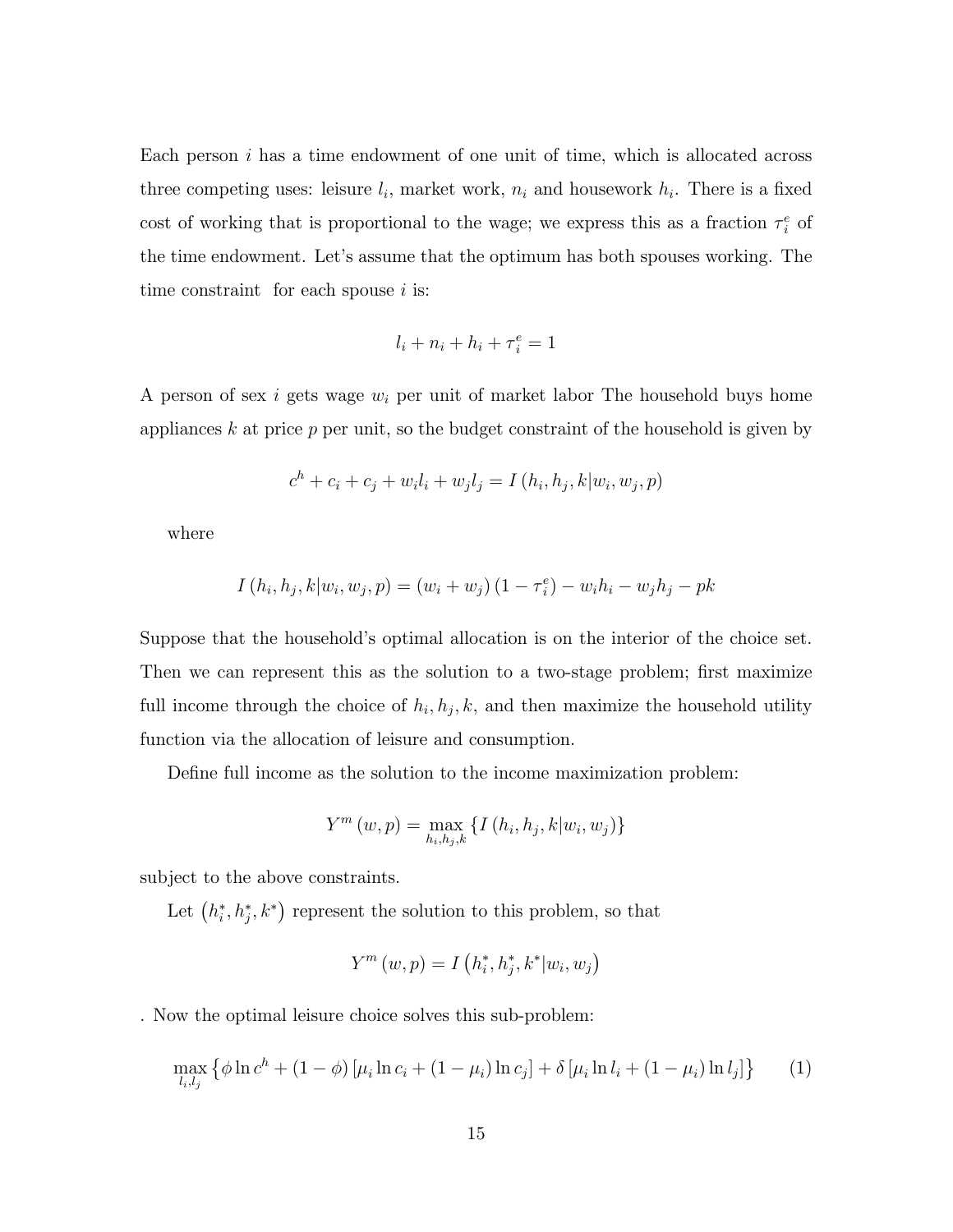subject to:

$$
c^h + c_i + c_j + w_i l_i + w_j l_j < Y^m(w, p)
$$

Since the solution is interior by assumption, the optimal decisions are:

$$
c^{h} = \frac{\phi}{1+\delta} Y^{m}(w, p)
$$
  
\n
$$
c_{i} = \mu_{i} \frac{1-\phi}{1+\delta} Y^{m}(w, p)
$$
  
\n
$$
l_{i} = \frac{\mu_{i}}{w_{i}} \frac{\delta}{1+\delta} Y^{m}(w, p)
$$
\n(2)

This is an instance of the well-known result that expenditure shares are constant with Cobb-Douglas preferences.<sup>8</sup>

#### 3.1 Relative Leisure in the Unitary Household

The model says that the leisure of the spouses is related by

$$
l_j/l_i = \frac{1 - \mu_i(\widetilde{w})}{\widetilde{w}\mu_i(\widetilde{w})} = \widetilde{l}(\widetilde{w})
$$
\n(3)

Blau and Kahn (1997) report that the average wages of women working full time rose, as a fraction of men's, from 0.60 to 0.76 over the period 1975 to 1995. If the weight  $\mu_i$  remained constant, then wife's relative leisure l should have decreased by 20%:

$$
\frac{l(0.76)}{\tilde{l}(0.6)} = \frac{1/0.76}{1/0.6} = 0.80
$$

. If there were no change in wife's leisure, then, taking average leisure in 1970 to be 40 hours per week each as per Robinson and Godbey (1997), then husband's leisure should have increased by about 10 hours.

For older husbands, those married to women aged 55 or older, we do in fact observe a decline of this order in market hours. However for younger men, the predicted

<sup>&</sup>lt;sup>8</sup>In the appendix we deal with the corner-solution case where wives do not work outside the home. The solution requires that we consider the technology for home production, which we defer until later in the paper. Since the focus of the paper is the change in the allocations of households where the wives are working, we defer all discussion of this case to the end.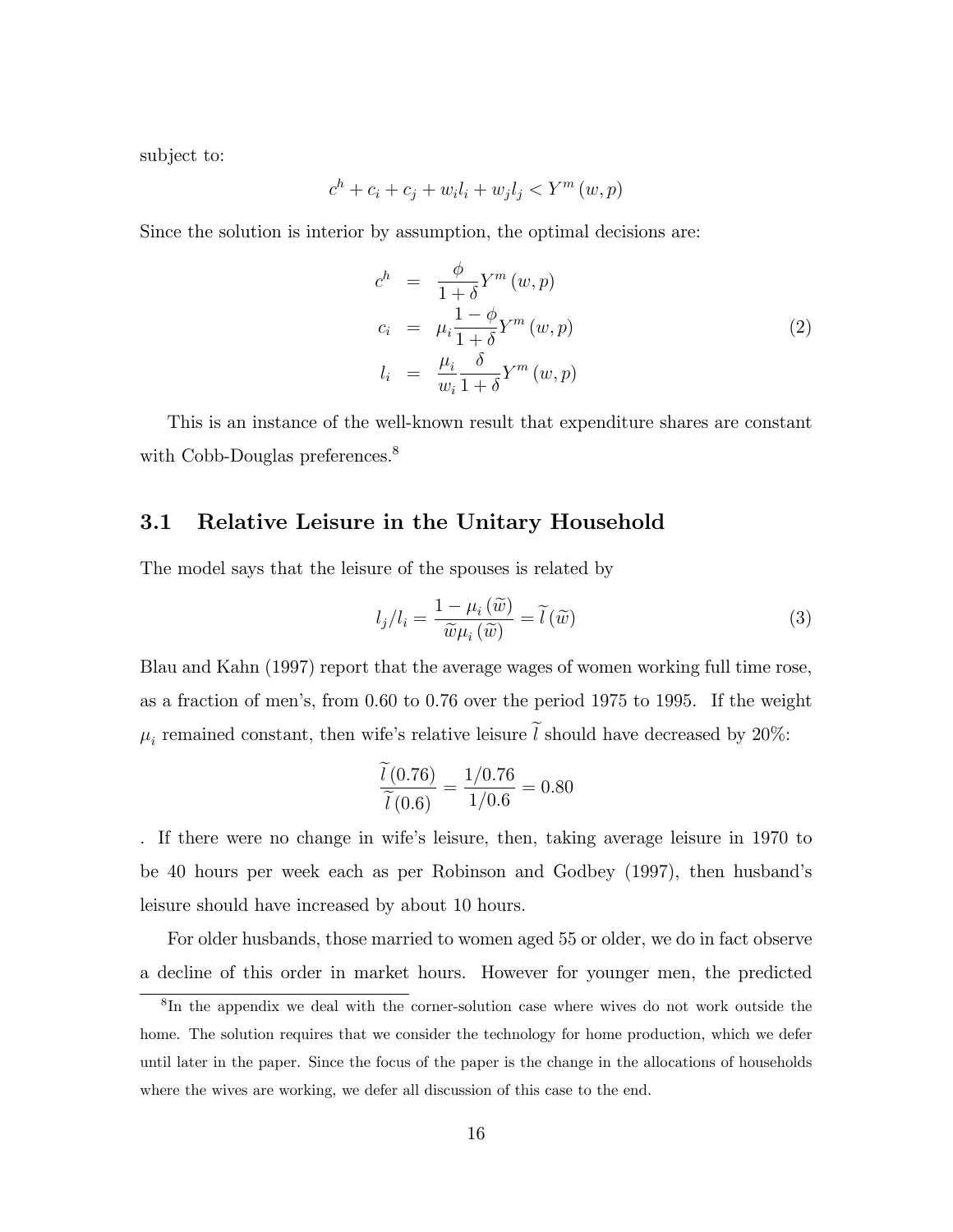decline is so large relative to any observed trend in the data that it seems unlikely that tweaking the preferences or adding home production are going to solve the problem. The results of Jones, Manuelli, and McGrattan (2003) corroborate this conjecture for both wage-based explanations of the rise in women's market hours.

In this model it is easy to solve for the Pareto weight given the observed leisure and relative wages. We observed in Table 3 that husband's leisure was 1.2 times that of working wives in the 1970s. Setting  $\tilde{w} = 0.60$ , and inverting the optimality condition for leisure gives us

$$
\mu_i^{1970} = \frac{1}{1 + \widetilde{w}_{1970} \widetilde{l}_{1970}} = \frac{1}{1 + 0.60 / 1.2} = 0.67
$$

, implying that husbands are getting a larger share of the utility in the marriage.

How do the results change when we plug in the changes in wages and relative leisure? We observed that husband's leisure equalled that of working wives in the 1990s, while the relative wage of wives increased to 0.76:

$$
\mu_i^{1990} = \frac{1}{1 + \widetilde{w}_{1990} \widetilde{l}_{1990}} = \frac{1}{1 + 0.76} = 0.57
$$

So the Pareto weight of the husband would have to fall by 15% in order to explain the change in leisure allocation of households where the wife was working 10 or more hours outside of the home.

To understand aggregate trends in household labor supply therefore requires a theory of these weights. In what follows, we will rely on bargaining models, in which the solution depends on the gains from marriage. Since the motivation for considering a bargaining model involves the observation that husband's leisure is not increasing, it is essential to consider the conditions under which an increase in the wife's wage causes men's leisure to fall.

**Proposition 1** If the following condition is satisfied, then for wife's relative leisure to rise when the wife's wage increases requires that

$$
\frac{d}{d\widetilde{w}}\ln\widetilde{l}(\widetilde{w}) > 0 \Leftrightarrow -\frac{d\mu_i}{d\widetilde{w}}\frac{1}{(1-\mu_i)\mu_i} > \frac{1}{\widetilde{w}}\tag{4}
$$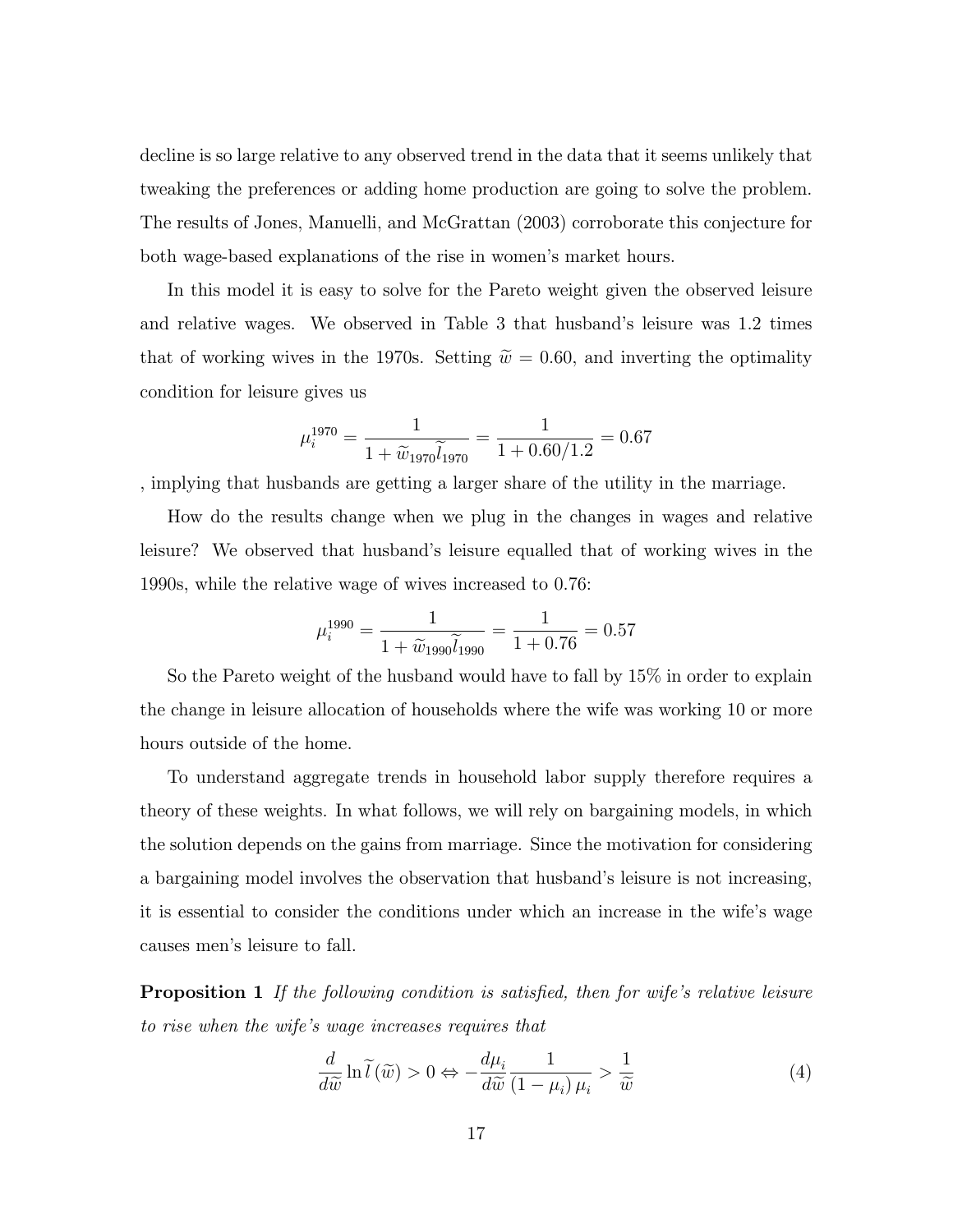So the more responsive is the wife's share to her wage, the more likely it is that husband's leisure declines when her wage rises. To see under what conditions this might happen, we now consider a simple theory of the Pareto weight  $\mu_j$ .<sup>9</sup>

### 4 The Allocation of the Marital Surplus

In this section, we consider a marriage in which the total surplus is positive and which chooses allocations that are Pareto-optimal. We also assume that all Paretooptimal allocations are interior; later in the paper we will relax this assumption to consider wife's labor-force participation. Under these conditions, the allocation can be represented as a Pareto weight  $\mu_i$  for, say, the husband. This is because the solution of the household problem in the unitary model is a point on the frontier, and any point on the Pareto frontier can be generated as the solution to the household problem for some weight  $\mu_i$ .

Therefore the allocation of the surplus between the two spouses is equivalent to the choice of the Pareto weights  $\mu_j$  in the couple's problem. To understand how these might evolve over time, in response to trends in relative wages or in non-market productivity, we turn to bargaining models of the married couple. We restrict attention to solution concepts that map the gains from marriage of each spouse onto a point on the Pareto frontier. This is the key assumption of the paper. There is a long tradition of models using this approach in the literature on intra-household allocations, beginning with Manser and Brown (1980) and McElroy and Horney (1981).

Despite such a long tradition, the microfoundations of this approach to marriage decisions are not clear; we don't know the details of plausible non-cooperative games that give rise to the co-operative bargaining solutions that are the basis of the literature. We therefore consider this topic to be outside the bounds of the current

<sup>9</sup>Note that if this condition is satised, then the spouses's leisure will be increasing in her own wage, because of the symmetry of the problem.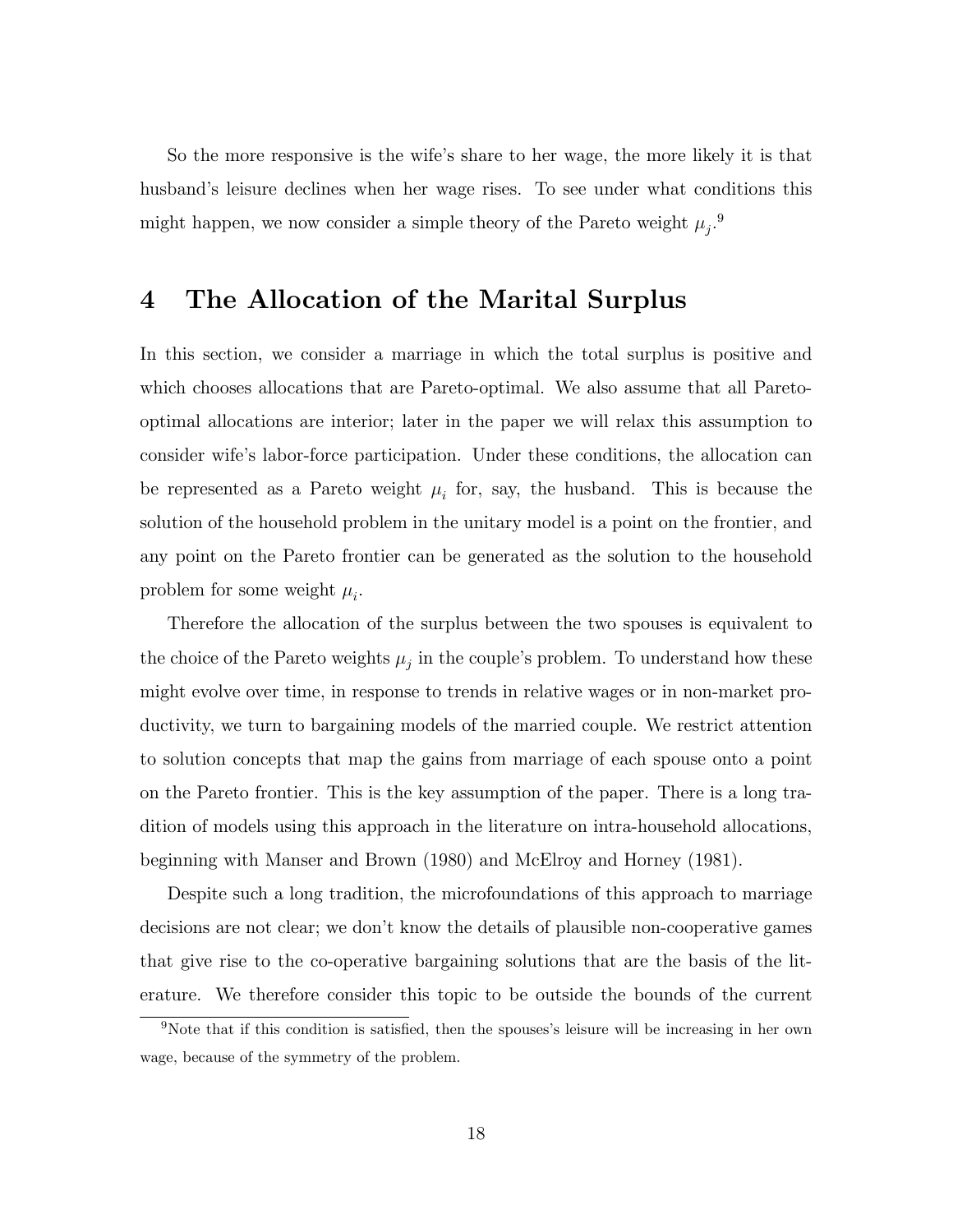paper. Nevertheless, it may be instructive to consider two possible interpretations of the assumption that the allocation is a mapping from the gains from marriage onto the Pareto frontier. Lets start by taking the assumption literally. Consider a sequential-offer bargaining game. If the bargaining procedure allowed people to make take-it-or-leave-it offers, then the proposer's dominant strategy would be to offer the potential spouse an allocation that gave her only slightly more utility than she would get outside the marriage. It would be rational for the spouse to accept. If the proposer were selected by a coin flip, then the law of large numbers would lead to equal sharing of the marital surplus on average.

This suggests an "egalitarian" solution concept, in which the marital surplus is split equally between the spouses. When utility is perfectly transferable, which is not the case here, this is equivalent to the Nash solution, which maximizes the product of the gains from marriage. The advantage of the egalitarian solution is that it is analytically tractable, as well as simple and plausible.<sup>10</sup>

More generally, we might consider the possibility that the marriage allocation depends on a process of repeated rounds of alternating offers that my result in agreement, in perpetual disagreement or in an exogenous termination that results in both partners becoming single.When negotiations are subject to some risk of this breakdown, then the equilibrium allocation depends on the utility of being single. In this case, the allocations will respond to forces that shift the values of being single, although the exact form of the dependence will be sensitive to variations of the bargaining process and to the solution concept employed..Therefore it is reasonable to expect at least qualitatively, that allocations will depend on the gains from marriage in the way outlined below.

This egalitarian solution is illustrated in Figure 1. The diagram plots the attainable allocations in the space of the indirect utilities of husband and wife. The

 $10$ To preserve tractability, it is critical that each spouse get exactly half of the surplus; this causes any utility term that is equal for both spouses to drop out of the problem.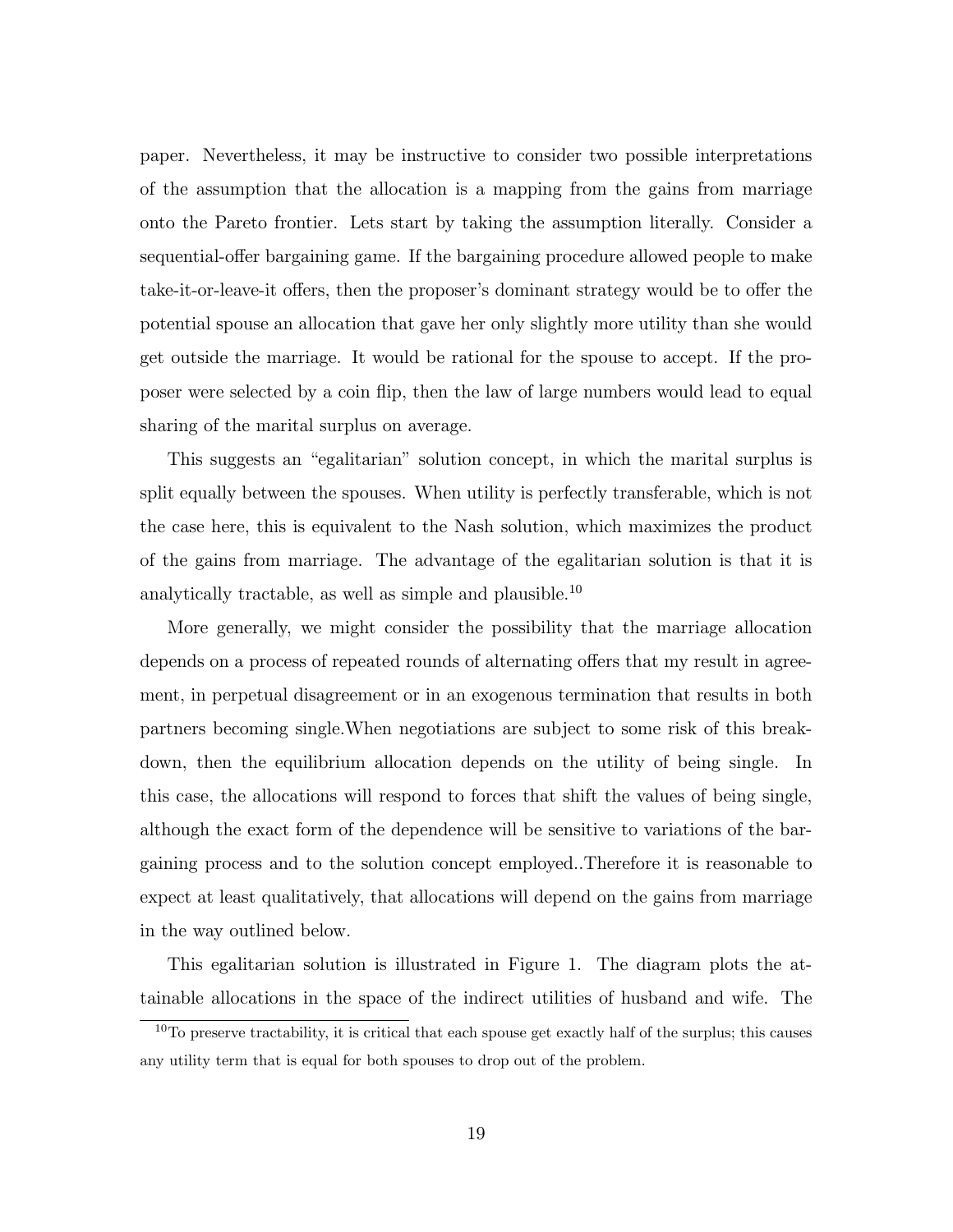

Figure 1: The Pareto frontier for a married couple at an interior solution.

curved line represents the Pareto frontier, the tangent line the indifference curve of a household planner who puts weight  $\mu_h$  on the husband's utility. The origin represents the reservation utilities of the spouses. The fact that tangency occurs along the 45 degree ray from the origin indicates that the planner views the egalitarian solution as optimal. Obviously we can trace out the entire Pareto frontier by varying  $\mu_h$ . In what follows, we propose a theory of movements of  $\mu_h$  over time based on this requirement that the Egalitarian solution solve the planner's problem indexed by  $\mu_h$ .

### 4.1 A Model of Marriage

We begin by outlining a simple equilibrium marriage model. We proceed by first working out the equilibrium leisure allocations, taking the marriage rate as given; in the appendix we work out how the equilibrium marriage rates depend on full income by marital status.

We assume there is a very large marriage population with equal number of both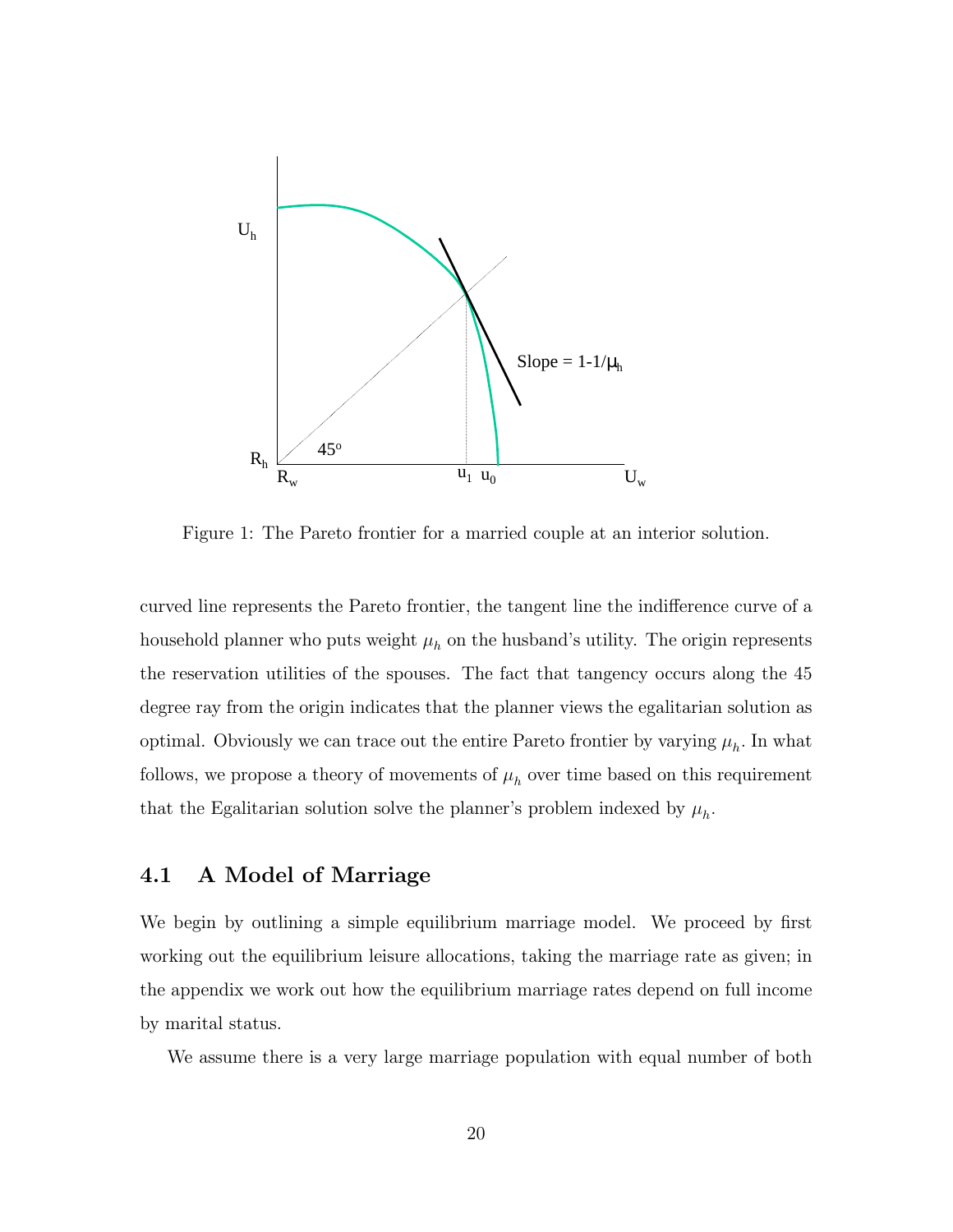sexes, that people live forever and that time is divided into discrete periods. People of a given sex are identical. At the beginning of each period, people are either married or single. Married people learn their realization of a match-quality shock  $\varepsilon$ , and then choose whether to stay together or to divorce. If they divorce, they must then wait until the next period to meet a new potential spouse. All people who entered the period as singles are then randomly paired with a single of the opposite sex. The new pairs then learn their match quality and decide whether to marry. After the marriage decisions, all married couples choose their time allocations over market and house work, and get utility from leisure, match quality and consumption of household earnings.

We assume that divorce and marriage are costless, and that the process for match quality is independent of marital status. Finally, we require that wages and the quality of single life do not change over time.

#### 4.1.1 Single People

Suppose that when people are single they get some additional utility  $q_i$  which is sex-specic; the preferences of individuals are given by:

$$
\widetilde{u}(c_i, l_i, q_i) = \ln c_i + \delta \ln l_i + \delta \ln q_i
$$

, where  $l_i$  is the fraction of time devoted to leisure and  $\delta \ln q_i$  is the joy from being single. Let  $\tau^e$  be the cost of going to work, expressed as a fraction of the total time endowment, which we normalize to one. A single person of sex  $i$  faces budget and home-production constraints given by:

$$
c + w_i l_i \leq w_i (1 - h_i - \tau^e) - p k = I^S (h_i, k | w_i)
$$
  

$$
G(k, h_i) \geq \underline{g}^s
$$

Define full income as the solution to the income maximization problem:

$$
Y^{s}\left(p,w_{i}\right)=\max_{h_{i},k_{i}}I^{S}\left(h_{i},k|p,w_{i}\right)
$$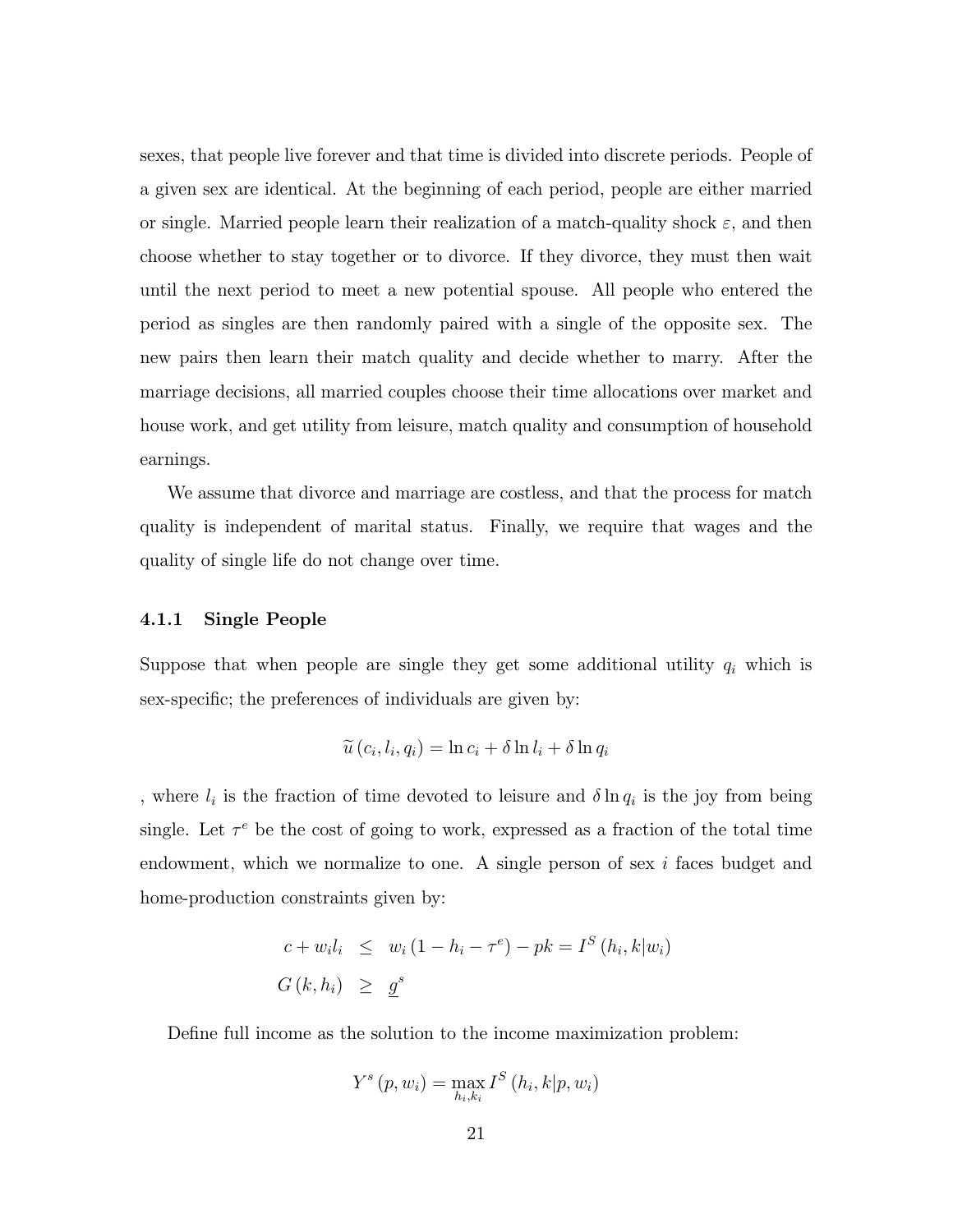subject to

$$
G(k, h_i) \geq \underline{g}^s
$$

Optimal decisions are given by

$$
c_i = \frac{1}{1+\delta} Y^s (p, w_i)
$$
  

$$
l_i = \frac{\delta}{1+\delta} \frac{Y^s (p, w_i)}{w_i}
$$

The flow utility from being single is given by the indirect utility function:

$$
U_i^s(p, w_i, q_i) = K_S + (1 + \delta) \ln Y^s(p, w_i) - \delta \ln w_i + \delta \ln q_i
$$

where  $K_S = \delta \ln \delta - (1 + \delta) \ln (1 + \delta)$ .

### 4.2 The Gains from Marriage

Suppose that married couples are optimally at some interior solution. Let  $\tilde{U}_i^M(\mu_i)$ represent the indirect utility function of person  $i$  being married:

$$
\widetilde{U}_{i}^{M}(\mu_{i}, \varepsilon) = \phi \ln \frac{\phi}{1+\delta} Y^{m}(w, p) + (1 - \phi) \ln \left(\mu_{i} \frac{1-\phi}{1+\delta} Y^{m}(w, p)\right)
$$

$$
+ \delta \ln \left(\frac{\mu_{i}}{w_{i}} \frac{\delta}{1+\delta} Y^{m}(w, p)\right) + \delta \ln \varepsilon
$$

$$
= K_{M} + (1 + \delta) \ln Y^{m}(w, p) - \delta \ln w_{i} + (1 - \phi + \delta) \ln \mu_{i} + \delta \ln \varepsilon
$$

, where  $\mathcal{K}_M$  is given by

$$
K_M = \phi \ln \phi + (1 - \phi) \ln (1 - \phi) + K_S
$$

It is convenient to break out the Pareto weight from the flow utility:

$$
\widetilde{U}_{i}^{M}\left(\mu_{i}, \varepsilon\right) = U_{i}^{M} + \left(1 - \phi + \delta\right) \ln \mu_{i} + \delta \ln \varepsilon
$$

where

$$
U_i^M = K_M + (1 + \delta) \ln Y^m(w, p) - \delta \ln w_i
$$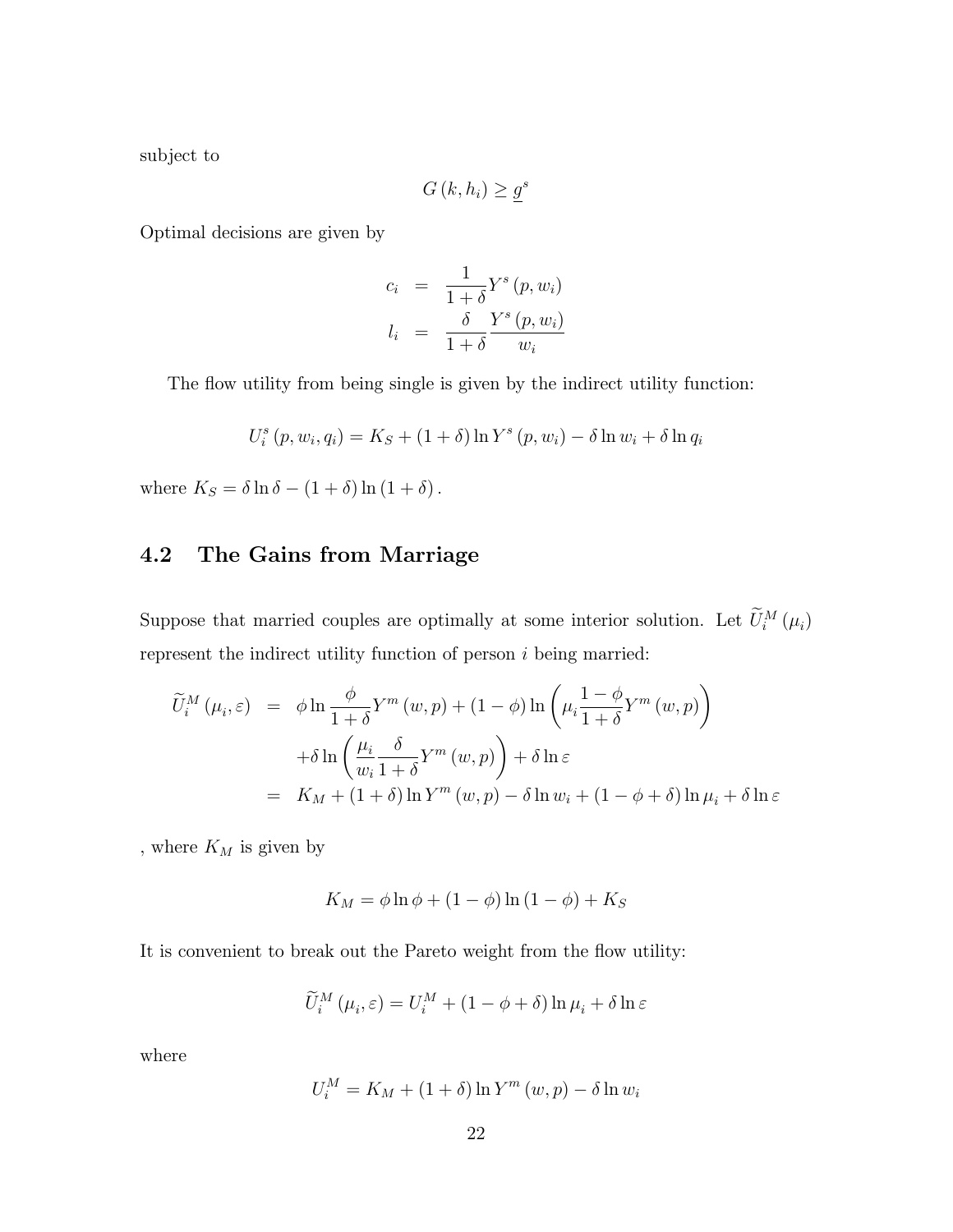The difference in flow utilities, excluding the marital share and the match quality, is

$$
\Delta_i(p, w_i, q_i) = U_i^M - U_i^s
$$
  
=  $K_{MS} + (1 + \delta) \ln \frac{Y^m(w, p)}{Y^s(p, w_i)} - \delta \ln q_i$ 

where

$$
K_{MS} = K_M - K_S = \phi \ln \phi + (1 - \phi) \ln (1 - \phi)
$$

We show in the appendix that there is a unique equilibrium marriage rate equal to the probability that the match quality exceeds  $\varepsilon^M$ , where this marriage threshold is given by:

$$
\varepsilon^M = K \left[ \left( \frac{Y_i^s}{Y^m} \right)^{p_1} q_i^{p_0} + \left( \frac{Y_j^s}{Y^m} \right)^{p_1} q_j^{p_0} \right]^{1/p_0} \tag{5}
$$

. In this expression,  $K$ ,  $p_0$ , and  $p_1$  are positive constants whose values depend on  $\phi$  and  $\delta$ . What matters for marriage rates, according to this expression, is a weighted average of the income of singles relative to the income of married couples. The income-ratio of sex j is more important than that of sex i to the extent that  $q_j > q_i$ . This means that if sex  $j$  needs marriage less, then the marriage rate is more dependent on her income than on that of sex i. In terms of the gender gap, a trend towards equality could cause marriage rates to rise or fall, depending on the extent to which the low-wage sex enjoys single life more than the high-wage sex.

### 4.3 The Egalitarian solution

Suppose that spouses agree to split the gains from marriage evenly. This implies that the Pareto weight  $\mu_i$  solves

$$
W_i(w, q, \varepsilon | \mu_i) = W_j(w, q, \varepsilon | 1 - \mu_i)
$$

, where  $W_i(w, q, \varepsilon | \mu_i)$  is the gain from marriage for a person of sex i given that he has Pareto weight  $\mu_i$  in the household utility function.. We call this the Egalitarian solution; it is also known as the "split the surplus rule".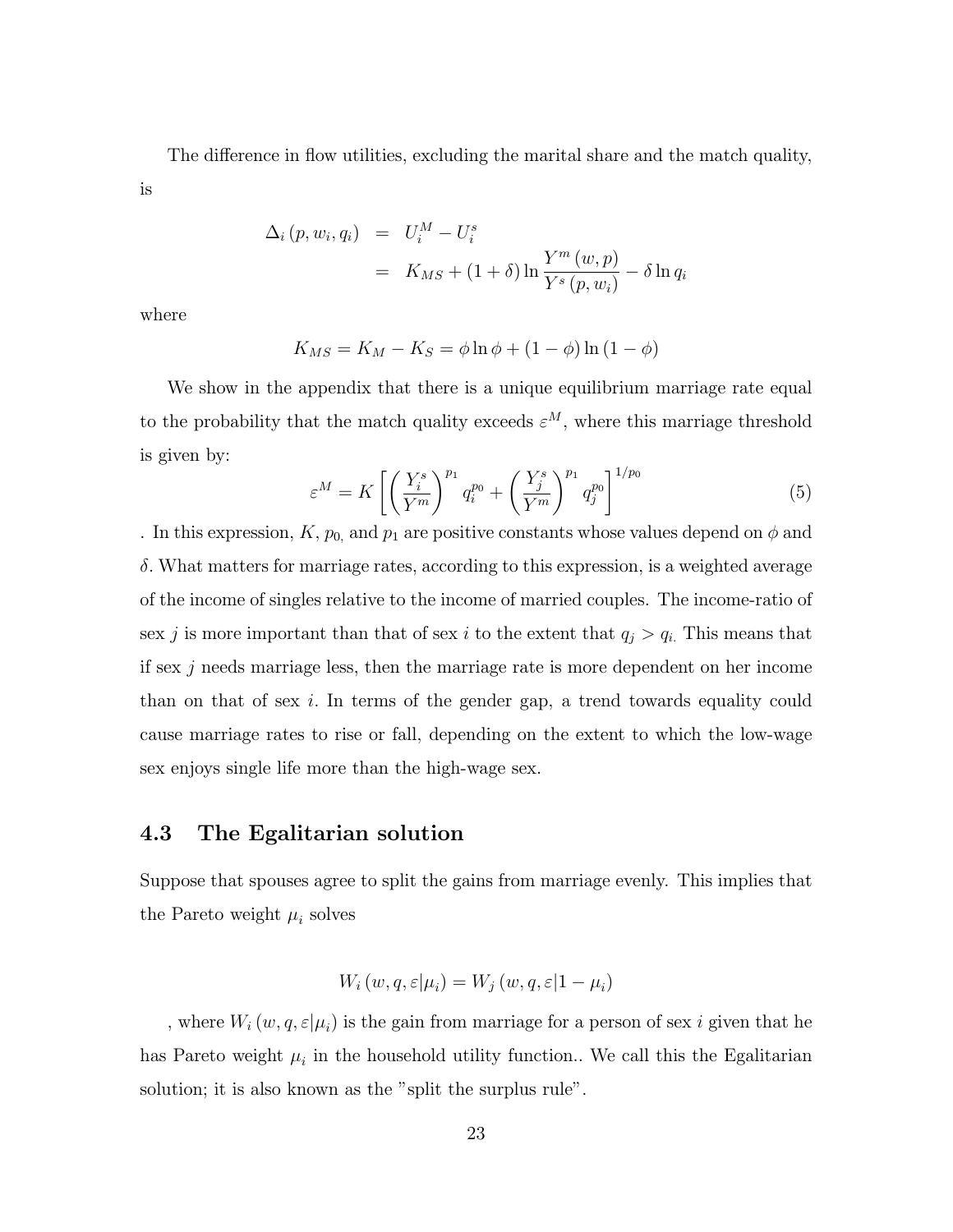We show in the appendix that the Egalitarian solution equates the gains in flow utility from marriage. If the household is at an interior solution, then this implies:

$$
\Delta_i (p, w_i, q_i) + (1 - \phi + \delta) \ln \mu_i = \Delta_j (p, w_i, q_i) + (1 - \phi + \delta) \ln (1 - \mu_i)
$$

. Solving this condition yields the equilibrium allocation, which we represent, in accordance with Figure 1, by the husband's Pareto weight:

$$
\mu_i\left(\widetilde{y},\widetilde{q},\varepsilon\right)=\frac{1}{1+\widetilde{q}^a\widetilde{y}^b}
$$
 , where  $\widetilde{y}=\frac{Y_j^s(p,w_j)}{Y_i^s(p,w_i)},\ \widetilde{q}=\frac{q_j}{q_i}$  and  $a=\frac{\delta}{1-\phi+\delta}$  and  $b=\frac{1+\delta}{1-\phi+\delta}$ .

. This says that the bargaining position of spouse j is summarized by the product of her relative taste for single life and her relative full income as a single. Notice that  $\varepsilon$  does not enter; this is because with the egalitarian solution, factors that are common to both spouses drop out of the determination of  $\mu_i$ .

The Pareto weight depends on the relative wage through the ratio of full incomes when single:

$$
\frac{d\mu_i}{d\widetilde{w}} = \frac{-b\widetilde{q}^a\widetilde{y}^{b-1}}{\left(1 + \widetilde{q}^a\widetilde{y}^b\right)^2} \frac{d\widetilde{y}}{d\widetilde{w}}
$$

Therefore the leisure of spouse i will fall in response to a rise in  $\tilde{y}$  when the following condition is satisfied:

$$
\frac{b\widetilde{q}^a\widetilde{y}^{b-1}}{\left(1+\widetilde{q}^a\widetilde{y}^b\right)^2}\frac{d\widetilde{y}}{d\widetilde{w}} > \frac{1}{\widetilde{w}}
$$
\n
$$
\tag{6}
$$

Since the left-hand side is increasing in  $\tilde{q}$ , we are more likely to see this condition hold when women are well off as singles, whether. because  $\tilde{q}$  is high or  $\tilde{y}$  is high. Also, an increase in  $\tilde{w}$  is likely to increase the left-hand side, because, as we argue below, the ratio  $\tilde{y}$  is likely to be increasing in  $\tilde{w}$ . Since it lowers the right hand side, this condition is more likely to hold for high  $\tilde{w}$ . Only when women's wages are sufficiently low, or the non-pecuniary quality of single life sufficiently poor for women, will the closing of the gender gap in wages cause wife's leisure to fall, as predicted by the unitary model; otherwise their leisure will increase, consistent with what we saw in the empirical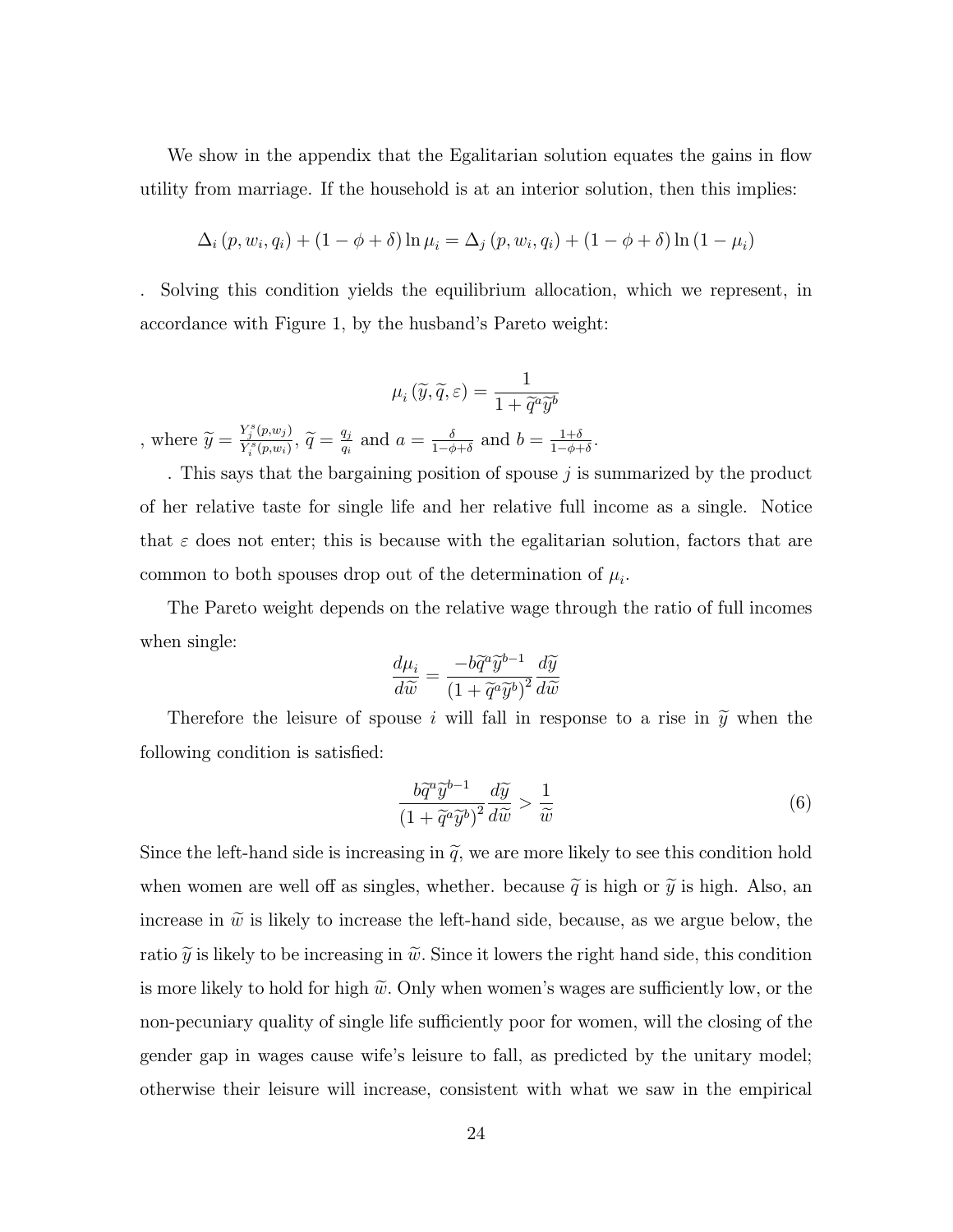section. For the model to be consistent with the increase in husband's relative leisure observed among older couples requires only that we assume that among older people, the prospect of single life is relatively more attractive for men. This does not seem implausible.

By way of contrast with the equilibrium condition for marriage, the size of the effect of economic trends on the leisure allocation is a function of the size of the response of the ratio of single's wages.

#### 4.4 Numerical Example

We have extended the unitary model of household labor supply by incorporating a theory of the intra-household allocation that depends on two additional parameters,  $\phi$ and  $\tilde{q}$ , that are inherently unobservable. In this section we show that these parameter values can be inferred, together with  $\delta$ , from a few simple leisure statistics: leisure's expenditure share of full income, the relative leisure of spouses at a given time, and the elasticity of relative leisure with respect to the relative full income of singles.

We can write the leisure ratio as

$$
\widetilde{l} = l_j / l_i = \frac{1}{\widetilde{w}} \widetilde{q}^a \left[ \widetilde{y} \left( \widetilde{w} \right) \right]^b
$$

If  $\tilde{q}$  stays constant over time, and  $\tilde{y}$  equals  $\tilde{w}$ , then the elasticity of relative leisure with respect to  $\tilde{w}$  is given by  $b-1$ :

$$
\frac{d}{d\ln \widetilde{w}} \ln \widetilde{l}(\widetilde{w}) = \frac{d}{d\ln \widetilde{w}} [(b-1)\ln \widetilde{w} + a\ln \widetilde{q}]
$$

This means we can pin down some basic parameters with some simple empirical observations. First, we can recover  $\mu$  from the relative leisure, as above. Then to get  $\delta$ , we consider leisure cost of married people as a share of their full incomes,  $Y^m(w, p)$ :

$$
\frac{w_i}{Y^m(w,p)} \frac{l_i}{\mu_i} = \frac{\delta}{1+\delta}
$$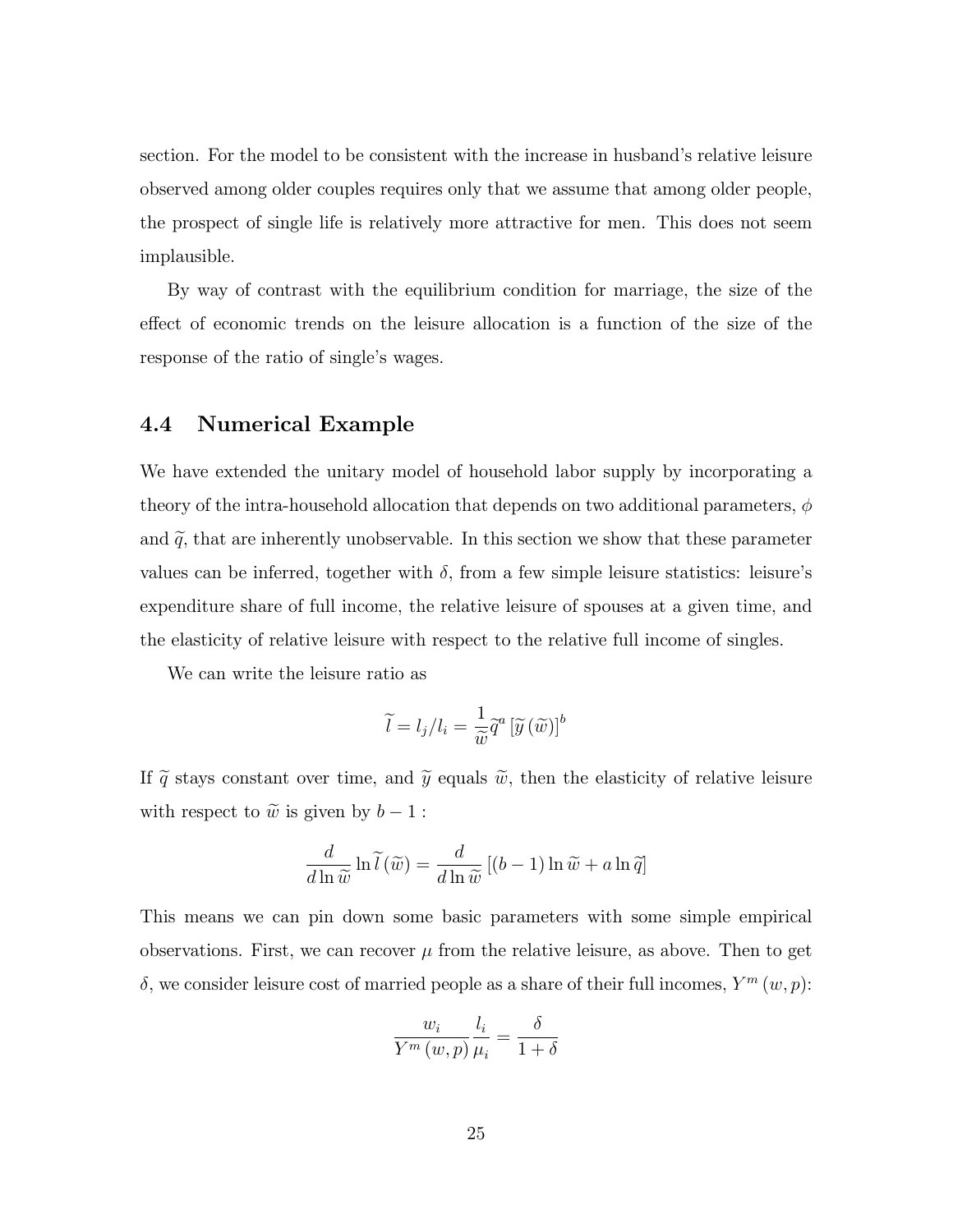. Since we observe wages, then under the assumption that spending on household equipment is a negligible fraction of income, we get

$$
Y^{m}(w, p) \simeq w_{i} (1 - h_{i}) + w_{j} (1 - h_{j})
$$

So  $\delta$  solves:

$$
\frac{1}{\left[(1-h_i)+\widetilde{w}\left(1-h_j\right)\right]}\frac{l_i}{\mu_i} = \frac{\delta}{1+\delta}
$$

. Plugging in numbers for the 1970s,  $h_i = 0.04$ ,  $\tilde{w} = 0.61$ ,  $h_j = 0.26$ ,  $l_i = 0.45$  and  $\mu_i = 0.67$ , we get

$$
\frac{\delta}{1+\delta} = 0.48 \Rightarrow \delta = 0.92
$$

We began by taking  $\mu$  as given from the observation on relative leisure. Once  $\delta$ is fixed however,  $\mu$  is a non-linear function of  $\phi$  and  $\tilde{q}$ . With  $\delta$  fixed by the levels of leisure,  $\phi$  is identified by the change in relative leisure in response to the change in  $\tilde{w}$ . From the 70s to the 90s, the relative wage increased 25% and relative leisure 17%, so the elasticity  $\xi$  is 0.68. The elasticity of relative leisure to the change in wages, maintaining the assumption that  $\widetilde{w} = \widetilde{y}$ , is given by

$$
\xi = 0.68 = b - 1 = \frac{\phi}{1 - \phi + \delta}
$$

$$
\Rightarrow \phi = \frac{\xi}{1 + \xi} (1 + \delta) = 0.77
$$

This says that most consumption in the marriage is public consumption. We now have values for  $a$  and  $b$ :

$$
a = \frac{\delta}{1 - \phi + \delta} = 0.8
$$
  

$$
b = \frac{1 + \delta}{1 - \phi + \delta} = 1.67
$$

 $\partial s \partial_{70}^b = 0.44$ . We can now return to our first result, that  $\mu = 0.67$  in the 1970s, to pin down  $\widetilde{q}$ .

$$
\mu_i^{70s} = 0.67 = \frac{1}{1 + \tilde{q}^a \tilde{y}_{70}^b}
$$

$$
\Rightarrow \tilde{q} = 1.23^{1/1.23} = 1.18
$$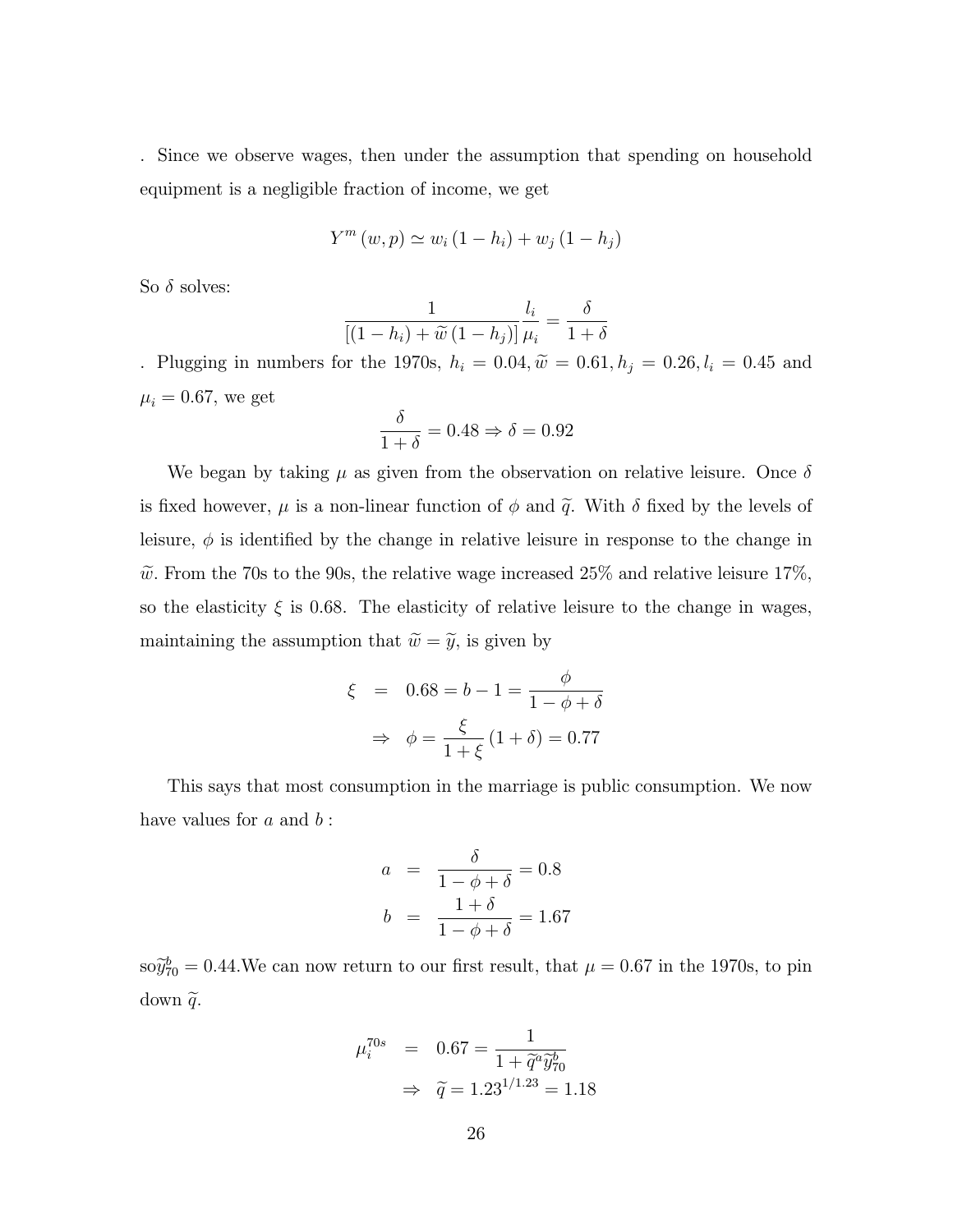This implies that women need marriage somewhat less than men do, for a given level of wages. If we had included in the model conventional assumptions about women's gain from having children in marriage, or from a greater psychic payoff of marriage, that would only strengthen this result, in the sense that to the extent that the nonpecuniary benefits in marriage accrue more to women than to men, the higher  $\tilde{q}$ implied by the fact that the leisure differential between men and women is so much smaller than the income ratio of singles,  $\tilde{y}$ . Note also, from equation (5), that  $\tilde{q} > 1$ implies that convergence of women's wages may cause marriage rates to fall.

Since this solution is for the special case where  $\tilde{w} = \tilde{y}$ , the more important point is that all of the apparently free parameters in the model are in fact pinned down by the data, once the home techonology is given. However the analysis so far has ignored the trends in time allocated to home production. Incorporating home production into the model will give us not only a theory of the time married couples spend in housework, it will also give us a theory of  $\tilde{y}$ . When we calibrate the full model to US data, it will still be true, as demonstrated in the above example, that there is a unique set of parameters that matches the data on leisure and work, conditional on the technology.

## 5 Home Production

It is clear from the analysis of households with working wives that in the unitary model we can make some predictions about leisure without a theory of home production. However in the bargaining model, the leisure decisions of married couples depend on the levels of full income of singles, and hence a theory of home production is needed even before making predictions concerning leisure, let alone housework time.. Furthermore, if the wife does not work in the market, then the time constraint implies that the wife's leisure is directly determined by her housework time. Therefore we now expand the analysis to explicitly model the decisions concerning housework.

If the technology for production of the home good were constant over time, then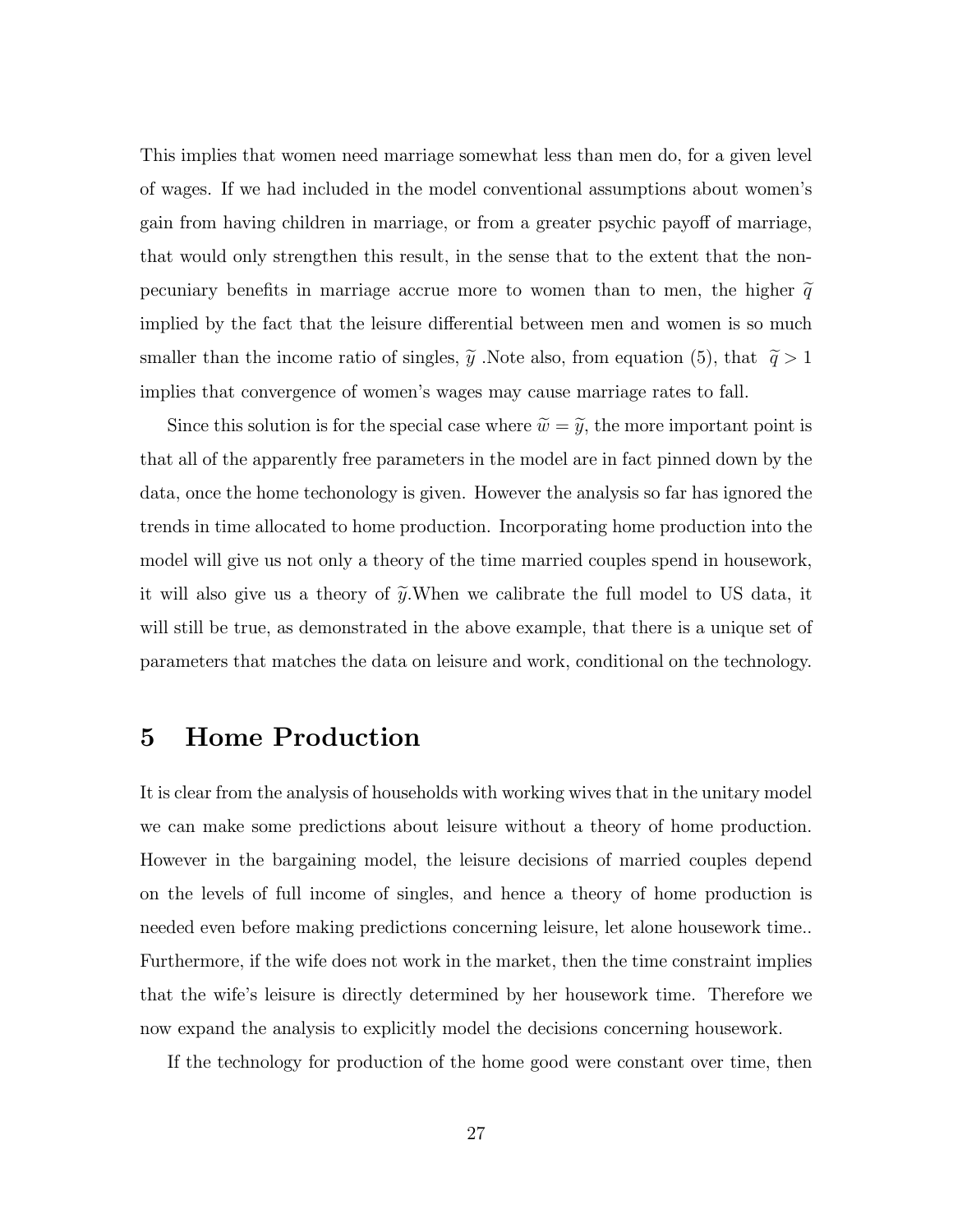we could subsume it into the parameters  $(\phi, \tilde{q})$ . However the NIPA deflator for home equipment and furnishings has fallen by  $50\%$  relative to the GDP deflator since the 1970s.<sup>11</sup> Furthermore, according to Bils (2004), the NIPA durables prices are based on severe underestimation of technology improvement, so that a more realistic estimate of the price trend would on the order of a further 50% decline over the period. As Greenwood and Guner (2004) point out, this price trend, by raising productivity of home labor, could affect both the attractiveness of single life and the opportunity cost of market labor. In our model, the effects on the allocation of leisure and on marriage rates will depend on whether the full income of single men rises by more or less than that of single women, and on whether a weighted average of the full income of singles rises by more or less than that of married people.

#### 5.1 Technology

We now turn to the determination of full income. Recall from the discussion of the unitary model that this can be written as the solution to the following problem of the married couple:

$$
Y^{m}(w, p) = \max_{h_{i}, h_{j}, k} \{ I(h_{i}, h_{j}, k|w_{i}, w_{j}) \}
$$

subject to

$$
\underline{g}^m = G^m(k, h_i, h_j)
$$

Lets start from the assumption that the married-couples technology is separable between capital and some homothetic aggregate  $H(h_i, h_j)$  of the spouse's home time. Then the first-order conditions imply that the ratio of housework times at the optimum is independent of the price  $p$ :

$$
\frac{w_i}{w_j} = \frac{H_1}{H_2}
$$

<sup>&</sup>lt;sup>11</sup>The prices series are drawn from NIPA data on the BLS web page: http://www.bea.gov/beahome.html. The price of home durables is taken as the ratio of the price index for home durables and furniture to the GDP deflator.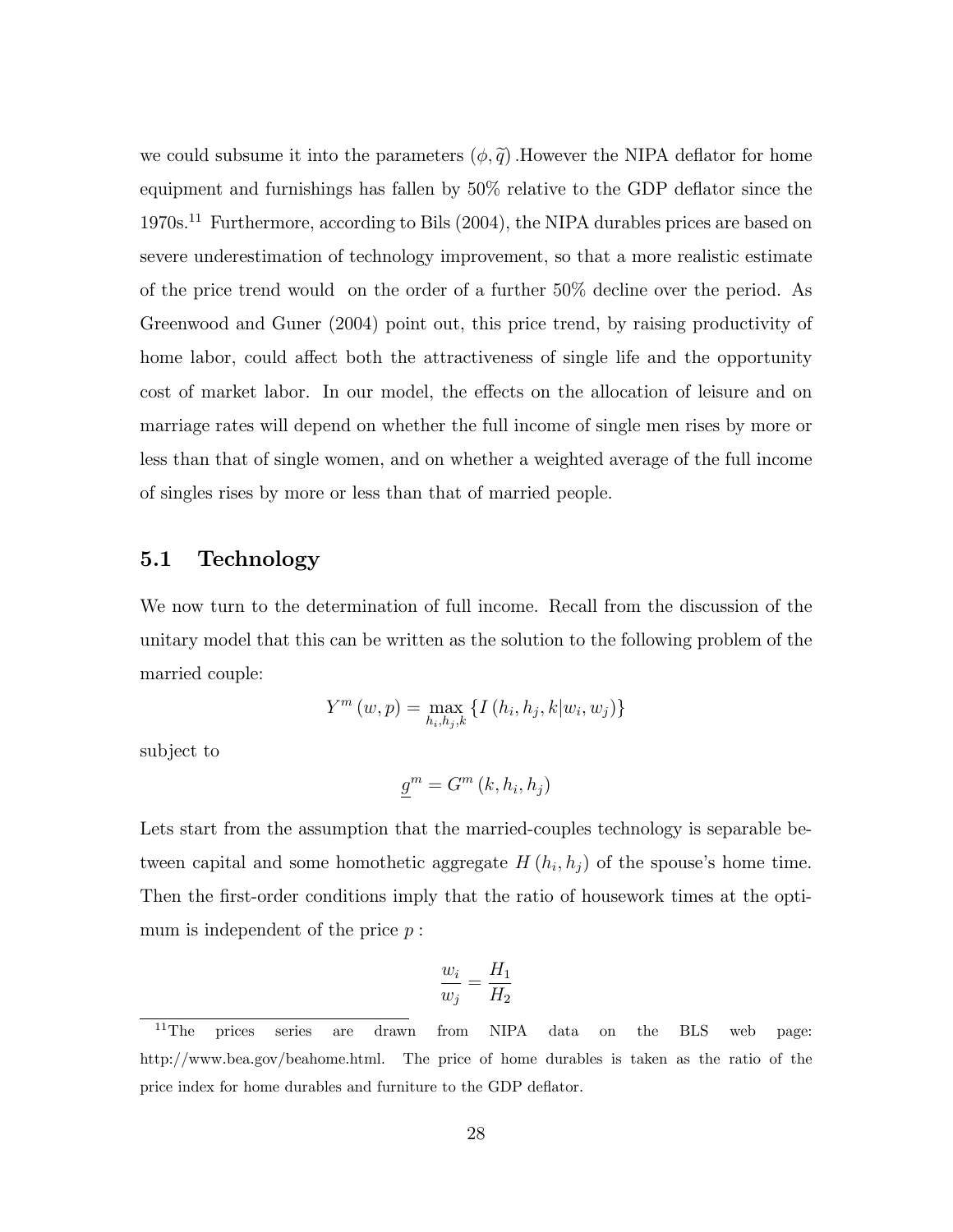| Year                      | 1965           |       |                | 1975  | 1985  |       |  |
|---------------------------|----------------|-------|----------------|-------|-------|-------|--|
| Wife Employed?            | N <sub>0</sub> | Yes   | N <sub>0</sub> | Yes   | No    | Yes   |  |
| Sample Size               | 324            | 157   | 239            | 190   | 269   | 468   |  |
| <b>Total Market</b>       | 0.82           | 40.31 | 1.23           | 37.37 | 1.13  | 32.67 |  |
| Total Work at Home        | 43.58          | 29.28 | 37.82          | 23.07 | 36.4  | 24.66 |  |
| <b>Total Working Time</b> | 44.4           | 69.59 | 39.05          | 60.44 | 37.54 | 57.33 |  |
| Leisure                   | 51.22          | 29.43 | 55.21          | 35.31 | 53.56 | 38.49 |  |
| Child Care*               | 10.11          | 4.03  | 7.83           | 3.94  | 8.68  | 4.84  |  |
| Remainder                 | 32.52          | 22.48 | 36.64          | 25.25 | 36.49 | 28.04 |  |

Table 5: Housework and Leisure of Wives in U.S. time-use surveys compiled by Aguiar and Hurst(2005).

This would preclude the trend in appliance prices explaining the rapid rise in ratio  $h_i$  $\frac{h_i}{h_j}$  that we documented in the empirical section. For a decline in p to match observed rise in  $\frac{h_i}{h_j}$  requires that k be more complementary with  $h_i$  than with  $h_j$ . We therefore assume a CES production function that allows for sex bias in the technology:

$$
G(k, h_i, h_j) = \left[z_i k^{\theta_i} h_i^{1-\theta_i} + z_j k^{\theta_j} h_j^{1-\theta_j}\right]^{\eta}
$$

, where the equipment shares  $\theta$  and the total factor productivity z may differ by sex. The parameter  $\eta$  reflects returns to scale in home production, a potential benefit of marriage.

#### 5.2 The Extensive Margin

It is well-known that most of the change in female labor supply over the period under consideration is due to the movement of wives into the labor force, rather than an increase of the hours of working wives. In this section we ask how to reconcile this phenomenon with the model.

Table 5 shows the home hours and leisure for wives in the time-use surveys reported in Table 3. The main features are that in all periods women who are not working outside the home have roughly 50% more leisure and 50% more hours of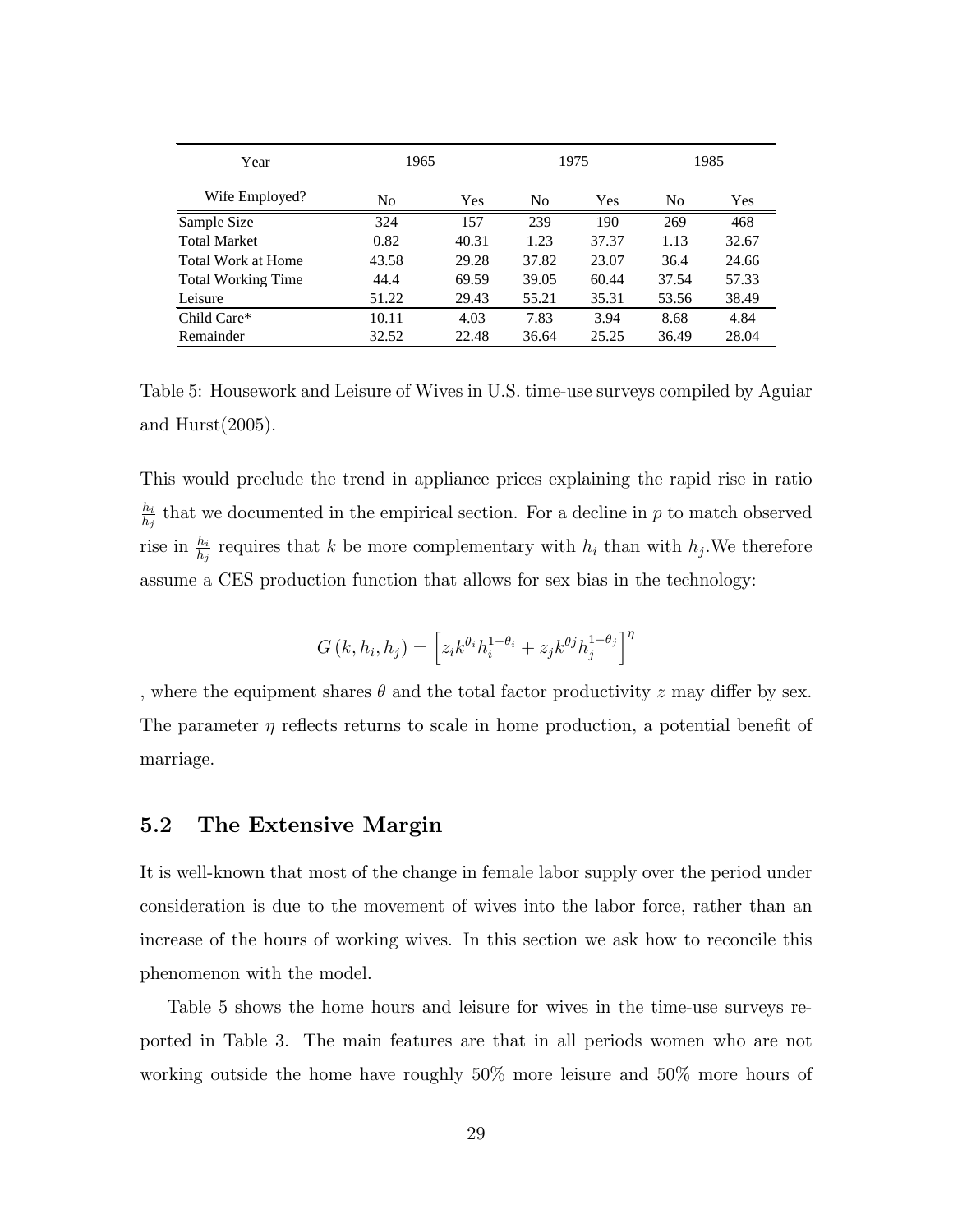housework than those who do work outside the home. The decline in home production hours over time appears to be about 33% for both groups. Women who do not work in the market also spend more time in child care, but these patterns hold roughly for both measures of leisure, before and after childcare, even in 2003 which reflects the new definitions of childcare.

In terms of the model, because households where the wives do not work are at a corner solution, we cannot separate the leisure allocation from the home-hours allocation. So we cannot infer from the fact that these women get more leisure that they have lower wages or higher values outside the marriage. If these were indeed the primary reason that these households were at the corners, it is not clear why this should lead to them spending so much more time in home production.

Therefore the major challenge for the model is to explain this differential in home hours. A simple way to do this is to allow for heterogeneity in the home-production constraint. Suppose that some households require a much higher level of the home good in order to operate. Then these households would, at an interior solution, allocate much less of the wife's time to market labor.

We show in the appendix that, when the wife's market labor is zero, the optimal choice of  $(h_i, k)$  solves this unconstrained problem:

$$
V^{C}(\mu_{i}, w_{i}) = \max_{h_{i}, k} \{ [1 + \mu_{i}\delta] \ln I^{c}(h_{i}, k|w_{i}) + (1 - \mu_{i}) \delta \ln l_{j}(h_{i}, k) \}
$$

subject to

$$
I^c(h_i, k|w_i) = w_i - h_i w_i - p k
$$

The Pareto frontier implied by the solutions to this problem give rise to a different mapping from bargaining solutions to the Pareto weight  $\mu_i$  than the case of interior solutions. Perhaps the easiest way to understand this is to consider the household choosing between two different problems, one where the wife works, and one where the wife does not. This is illustrated in Figure 2, which adds to the previous graph, Figure 1, a second Pareto frontier representing the case where the wife does not work, and hence the household does not pay the fixed cost for market entry of the wife.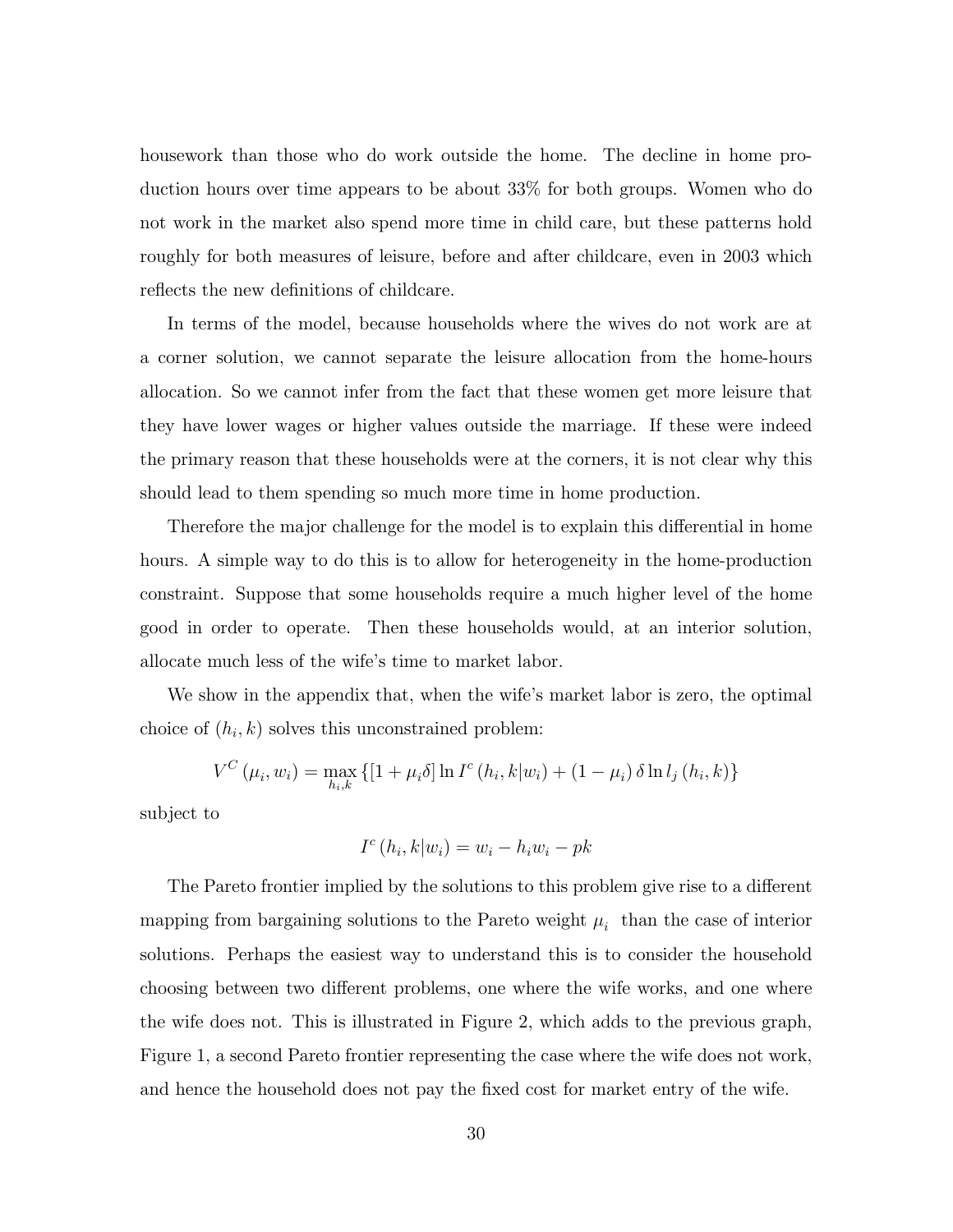

Figure 2: Pareto frontier for corner solution, where wife does not work in the market.

This second frontier is lower at the vertical axis under the assumption that the wife would optimally work in the market if her leisure were not valued by the planner; therefore the gap on the vertical axis represents the wife's earnings foregone. It is also further to the right on the horizontal axis, under the assumption that the wife would not optimally work in the market if the planner put zero weight on the husband's utility; therefore the gap on the horizontal axis represents the savings for the couple that does not incur the fixed cost. Obviously this implies the slope of the tangent will be different than in the case where the wife works. The figure illustrates the particular case where the wife does not work, because, along the 45 degree line, the second frontier lies further out than the original one where the wife works.

To implement this idea, we assume that married couples differ in the amount of home good they are required to produce.<sup>12</sup> This may be thought of as heterogeneity in types that are unobservable in the data. For consistency with the marriage equilibrium analysis, we could imagine that marriage occurs strictly within these types.

<sup>&</sup>lt;sup>12</sup>Note that we are assuming this heterogeneity is not expressed in single households; only in married couples.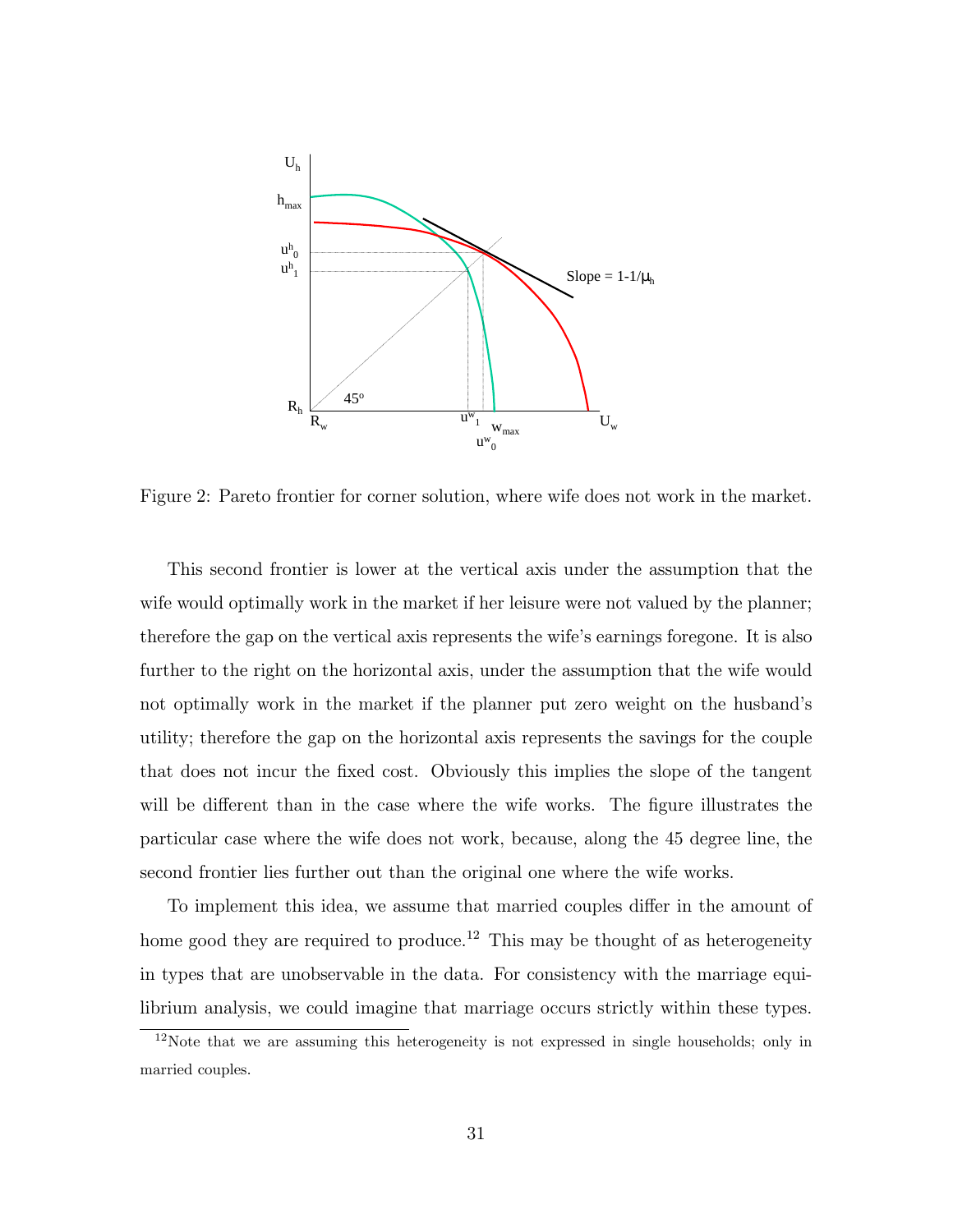In terms of the constraint, we generalize by allowing for effects of family size  $n_k$  and unobservable type  $\gamma$ :

$$
G(k, h_i, h_j) \ge \underline{g}^m(n_k, \gamma)
$$

Since we cannot distinguish these types when single, we assume a fixed distribution over the housework-types, and denote the CDF by  $\Gamma$ .

## 6 Calibration

The objective of this section is to learn how much of the trends in market work, housework and leisure time of married couples can be attributed to each of the competing explanations, holding constant all other features of the environment, including the relative attractiveness of single life.. We will calibrate the model the model to match the data for the 1970s and the 1990s, and then use this benchmark model to determine the quantitative impact of each explanation in isolation. To achieve this, we compare this calibrated benchmark to restricted versions of the model, in which we allow only for one of these trends at a time: the relative wage, the home-equipment price or family size.

The calibration strategy involves parametrizing four objects: the home goods constraint  $g^m(n_k, \gamma)$  as a function of family size, the home-production technology  $G(k, h_i, h_j)$ , the utility function, and the distribution  $\Gamma(\gamma)$  that governs heterogeneity in the the home-goods constraint of married couples.

We assume the production of the home good is given by the CES function  $G(k, h_i, h_j)$ described above with  $z_j$  normalized to one. This leaves as free parameters  $(\theta_i, \theta_j, z_i, \eta)$ . To parametrize the home constraint on family composition. We assume this is given by

$$
\underline{g}^{m} (n_{k}, \gamma) = \gamma (\alpha_{m} + \alpha_{nk} n_{k}^{\alpha_{2}})
$$

$$
\underline{g_{i}}^{s} (n_{k}) = \alpha_{si} + \alpha_{nk} n_{k}^{\alpha_{2}}
$$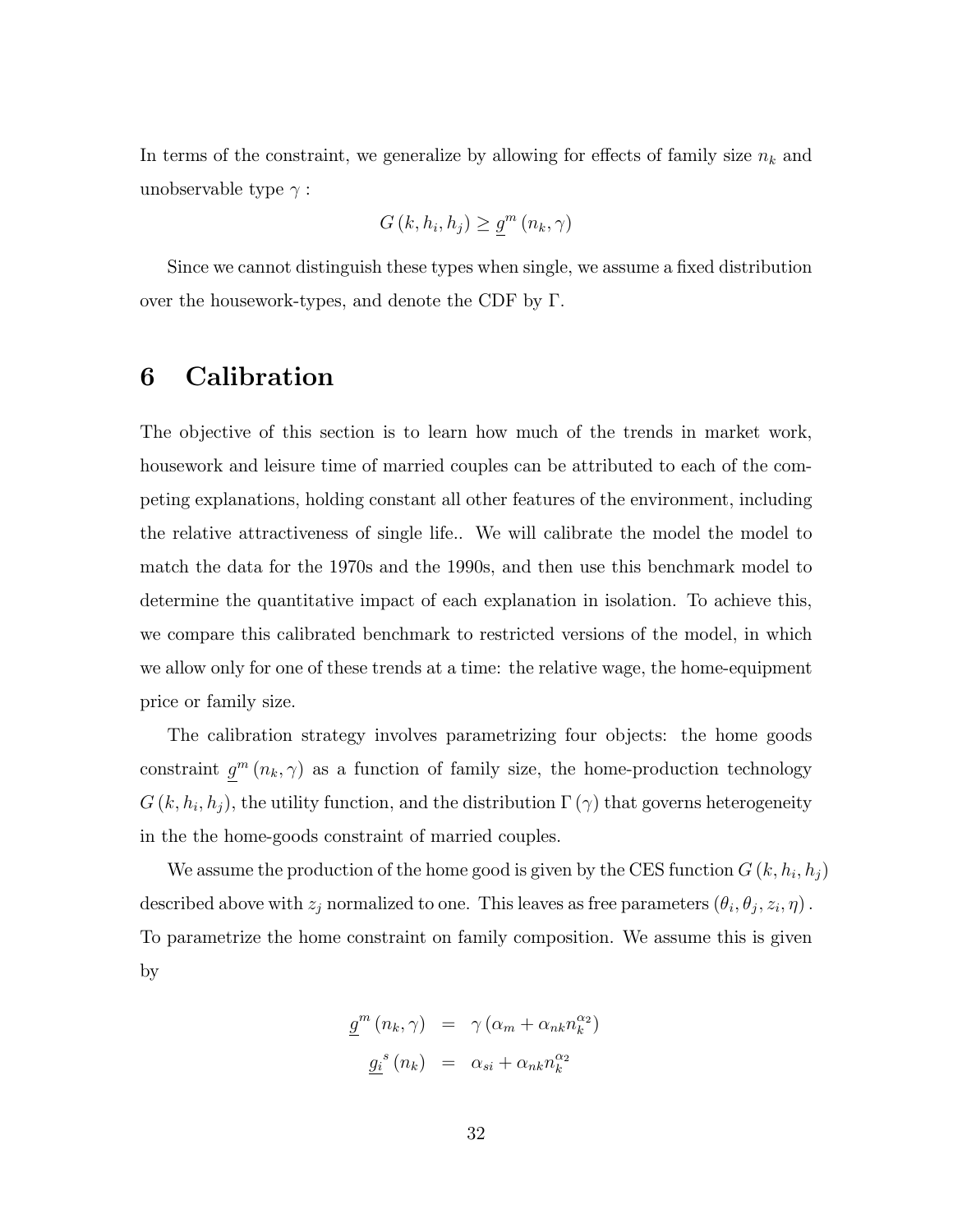. The distribution  $\Gamma(\gamma)$  is assumed to be log-normal with parameters  $(\mu_g, \sigma_g)$ .

For the benchmark model, we assume that the relative wage  $\tilde{w}$  evolves from 0.61 in the 1970s to 0.76 in the 1990s, to match the observations in Blau and Kahn  $(2000)^{13}$ . Following the adjusted NIPA series documented in the previous section, we set the price p of home capital k, to decline from 1.0 to 0.23. The distribution of match quality  $F(\varepsilon)$  is assumed to be log-normal with parameters  $(\mu_{\varepsilon}, \sigma_{\varepsilon})$ .

We set some of the parameters directly from the summary statistics from the PSID sample by estimating an OLS equation of home hours on demographics. The analysis is reported in the appendix. The coefficients of interest are the partial effects of demographic differences on total housework time. These partial effects are: single male, single female, parent , and parent of more than one kid. Together these yield values for the family composition parameters  $(\alpha_{si}, \alpha_{sj}, \alpha_{nk}, \alpha_2)$ . The married-couple parameter  $\alpha_m$  is normalized to two, then men's wage in 1970 to one, and the homeequipment price in 1970 to one.

The remaining thirteen parameters are set by requiring the model to match the targets listed in Table 6, which also shows the corresponding statistics obtained by the model. For the 1970s and the 1990s, the targets include the home-production and leisure time of married couples where the wife is also working in the market, as well as the fraction of wives working. In addition, the procedure targets the home-production time of non-working wives in the 1970s. The fraction of adult life married is computed from Schoen and Standish (2001). Along every dimension, the fit between data and benchmark model is very close: the average deviation of the model statistics from the empirical targets is on the order of 1%.

The actual parameters that give rise to this benchmark are shown in the Appendix. The most notable features of the home technology are that the share of

 $13$ The observed wage change is likely to include the effects of selectivity and investment, as pointed out by many recent papers on the gender gap, including Blau and Kahn (2004) and Mulligan and Rubinstein (2005). This seems like a promising angle for future research with this model.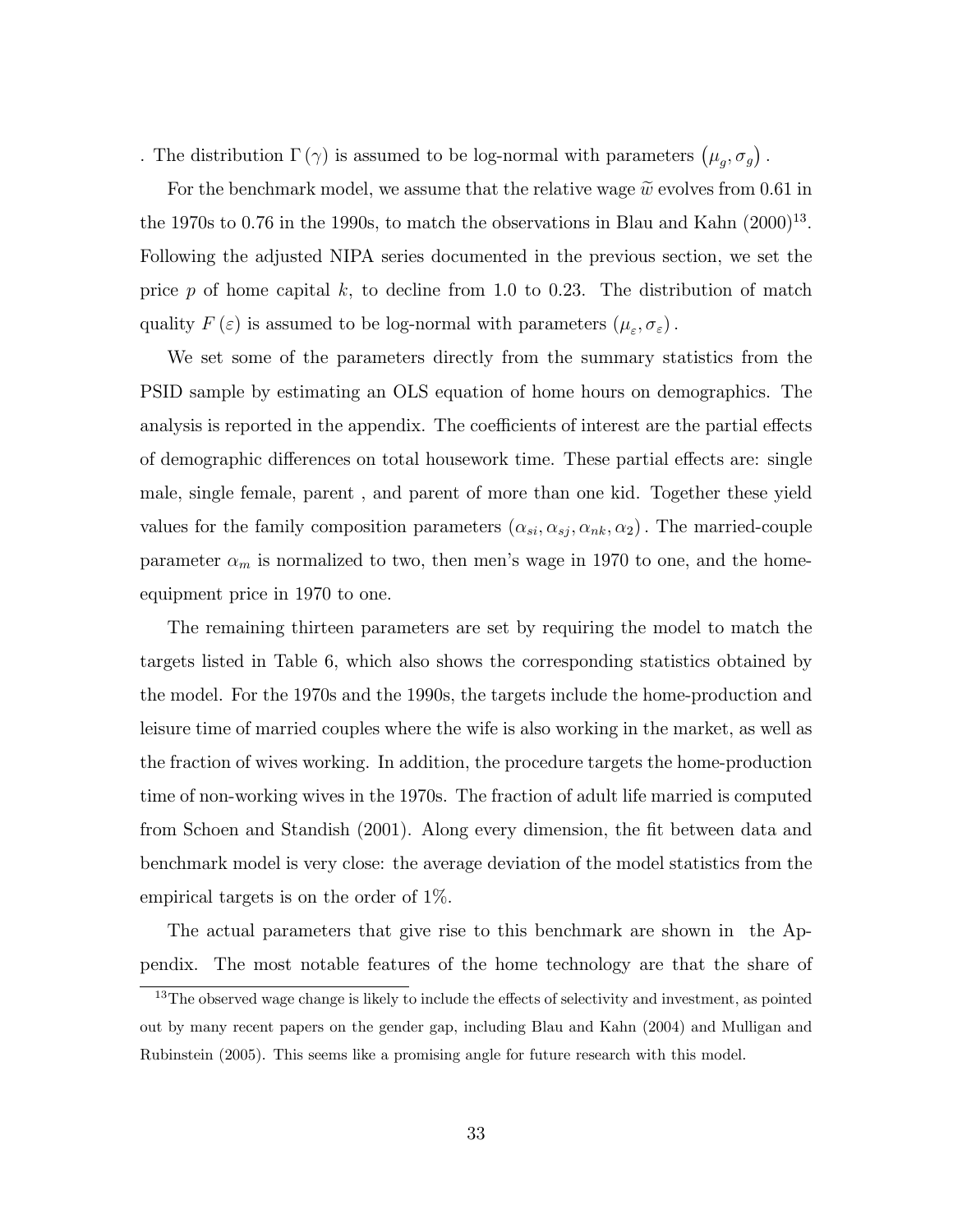| Targets                               | Data | Bench |
|---------------------------------------|------|-------|
|                                       |      |       |
| <b>Home Production</b>                |      |       |
| Wife Working, 1970s                   |      |       |
| Wife                                  | 0.26 | 0.25  |
| Husband                               | 0.03 | 0.03  |
| Wife Not Working, 1970s               |      |       |
| Wife                                  | 0.43 | 0.43  |
| Wife Working, 1990s                   |      |       |
| Wife                                  | 0.17 | 0.18  |
| Husband                               | 0.07 | 0.08  |
| Leisure when wife is working          |      |       |
| Wife, 1970s                           | 0.40 | 0.41  |
| Husband, 1970s                        | 0.45 | 0.44  |
| $H/W$ Ratio, 1990s                    | 0.96 | 0.96  |
| Fraction of Wives Working, 1970s      | 0.45 | 0.45  |
| Fraction of Wives Working, 1990s      | 0.85 | 0.85  |
| Fraction of Adult Life Married, 1970s | 0.85 | 0.85  |
| Fraction of Adult Life Married, 1990s | 0.55 | 0.55  |

Table 6: Calibration targets for benchmark model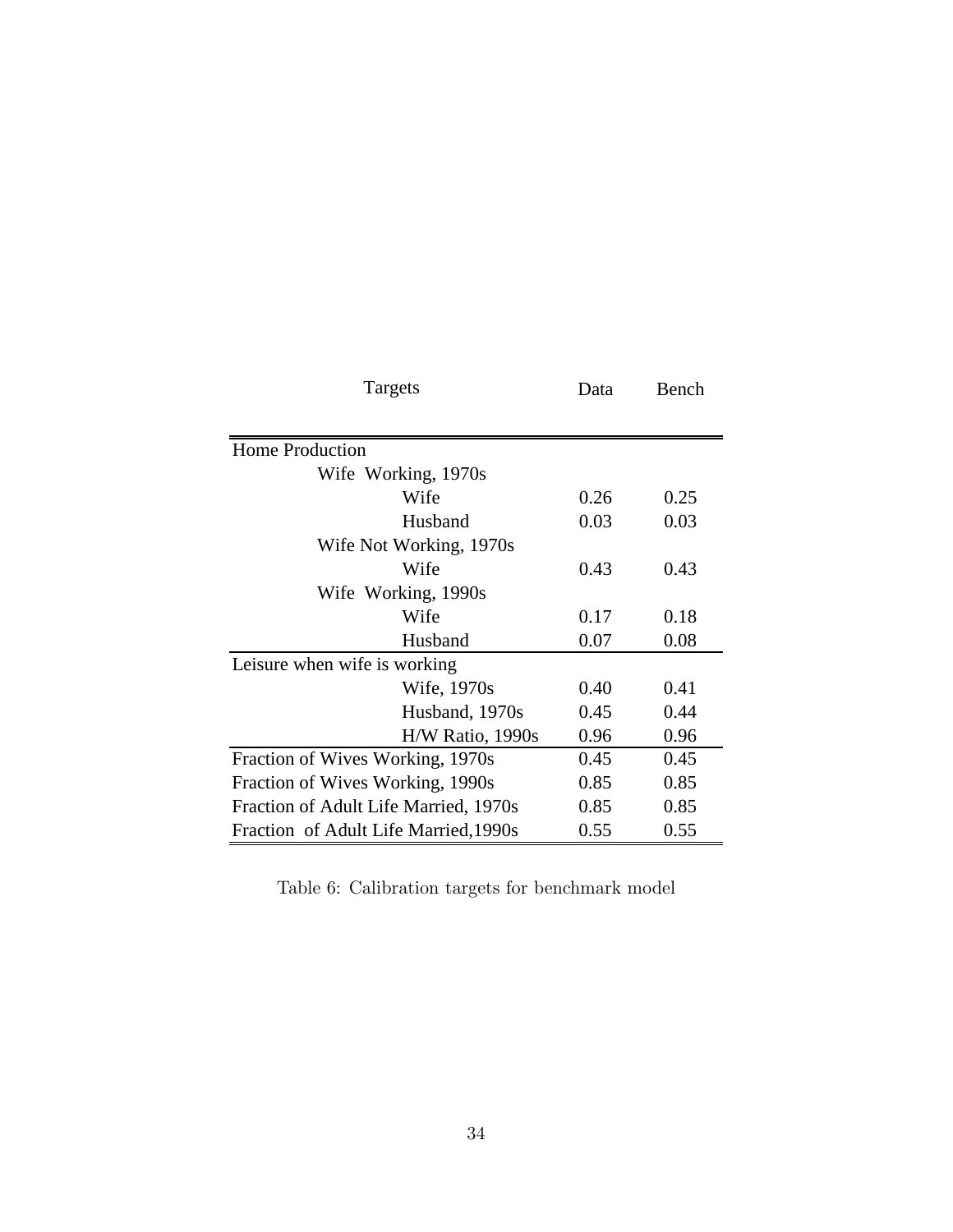equipment is twice as high in men's home production as in women's, and that husband's total factor productivity at home is about 85% that of the wives. The parameters also imply returns to scale in home production on the order of 1.3, a signicant source of gains from marriage. The utility parameters imply another source of gains from marriage: the share of public goods in utility of married couples is about 60 per cent. Finally, as suggested in the earlier analysis, the model implies women would have enjoyed single life more than men, or at least needed marriage less, had they been able to earn similar wages.

We now turn to the actual explanation of the trends in relative leisure, home hours and wife's labor-force participation. Table 8 shows the results for the Benchmark model and the three experiments. Each of the explanatory trends accounts for roughly a third of the increase in wive's employment, though the wage trend is slightly more important and the family-size trend slightly less. The price and family-size trends however cause husband's relative leisure to increase; so it is clear that the decline in husband's relative leisure is strictly due to the wage trend. And what then explains the decline in wife's home hours from 0.26 of her time endowment to 0.17? This again is almost entirely due to the trend in the relative wage, which on its own accounts for more than 60% of the decline in wife's home time, and 80% of the positive trend in husband's home time.

To summarize, it appears that for understanding the trend in working hours of married women, net of the decline in family size, both relative wages and the trend in home technology are equally important. However the trend in relative leisure is all due to the trend in wages. This is because the wage trend causes a large rise in women's full income as single; an increase of 25% over the 1970s, while the price trend causes a relatively slight change that is stronger for men than for women. This is also reflected in the change in the husband's Pareto weight, which mainly decreases due to the wage trend.

There is a composition effect in the results, reflected in the fact that the price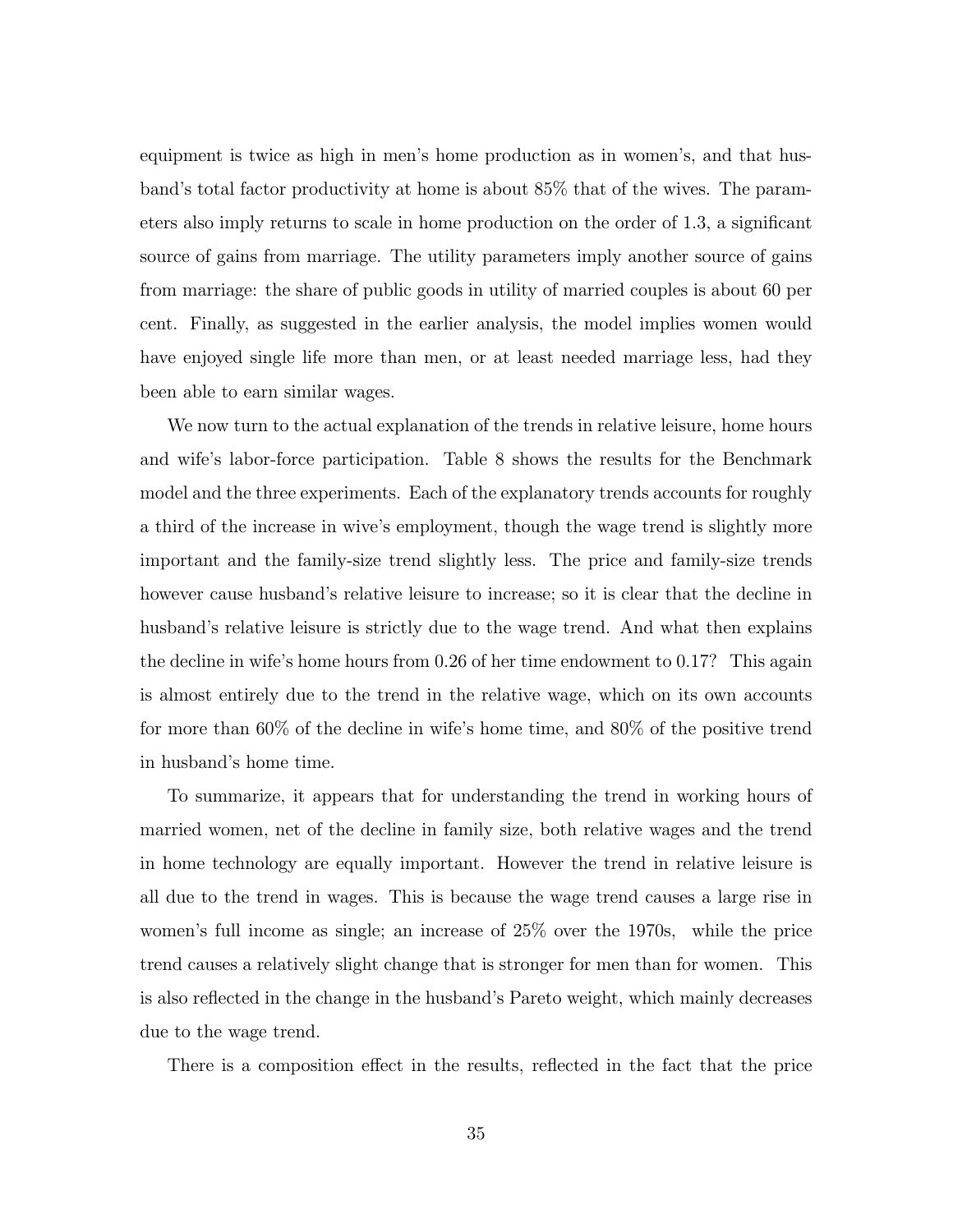|                                 |      |       | <b>Experiments</b> |                |        |
|---------------------------------|------|-------|--------------------|----------------|--------|
|                                 |      |       | $\mathbf{1}$       | $\overline{2}$ | 3      |
|                                 |      |       | Wage               | Price          | Family |
|                                 | Data | Bench | Trend              | Trend          | Trend  |
|                                 |      |       | Only               | Only           | Only   |
| <b>Employment Rate of Wives</b> | 0.85 | 0.85  | 0.61               | 0.60           | 0.58   |
| Husband's Pareto Weight         |      | 0.56  | 0.56               | 0.64           | 0.63   |
| Married Leisure in 1990's       |      |       |                    |                |        |
| Wife                            | 0.43 | 0.44  | 0.43               | 0.41           | 0.42   |
| Husband                         | 0.41 | 0.42  | 0.42               | 0.44           | 0.44   |
| <b>H/W Ratio</b>                | 0.95 | 0.96  | 0.98               | 1.08           | 1.04   |
| Home Hours in 1990s             |      |       |                    |                |        |
| Wife                            | 0.17 | 0.18  | 0.21               | 0.24           | 0.24   |
| Husband                         | 0.08 | 0.08  | 0.07               | 0.04           | 0.03   |
| Market Labor in 1990's          |      |       |                    |                |        |
| Wife                            | 0.35 | 0.29  | 0.27               | 0.25           | 0.24   |
| Husband                         | 0.44 | 0.43  | 0.44               | 0.45           | 0.46   |
| Full Income 90s/70s ratio       |      |       |                    |                |        |
| Married                         |      | 1.09  | 1.07               | 1.00           | 1.01   |
| Single Women                    |      | 1.31  | 1.25               | 1.01           | 1.04   |
| Single Men                      |      | 1.03  | 1.00               | 1.02           | 1.02   |
| Marriage Rate in 1990s          | 0.55 | 0.55  | 0.73               | 0.78           | 0.77   |

Table 7: Comparison of results for the benchmark model and experiments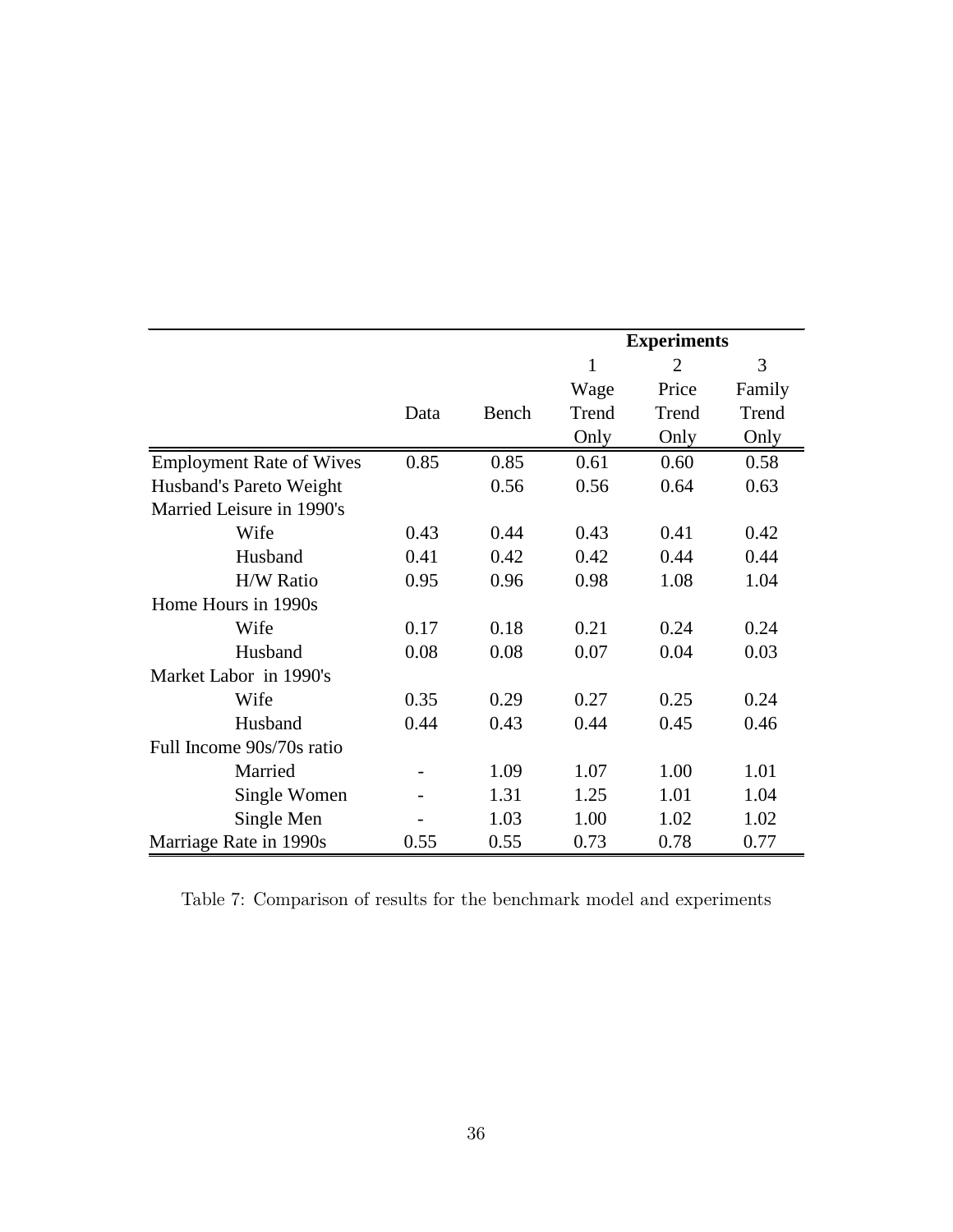trend appears to have surprisingly little effect on the full income of married couples; indeed the table shows no change. This however is an illusion:, the wives entered the labor force had higher housework than the wives who were already working in the 1970s. The trends in prices and wages both draw into the labor force wives with high values of the housework constraint, so that the average housework of working wives tends to rise.

One final point about the results; the model implies a theory of the decline in marriage rates that is consistent with the actual empirical trend. The idea, implied in equation (5), is that marriage rates decline when the full income of singles rises relative to that of married. This could happen either through the price trend or the closing of the gender gap. This ratio climbs 20%, according to the model, from the 1970s to the 1990s. It is interesting therefore to compare the results for the wage and price trends in Table 8. It appears that the trend in home-equipment prices causes a decline from 85% to 78%, while the wage trend alone plays a larger role, causing marriage rates to fall to 73%. Obviously the model is not designed to explore the various possible causes of marriage trends, however it is interesting because we saw earlier that the wage trend only has a negative effect on marriage rates when the low-wage sex needs marriage less than the high-wage sex does.

### 7 Conclusion

This paper had three closely-related goals. The first was to determine whether aggregate trends in the time allocation of married couples actually fit the pattern implied by a stylized version of the unitary-household models generally used in macroeconomics. The second goal was to explore the implications of generalizing the unitary model in the simplest possible way into a model of individual people who make up the married couple. The third goal was to use the model to assess the relative importance of different potential explanations of the trends in the time allocation of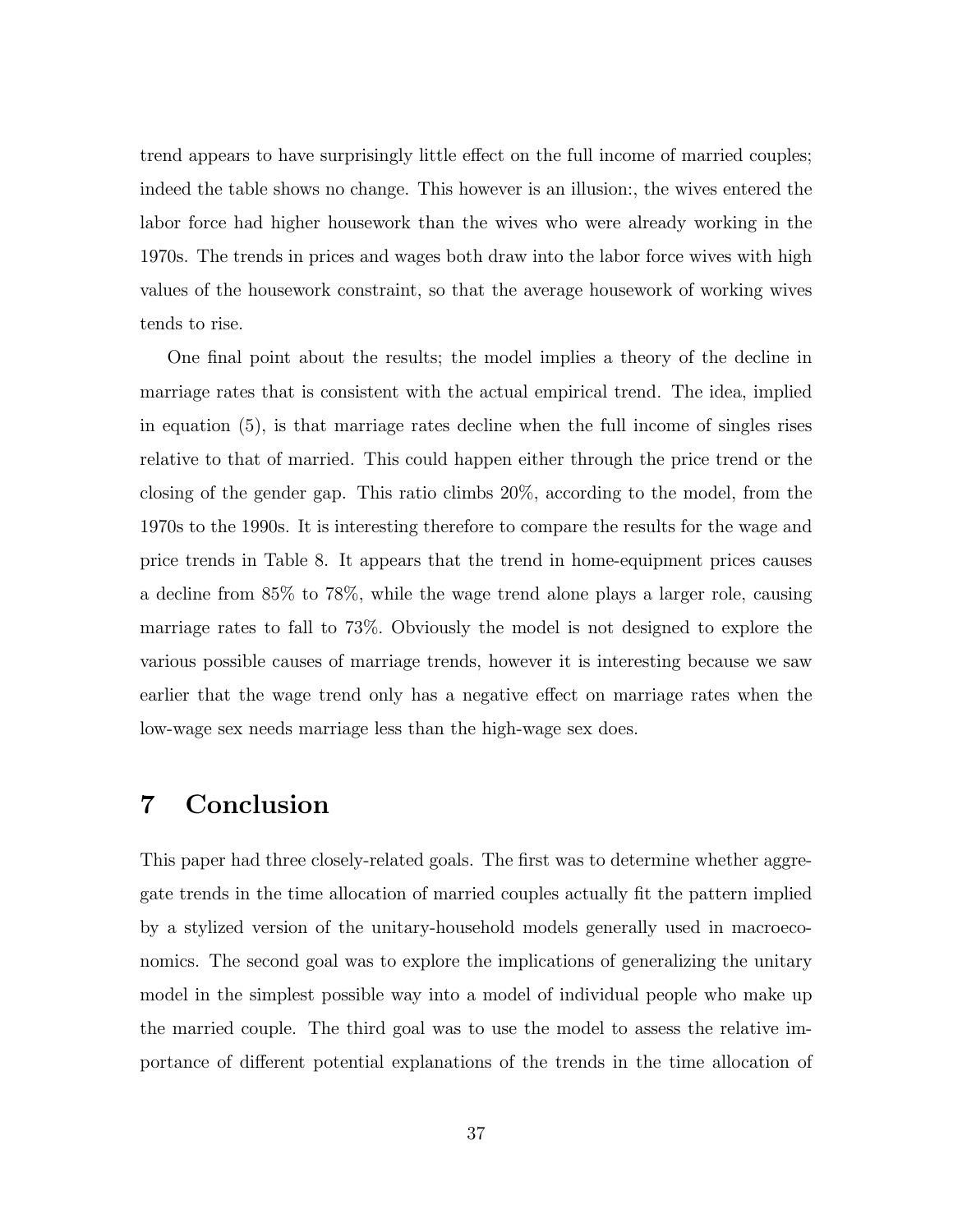married couples.

We used two independent sources of time use data to show that the leisure of husbands of women aged 25-45 was declining relative to that of their wives, and that their housework time was increasing. Since it is well-known that standard models of aggregate labor supply imply that husbands relative leisure should increase when women's hours of market labor increase, this fact suggests that macroeconomists need a more realistic model of household behavior. The second nding of this paper is that what is needed is a simple bargaining model. By calibrating the model to match US data, we found that the closing of the gender gap in wages explains virtually all of the leisure trend and about half of the housework trend. To answer the question with which this paper began, the reason married men are working so much is that the husband's bargaining position is eroding in response to the rise in women's wages.

This paper does not claim to have definitively measured the importance of the various reasons for the trend in women's market work; indeed we made many drastic simplications in the interest of clarity. The signicance of the quantitative results is that, while it is convenient and reasonable for macro economists to abstract from the interactions of individuals in a household, even a very crude step towards accounting for these interactions can signicantly improve the performance of macro-economic models. Had the predictions of the unitary model been correct, the labor supply of married men in our sample would have fallen significantly since the 1970s, implying a large impact on aggregate labor. Our model says this did not happen because higher wages made it easier for women to walk away from marriage. We conclude that bargaining models of the household can provide a clearer and richer understanding of macroeconomics.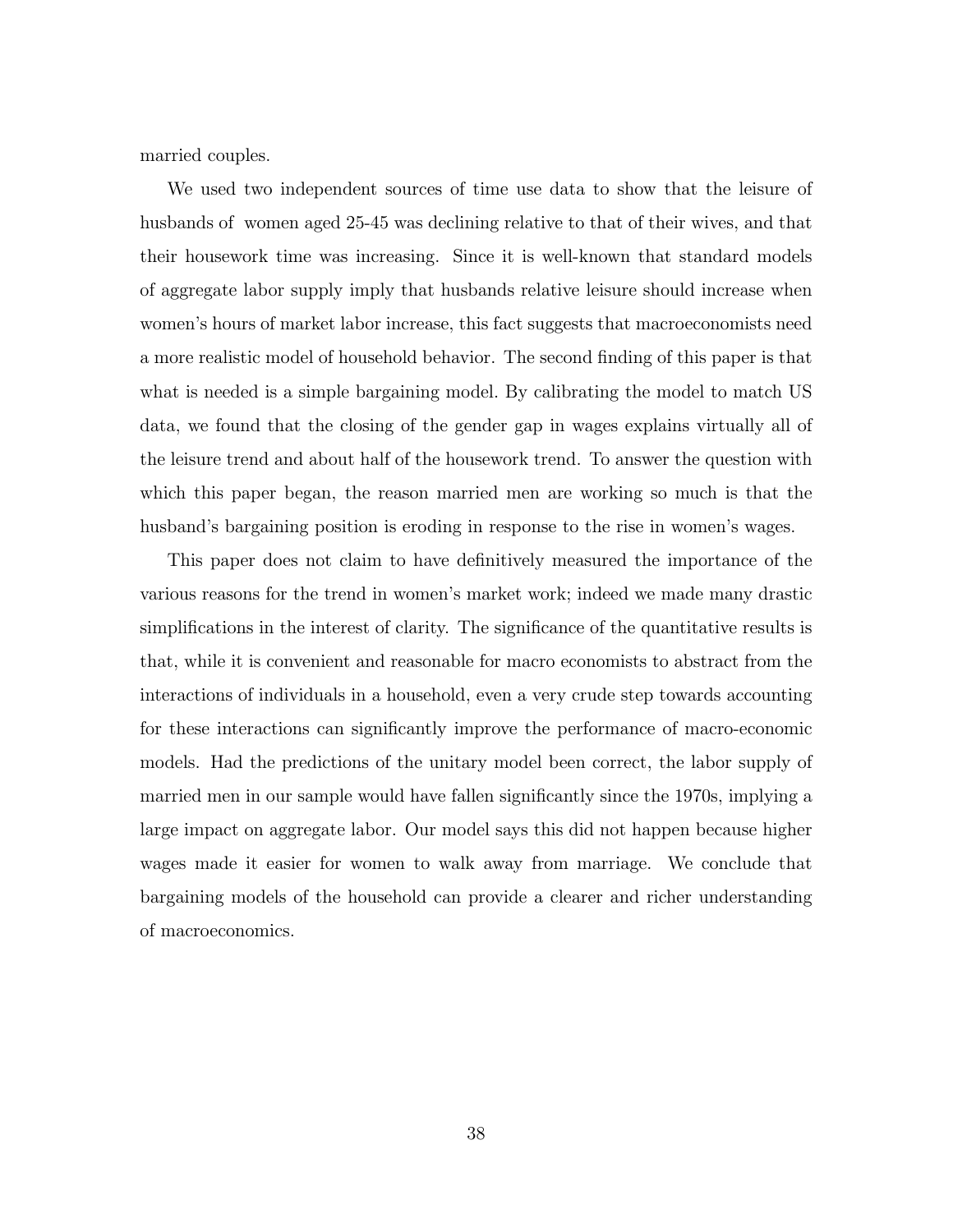## References

- AGUIAR, M., AND E. HURST (2005): "Measuring Trends in Leisure: Evidence from Five Decades of Time Use Surveys," Mimeo.
- BECH-MOEN, O. C. (2006): "Gender DIfferences in Market and Home Hours," Mimeo.
- BILS, M. (2004): "Measuring Growth from Better and Better Goods," NBER Working Papers.
- BLAU, F. D., AND L. M. KAHN (1997): "Swimming Upstream: Trends in the Gender-Wage Differential in the 1980s," Journal of Labor Economics, 15(1, pt.  $12$ ,  $1–42$ .
- BLAU, F. D., AND L. M. KAHN (2000): "Gender Differences in Pay," Journal of Economic Perspectives,  $14(4)$ ,  $75-99$ .
- $(2004)$ : "The US Gender Pay Gap in the 1990s: Slowing Convergence," NBER Working Papers.
- CAUCUTT, E. M., N. GUNER, AND J. KNOWLES (2002): "Why Do Women Wait? Matching, Wage Inequality, and the Incentives to Fertility Delay," Review of Economic Dynamics,  $5(4)$ ,  $815-855$ .
- CHADE, H., AND G. VENTURA (2004): "Income Taxation and Marital Decisions," Review of Economic Dynamics, p. forthcoming.
- CHIAPPORI, P., AND Y. WEISS (2000): "An Equilibrium Analysis of Divorce," Discussion paper, University of Chicago.
- CHIAPPORI, P.-A. (1988): "Rational Household Labor Supply," *Econometrica*,  $56(1)$ , 63-90.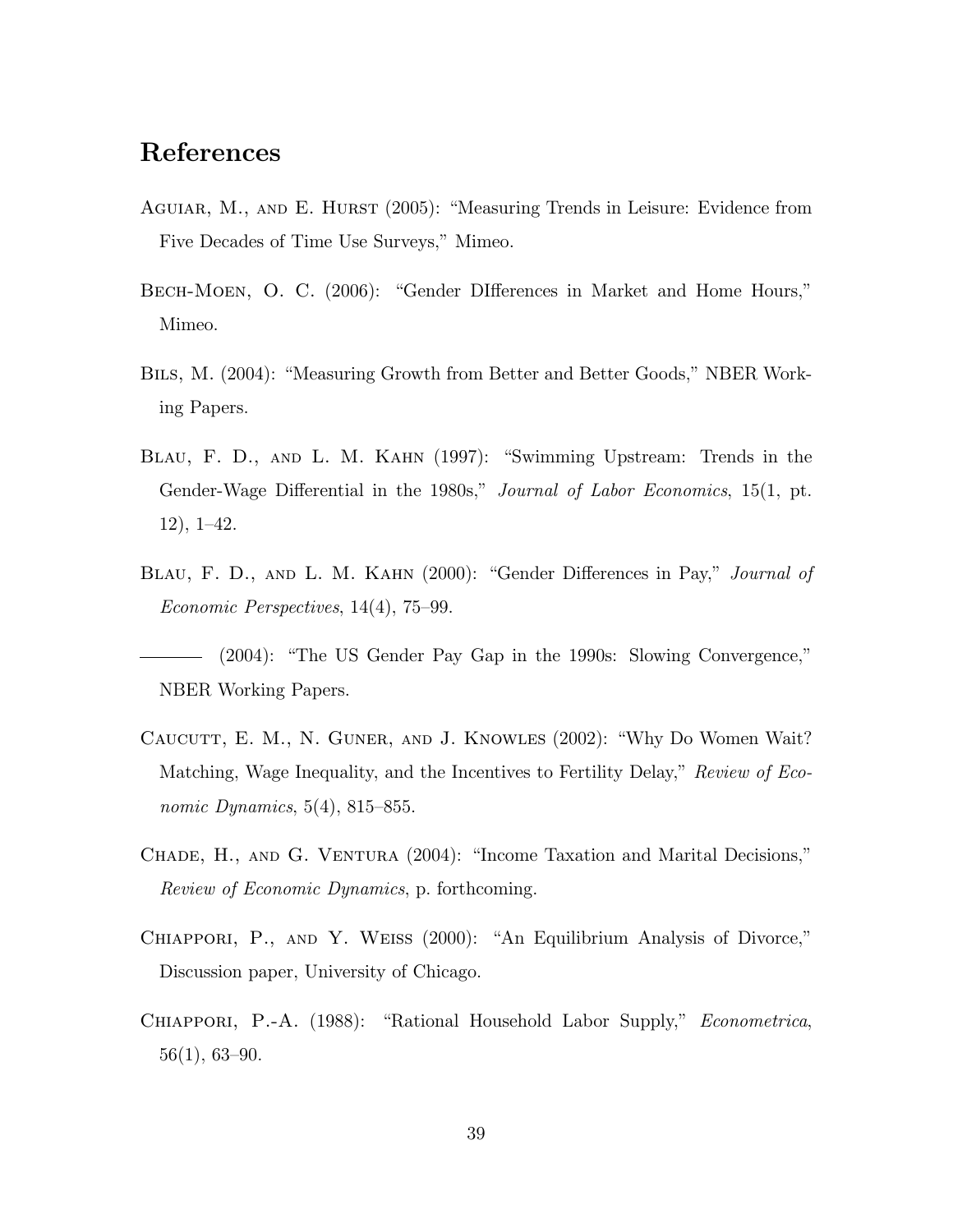- CHIAPPORI, P.-A., B. FORTIN, AND G. LACROIX (2002): "Marriage Market, Divorce Legislation and Household Labor Supply," Journal of Political Economy,  $110(1), 37-72.$
- GREENWOOD, J., AND N. GUNER (2004): "Marriage and Divorce Since World War II: Analyzing the Role of Technological Progress on the Formation of Households," Discussion paper, NBER.
- GREENWOOD, J., N. GUNER, AND J. KNOWLES (2003): "More on Marriage, Fertility and the Distribution of Income," *International Economic Review*, 44(3), 827– 862.
- GREENWOOD, J., A. SESHADRI, AND M. YORUKOGLU (2003): "Engines of Liberation," University of Rochester - Center for Economic Research (RCER), RCER Working Papers.
- GREENWOOD, J., AND G. VANDENBROUCKE (2005): "Hours Worked: Longrun Trends," Economie D'avant Garde, Research Report No. 10. University of Rochester.
- HOCHSCHILD, A. R. (1997): The Time Bind : When Work Becomes Home and Home Becomes Work. Metropolitan Books, New York, NY.
- JACOBS, J. A., AND K. GERSON (2004): The Time Divide. Harvard University Press, Cambridge, MA.
- JONES, L. E., R. E. MANUELLI, AND E. R. MCGRATTAN (2003): "Why are married women working so much?," Federal Reserve Bank of Minneapolis, Sta Report: 317.
- MANSER, M., AND M. BROWN (1980): "Marriage and Household Decision Making: A Bargaining Analysis," *International Economic Review*, 21, 31–44.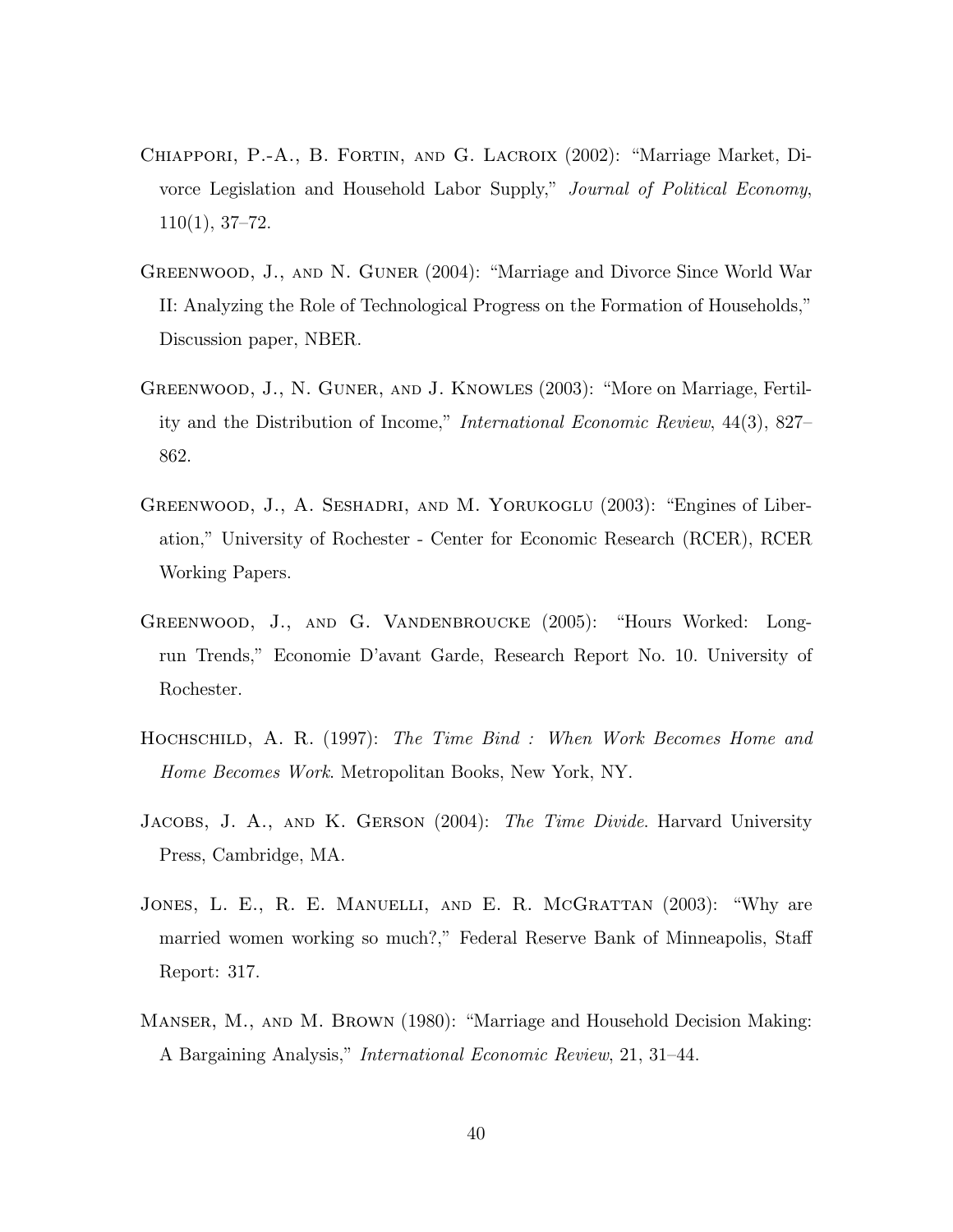- MCELROY, M., AND M.-H. HORNEY (1981): "Nash-Bargained Household Decisions: Towards a Generalization of the Theory of Demand," International Economic Review, 36, 333-349.
- MCGRATTAN, E. R., AND R. ROGERSON (2004): "Changes in Hours Worked, 1950-2000," Federal Reserve Bank of Minneapolis Quarterly Review, 28, 14-33.
- MULLIGAN, C. B., AND Y. RUBINSTEIN  $(2005)$ : "Selection, Investment, and Women's Relative Wages Since 1975," Discussion paper.
- RAMEY, V. A., AND N. FRANCIS (2005): "A Century of Work and Leisure," Mimeo, University of California, San Diego.
- REGALIA, F., AND J.-V. RÍOS-RULL  $(1999)$ : "What Accounts for the Increase in Single Households and the Stability in Fertility?," Barcelona, Spain: Universitat Pompeu Fabra, Department of Economics, Working Paper No. 1999.
- ROBINSON, J. P., AND G. GODBEY (1997): *Time for Life*. The Pennsylvania State University Press, University Park, PA.
- SCHOEN, R., AND N. STANDISH (2001): "The Retrenchment of Marriage: Results from Marital Status Life Tables for the United States, 1995," Population and Development Review,  $27, 553-563$ .

# A Appendix

#### A.1 Empirical Tables

Table A-1 shows the trend towards increased leisure that has been discussed in many previous papers. Based on the Aguiar-Hurst extract of the US time surveys, it shows averages for the sample of non-retired people aged 21-65. As discussed in the text, the child-care definitions changed in 2003, partially obscuring the leisure trend. Over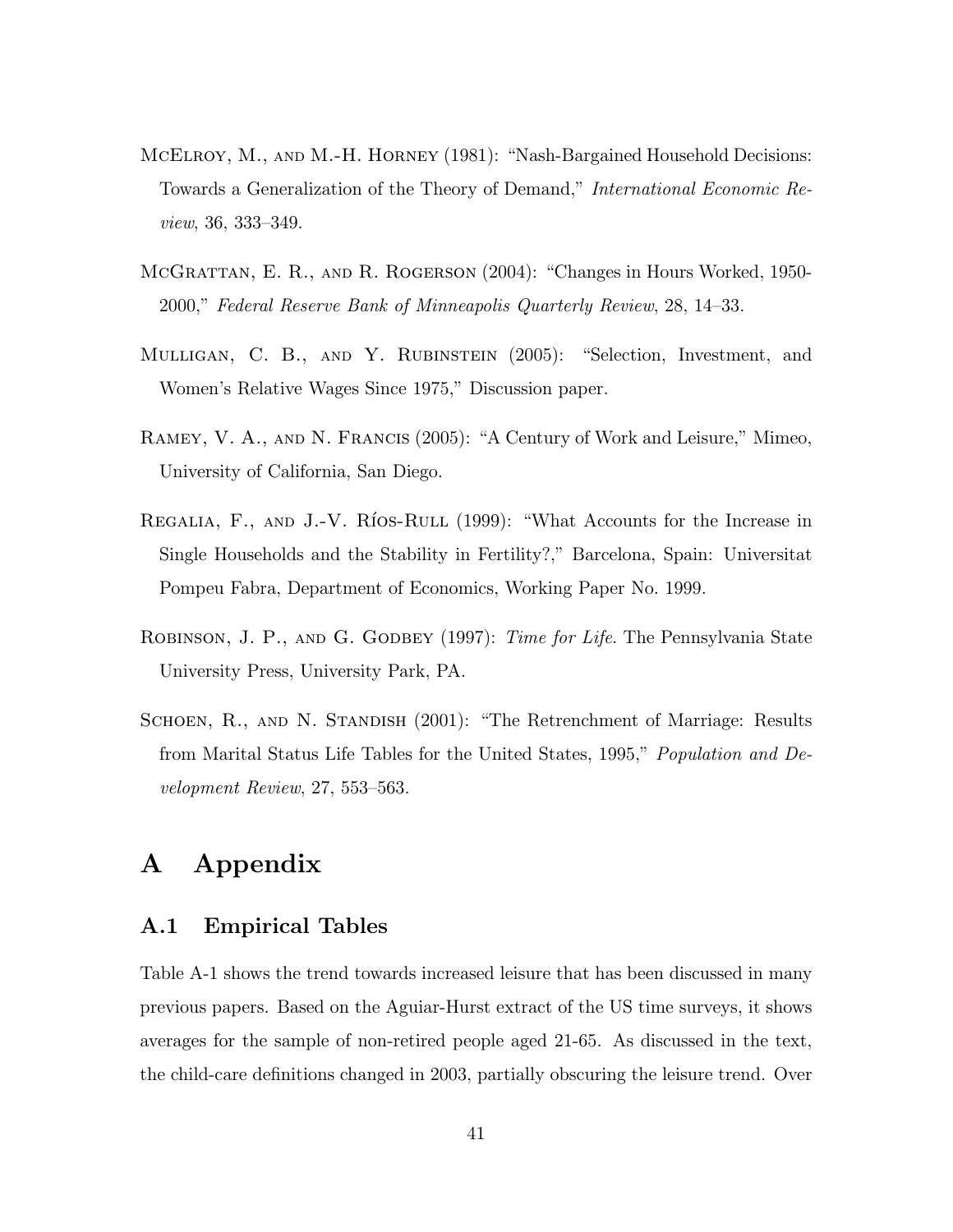|                              | Ages 25-65 Non-Retired |      |       |      |       |      |       |      |
|------------------------------|------------------------|------|-------|------|-------|------|-------|------|
| Variables                    | 1965                   |      | 1975  |      | 1985  |      | 1993* |      |
|                              | Women                  | Men  | Women | Men  | Women | Men  | Women | Men  |
| Sample Size                  | 1050                   | 866  | 937   | 778  | 1839  | 1483 | 1708  | 1433 |
| <b>Total Hours Per Week</b>  | 168                    | 168  | 168   | 168  | 168   | 168  | 168   | 168  |
| Sleeping                     | 55.1                   | 54.4 | 59.0  | 56.2 | 56.0  | 55.0 | 58.6  | 57.1 |
| Eating                       | 7.9                    | 8.3  | 8.0   | 9.0  | 7.7   | 8.0  | 7.4   | 7.6  |
| Other Personal Care          | 9.5                    | 7.7  | 7.7   | 7.0  | 10.1  | 8.7  | 8.2   | 7.2  |
| <b>Total Personal Care</b>   | 72.5                   | 70.3 | 74.7  | 72.2 | 73.8  | 71.6 | 74.1  | 71.9 |
| <b>Discretionary Time</b>    | 95.5                   | 97.7 | 93.3  | 95.8 | 94.2  | 96.4 | 93.9  | 96.1 |
| Market Work                  | 16.8                   | 41.8 | 16.8  | 39.1 | 21.3  | 36.3 | 24.6  | 36.2 |
| Commute+Work-Related         | 3.2                    | 9.3  | 2.9   | 6.5  | 3.8   | 6.2  | 2.6   | 3.9  |
| <b>Total Market</b>          | 20.0                   | 51.1 | 19.8  | 45.8 | 25.2  | 42.6 | 27.2  | 40.2 |
| Cooking and Indoor Chores    | 24.5                   | 1.9  | 20.4  | 2.0  | 15.7  | 3.8  | 13.3  | 2.8  |
| Shopping                     | 7.1                    | 4.6  | 5.7   | 3.7  | 7.0   | 4.6  | 6.1   | 4.1  |
| <b>Other Home Production</b> | 2.5                    | 2.8  | 2.2   | 3.9  | 2.5   | 4.5  | 2.2   | 4.3  |
| <b>Total Work at Home</b>    | 26.9                   | 4.7  | 22.5  | 5.9  | 18.2  | 8.2  | 15.4  | 7.1  |
| <b>Total Working Time</b>    | 54.5                   | 60.6 | 48.6  | 55.8 | 51.1  | 56.2 | 49.5  | 52.2 |
| Leisure                      | 41.0                   | 37.1 | 44.8  | 40.1 | 43.0  | 40.2 | 44.4  | 44.0 |
| Child Care*                  | 5.4                    | 0.9  | 4.3   | 1.2  | 3.9   | 1.0  | 3.3   | 0.7  |
| Remainder                    | 29.8                   | 30.6 | 33.1  | 33.3 | 33.4  | 34.6 | 34.8  | 37.0 |

Table 8: Trends in time use for non-retired people aged 21-65

the entire period, leisure including child care increased about 12% for women and 20% for men. Up to 1993, the increase in leisure net of child care was about 16% for women and 13% for men.

Table A2 is the analog to Table 4 in the text for a wider sample that includes wives who are not working. The table shows that the average wife's time in market work doubled over the period, from 12 hours weekly to 25, and that housework hours fell from 34 hours to 21. Total working time for women declined slightly more than an hour, from 47.8 hours to 46.5. For married men, housework hours increased from two to seven weekly, while market hours declined from 44 to 41. For this broad sample, the relative leisure of the husband declined from 100% of the wife's leisure time, to 94%. The table also implies that the relative housework time of the wives fell sharply, by nearly 8 hours, while that of the husbands rose by about 4.5 hours.

The next table shows the determination of partial effects by estimation of a regression equation of (log) total home hours on PSID data. These effects are used to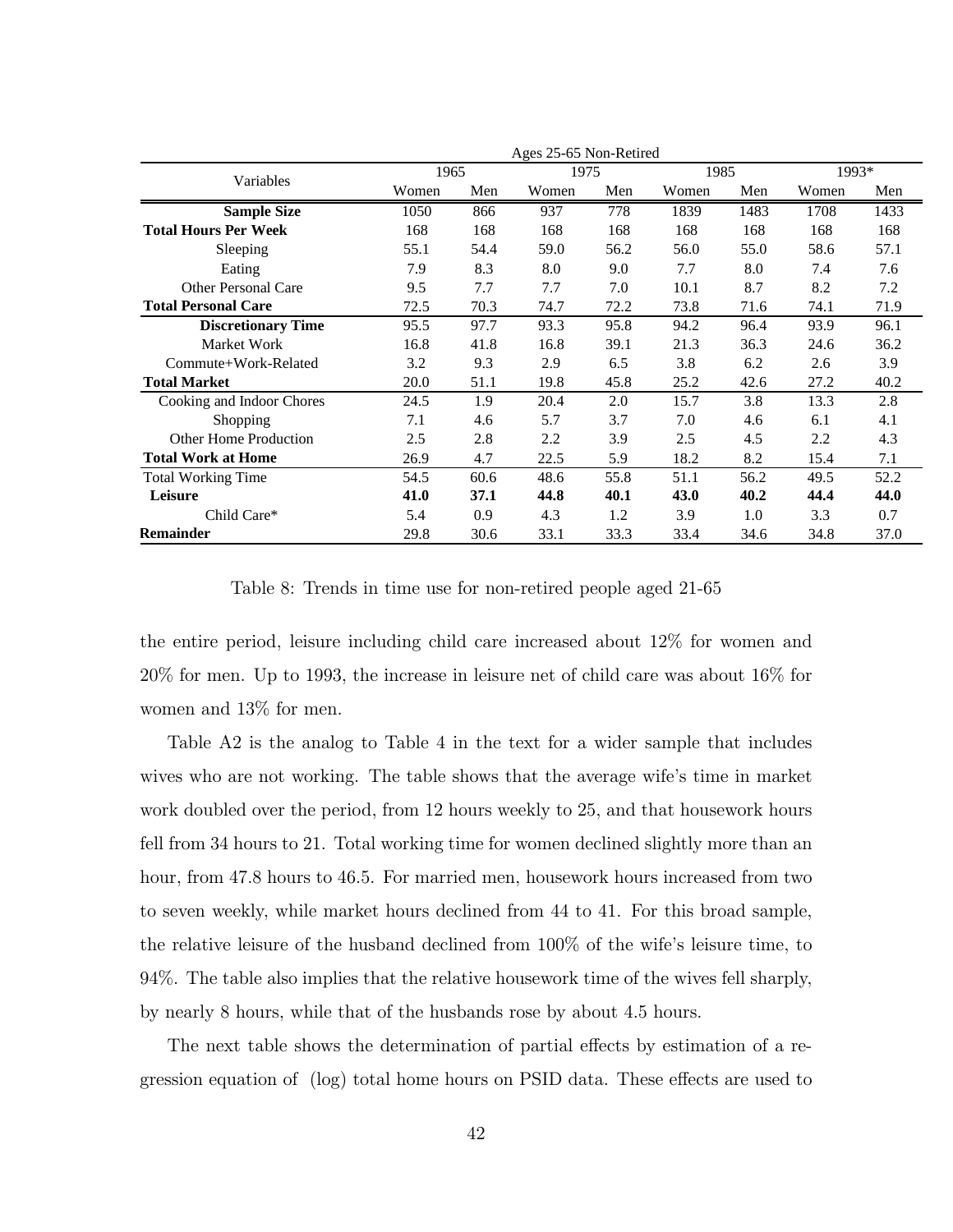| Years                        | N/Year | Home  | Market | Total | Leisure* |  |  |
|------------------------------|--------|-------|--------|-------|----------|--|--|
| Married Men, Wife aged 25-45 |        |       |        |       |          |  |  |
| 1969-1975                    | 746    | 2.14  | 44.14  | 47.45 | 50.55    |  |  |
| 1978-1983                    | 1634   | 6.25  | 41.89  | 49.05 | 48.96    |  |  |
| 1988-1997                    | 3333   | 7.45  | 41.63  | 49.78 | 48.22    |  |  |
| Married Women, aged 25-45    |        |       |        |       |          |  |  |
| 1969-1975                    | 578    | 34.57 | 12.04  | 47.79 | 50.21    |  |  |
| 1978-1983                    | 1299   | 28.37 | 18.03  | 47.14 | 50.86    |  |  |
| 1988-1997                    | 2709   | 20.99 | 25.08  | 46.45 | 51.55    |  |  |

Table 9: Trends in PSID for Married Couples where wife is aged 25-45

calibrate the family-size function in the benchmark version of the model.

We attempt to measure the various effects associated with the trend in housework hours by running an OLS regression in which the dependent variable is the log of the sum of the housework hours of both head and spouse for married couples, and of the housework hours of the head for singles. The table reports the results when the excluded group is married with zero kids. Four specications are reported, the simplest of which shows that single males spend 50% less time than married in housework, and single women about 85% less, while parents of one child spend 43% more time in housework. Additional children appear to increase housework time by 13% each. This result suggests that people are including at least some portion of childcare in their responses to the questions about housework.

Specification 2 shows that the estimates are robust to controlling for education of the head. In the last two specications, the estimates suggest that home hours fell about 18% for married couples, 5% for single women, and actually rose 7% for single men. This latter effect disappears after adding controls for labor-force status of the head. By contrast, controlling for labor force status causes the 1990's effect to converge to about -11% for both married and single women.

To summarize, we see that for households where wives are under age 55, the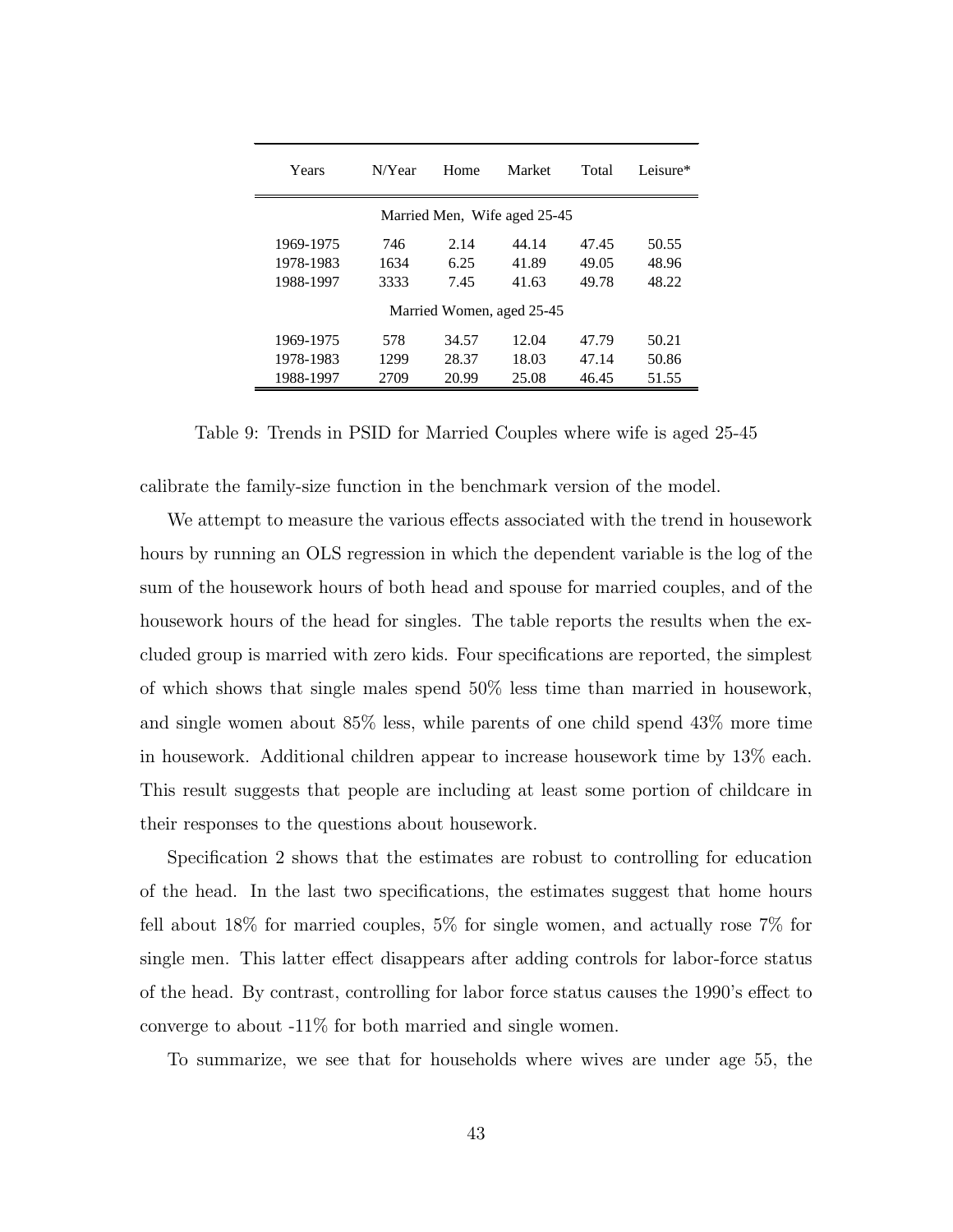|                          | Specification |                |          |                          |  |  |  |
|--------------------------|---------------|----------------|----------|--------------------------|--|--|--|
| Variable                 | 1             | $\overline{c}$ | 3        | $\overline{\mathcal{A}}$ |  |  |  |
|                          | 2.980         | 3.133          | 3.246    | 3.199                    |  |  |  |
| Intercept                | (0.008)       | (0.010)        | (0.012)  | (0.013)                  |  |  |  |
|                          | $-1.073$      | $-1.091$       | $-1.138$ | $-1.024$                 |  |  |  |
| Single Male              | (0.010)       | (0.009)        | (0.021)  | (0.021)                  |  |  |  |
|                          | $-0.846$      | $-0.857$       | $-0.797$ | $-0.699$                 |  |  |  |
| Single Female            | (0.008)       | (0.008)        | (0.017)  | (0.017)                  |  |  |  |
|                          | 0.308         | 0.300          | 0.304    | 0.296                    |  |  |  |
| Parent                   | (0.011)       | (0.011)        | (0.010)  | (0.010)                  |  |  |  |
| Number of Kids           | 0.134         | 0.126          | 0.114    | 0.088                    |  |  |  |
|                          | (0.004)       | (0.004)        | (0.004)  | (0.004)                  |  |  |  |
| After 1990               |               |                | $-0.175$ | $-0.109$                 |  |  |  |
|                          |               |                | (0.009)  | (0.009)                  |  |  |  |
|                          |               |                | 0.072    | $-0.008$                 |  |  |  |
| Single Male After 1990   |               |                | (0.023)  | (0.022)                  |  |  |  |
|                          |               |                | $-0.052$ | $-0.119$                 |  |  |  |
| Single Female After 1990 |               |                | (0.019)  | (0.019)                  |  |  |  |
|                          |               | $-0.137$       | $-0.115$ | $-0.073$                 |  |  |  |
| High-School Graduate     |               | (0.008)        | (0.008)  | (0.008)                  |  |  |  |
|                          |               | $-0.280$       | $-0.258$ | $-0.204$                 |  |  |  |
| <b>Attended College</b>  |               | (0.009)        | (0.009)  | (0.009)                  |  |  |  |
| Works Full Time*         |               |                |          | $-0.160$                 |  |  |  |
|                          |               |                |          | (0.007)                  |  |  |  |
| Does Not Work*           |               |                |          | 0.218                    |  |  |  |
|                          |               |                |          | (0.009)                  |  |  |  |
|                          | $-0.182$      | $-0.167$       | $-0.164$ | $-0.141$                 |  |  |  |
| Age 25-34                | (0.009)       | (0.009)        | (0.009)  | (0.008)                  |  |  |  |
|                          | $-0.195$      | $-0.169$       | $-0.152$ | $-0.126$                 |  |  |  |
| Age 35-44                | 0.009         | 0.0089         | 0.0089   | 0.0088                   |  |  |  |
| R-Squared                | 0.483         | 0.492          | 0.498    | 0.518                    |  |  |  |
| N                        | 49176         | 49176          | 49176    | 49176                    |  |  |  |

Table 10: Estimated coefficients for log of total weekly housework hours.  $\,$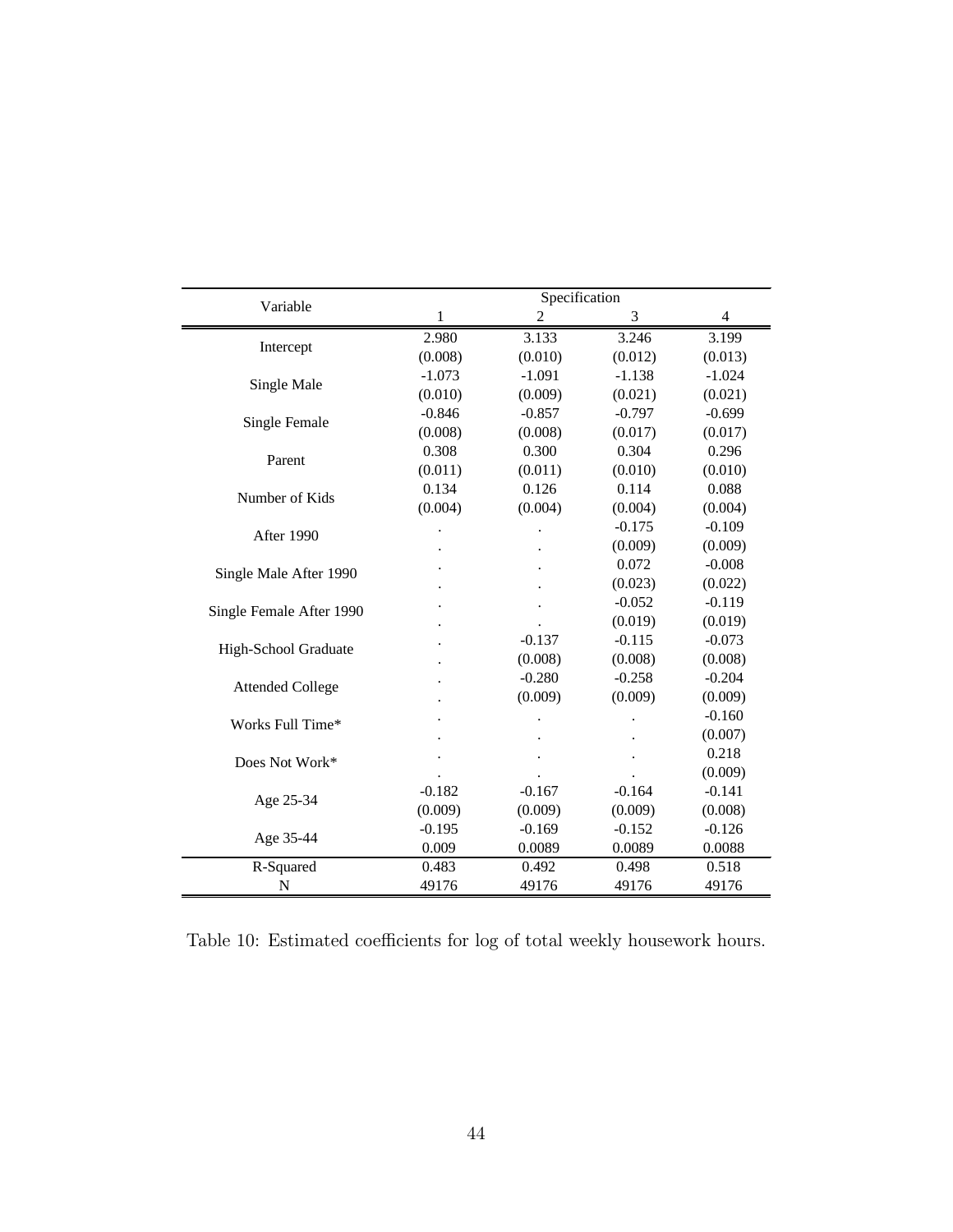shift in the allocation of the leisure away from the husband is somewhat stronger after controlling for age, education and full-time employment. By way of contrast, consider the households where the wife was aged between 55 and 65. In that slightly older group, men's leisure actually increased relative to the wife's, by about 5% for college-educated wives, and by 10% for the others.

### A.2 Equilibrium in the Marriage Market

Under the assumptions that there is no commitment and that match quality is iid both over time and across pairings, there is no dynamic component to the gains from marriage. Marriage is the efficient outcome if and only if the flow gains are positive. Since this condition need hold only at the optimal allocation between spouses, however, we cannot just add up the individual gains at some arbitrary allocation. Instead we define the minimum Pareto weight  $\underline{\mu}_i$  that makes marriage acceptable to person  $i$ . Marriage is the efficient outcome if and only the minimum weights sum to less than one.

The minimum Pareto weight  $\underline{\mu}_i$  is the solution to the following equation:

$$
0 = \Delta_i (p, w_i, q_i) + (1 - \phi + \delta) \ln \underline{\mu}_i + \delta \ln \varepsilon
$$
  
\n
$$
\Rightarrow \ln \underline{\mu}_i = -\frac{\Delta_i (p, w_i, q_i) + \delta \ln \varepsilon}{1 - \phi + \delta}
$$
  
\n
$$
\Rightarrow \underline{\mu}_i = K \left(\frac{Y_i^s}{Y^m}\right)^{p_1} q_i^{p_0} \varepsilon^{-p_0}
$$

where

$$
K_{MS} = K_M - K_S = \phi \ln \phi + (1 - \phi) \ln (1 - \phi)
$$

and

$$
K = \exp\left(\frac{K_{MS}}{1 - \phi + \delta}\right)
$$
  
\n
$$
p_0 = \frac{\delta}{1 - \phi + \delta}
$$
  
\n
$$
p_1 = \frac{1 + \delta}{1 - \phi + \delta}
$$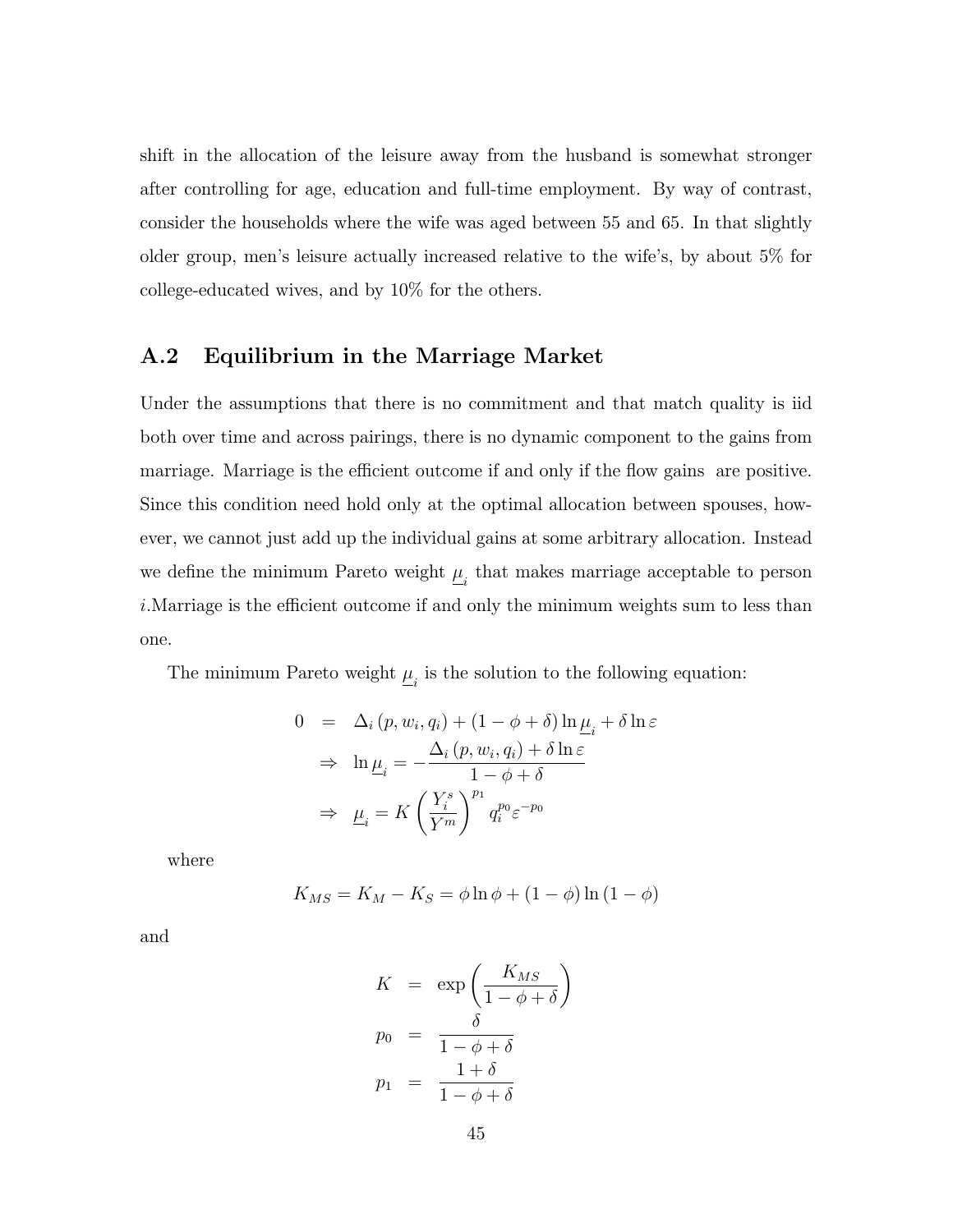Marriage is efficient is and only if:

$$
\underline{\mu}_i+\underline{\mu}_j\leq 1
$$

Under the assumption that  $\mu$  is not a function of  $\varepsilon$ , we can define the threshold marriage quality  $\varepsilon^M$  as the lowest value of match quality for which marriage is the  $\!$ efficient outcome:

$$
1 = K \left(\frac{Y_i^s}{Y^m}\right)^{p_1} q_i^{p_0} \varepsilon^{-p_0} + K \left(\frac{Y_j^s}{Y^m}\right)^{p_1} q_j^{p_0} \varepsilon^{-p_0}
$$
  

$$
\Rightarrow \varepsilon^M = K^{\frac{1}{p_0}} \left[ \left(\frac{Y_i^s}{Y^m}\right)^{p_1} q_i^{p_0} + \left(\frac{Y_j^s}{Y^m}\right)^{p_1} q_j^{p_0} \right]^{1/p_0}
$$

Therefore the equilibrium marriage rate is given by

$$
\Pr\left(\varepsilon > \varepsilon^M\right) = 1 - F\left(\varepsilon^M\right)
$$

, where

$$
\varepsilon^{M} = K^{\frac{1}{p_0}} \left[ \left( \frac{Y_i^s}{Y^m} \right)^{p_1} q_i^{p_0} + \left( \frac{Y_j^s}{Y^m} \right)^{p_1} q_j^{p_0} \right]^{1/p_0}
$$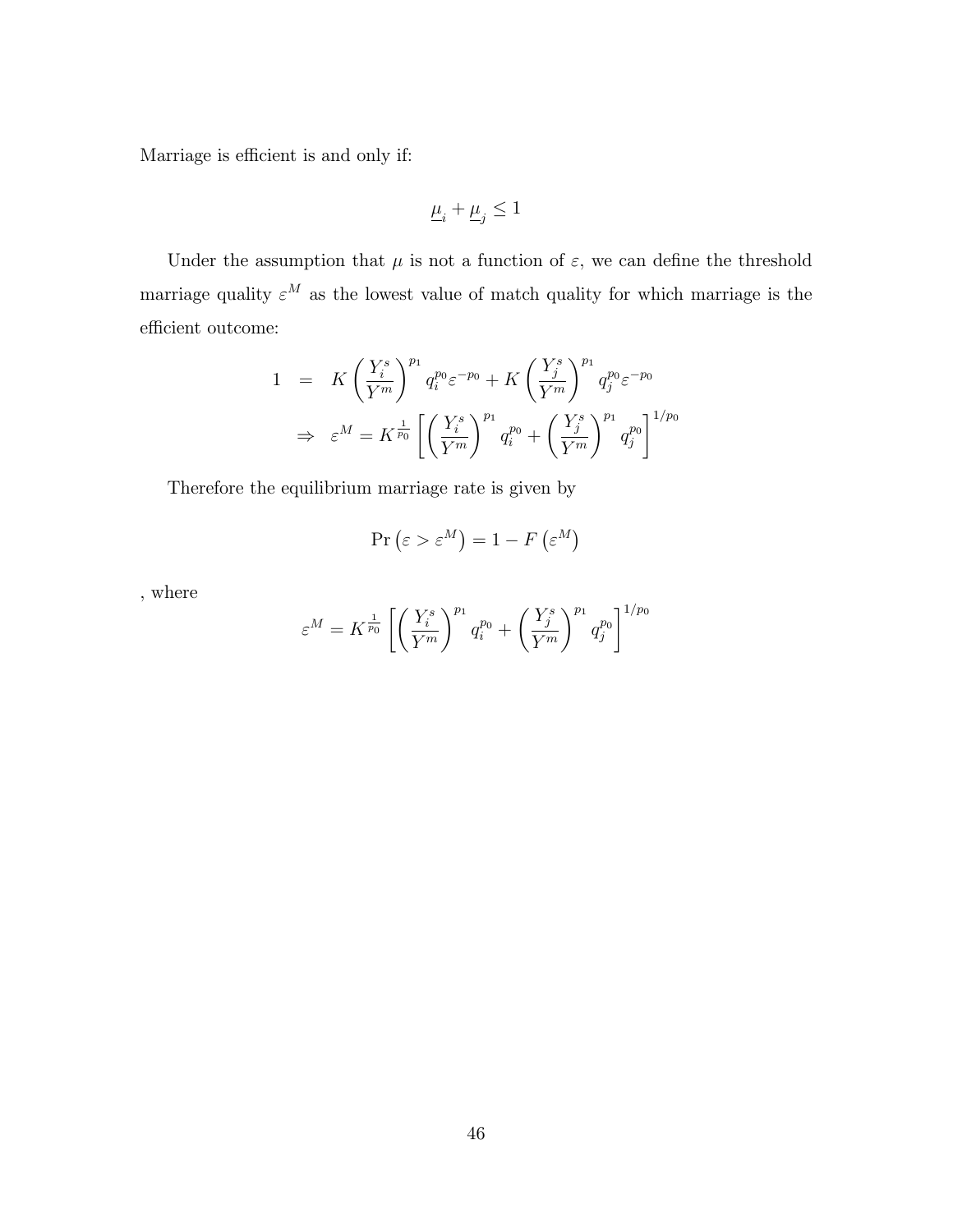### A.3 Determination of the Pareto Weights

Proposition 2 Under the egalitarian solution, the Pareto weight of spouse j in the household utility function is given by

$$
\mu_j = \frac{\widetilde{q}\widetilde{y}^{\frac{1+\delta}{\delta}}}{1 + \widetilde{q}\widetilde{y}^{\frac{1+\delta}{\delta}}}
$$

Proof. The solution equates the gains from marriage:

$$
W_i\left(\varepsilon|\mu_i\right) = W_j\left(\varepsilon|\mu_j\right)
$$

The gains from marriage are given by

$$
W_i\left(\varepsilon|\mu_i\right) = \widetilde{U}_i^M\left(\varepsilon,\mu_i\right) - U_i^S
$$

Given the expression (??) for  $W_i(\varepsilon)$ , this implies

$$
\delta \ln \mu_i - (1 + \delta) \ln Y_i^s - \delta \ln q_i
$$
  
=  $\delta \ln (1 - \mu_i) - (1 + \delta) \ln Y_j^s - \delta \ln q_j$   
 $\Rightarrow \delta \ln \frac{\mu_i}{1 - \mu_i} = (1 + \delta) \ln \frac{Y_i^s}{Y_j^s} - \delta \ln \frac{q_i}{q_j}$   
 $\Rightarrow \frac{\mu_i}{1 - \mu_i} = \left(\frac{q_i}{q_j}\right) \left(\frac{Y_i^s}{Y_j^s}\right)^{\frac{1 + \delta}{\delta}}$   
 $\Rightarrow \mu_i = \frac{\frac{q_i}{q_j} \left(\frac{Y_i^s}{Y_j^s}\right)^{\frac{1 + \delta}{\delta}}}{1 + \frac{q_i}{q_j} \left(\frac{Y_i^s}{Y_j^s}\right)^{\frac{1 + \delta}{\delta}}}$ 

The result follows by symmetry.  $\blacksquare$ 

### A.4 Wage Elasticity of Leisure

Using the fact that leisure depends on the relative wage both directly and via the Pareto weight, we show the response of relative leisure to a change in the relative

$$
\widetilde{l}(\widetilde{w}) = \frac{1 - \mu_i(\widetilde{w})}{\widetilde{w}\mu_i(\widetilde{w})}
$$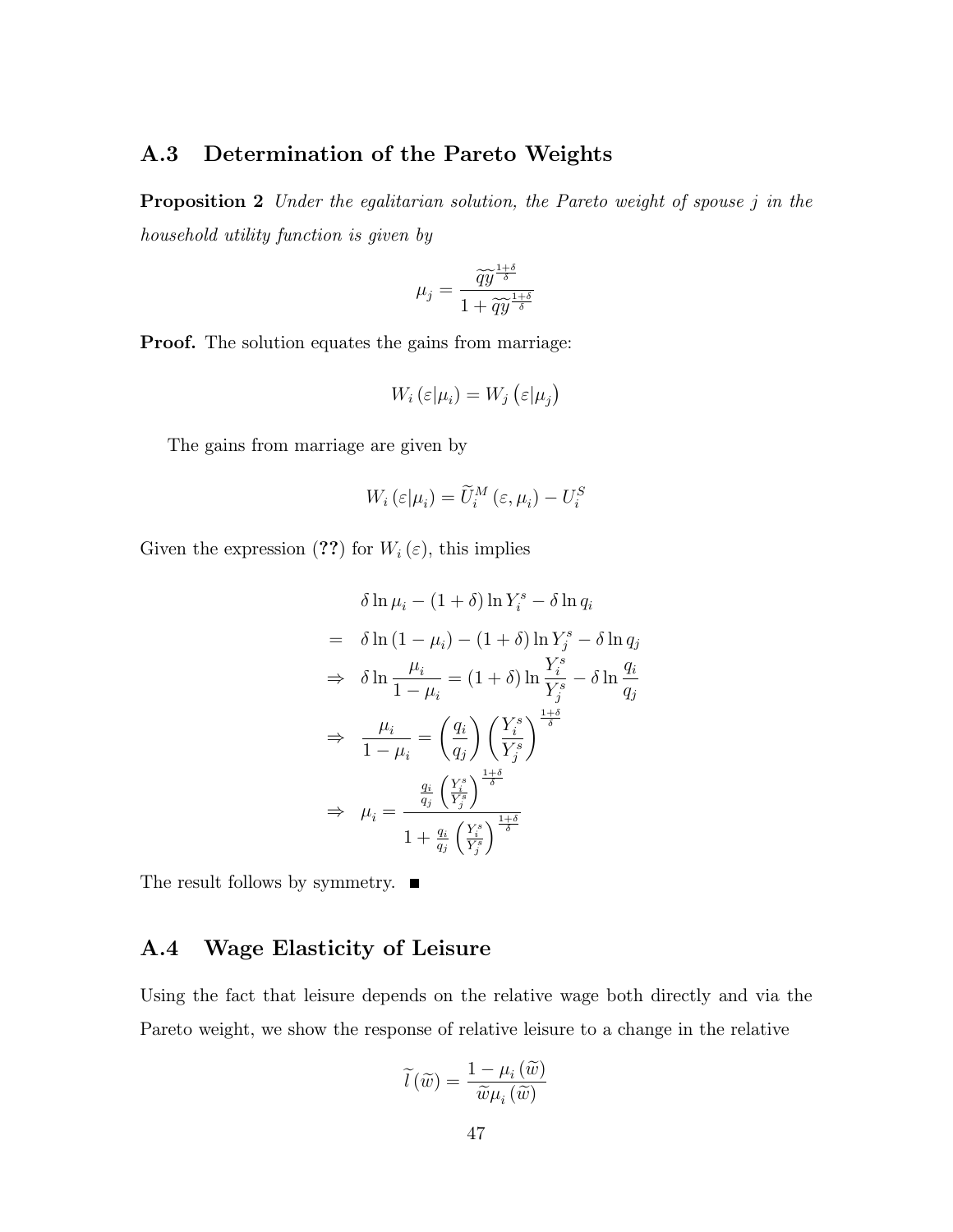$$
\widetilde{l}'(\widetilde{w}) > 0 \Leftrightarrow \frac{d}{d\widetilde{w}} \ln \frac{1 - \mu_i(\widetilde{w})}{\widetilde{w}\mu_i(\widetilde{w})} > 0
$$
\n
$$
= \frac{d}{d\widetilde{w}} [\ln (1 - \mu_i)] - \frac{d}{d\widetilde{w}} \ln \mu_i - \frac{d}{d\widetilde{w}} \ln \widetilde{w}
$$
\n
$$
= -\left(\frac{1}{(1 - \mu_i)\mu_i}\right) \frac{d\mu_i}{d\widetilde{w}} - \frac{1}{\widetilde{w}}
$$

#### A.5 Labor-Force Participation

In the body of the paper, we have assumed that the wife labor supply to the market is greater than zero. This is what permits us to separate the leisure allocation from home production in the maximization problem. In this section we show that if the wife's optimal market labor is zero, then a decline in the price of home goods will cause the relative leisure of the husband to fall.

We proceed, as before, by solving the problem given full income, and then solving for full income. If the wife is not working for a wage, the definition of full income  $I^c(w_i, k)$  for a constrained couple is now as shown on the rhs of the following budget constraint:

$$
c^{h} + c_{i} + c_{j} + w_{i}l_{i} = w_{i} - h_{i}w_{i} - pk = I^{c}(h_{i}, k|w_{i})
$$

Given  $(h_i, k)$  therefore we know how much income the household can allocate between leisure and consumption. Using the fact that the wife's leisure is determined by  $h_i, k$  through the home-production constraint, this sub-problem can be written as:

$$
\max_{l_i, c^h, c_i, c_j} \left\{ \phi \ln c^h + (1 - \phi) \left[ \mu_i \ln c_i + (1 - \mu_i) \ln c_j \right] + \delta \mu_i \ln l_i \right\}
$$

subject to the above budget constraint.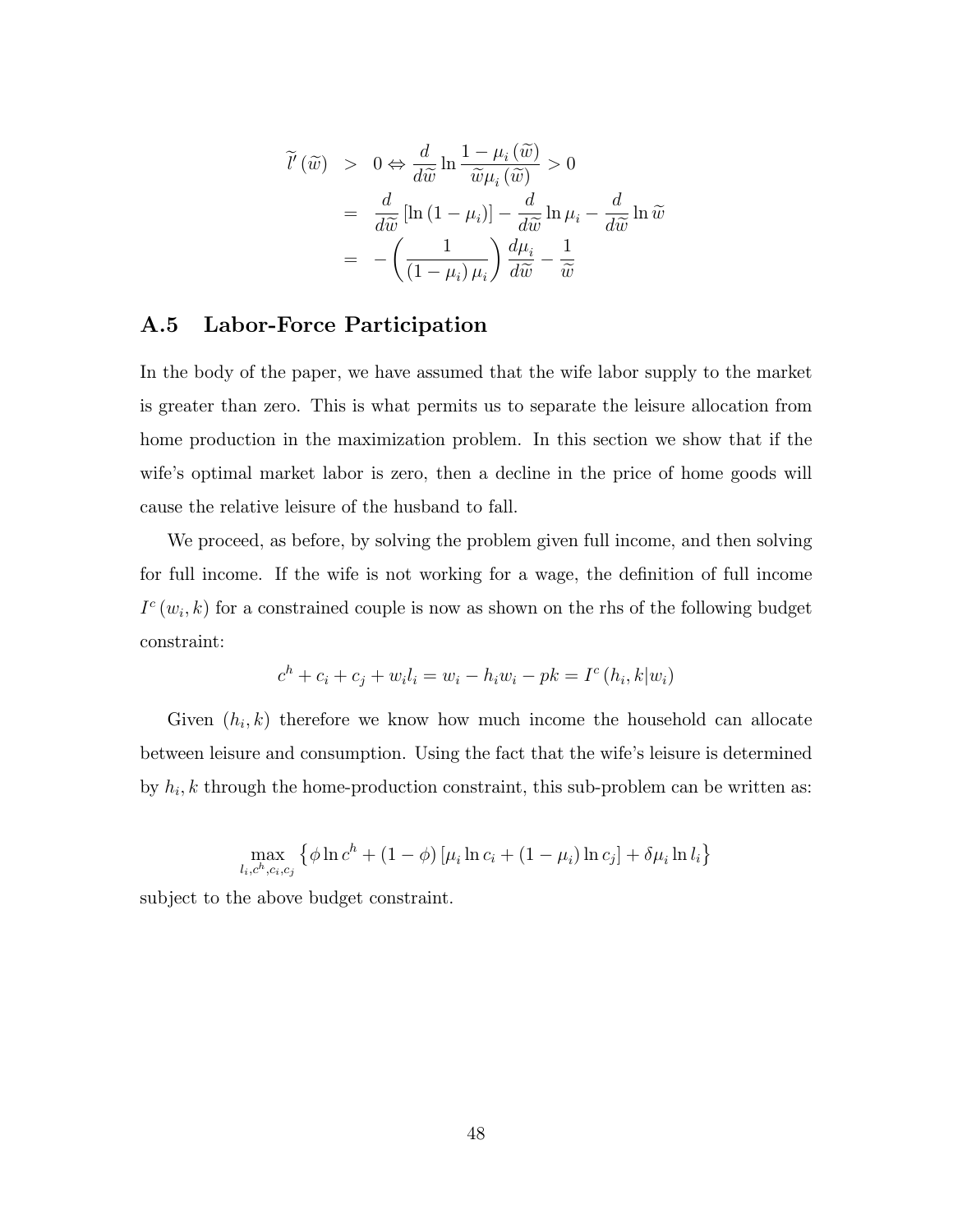It is clear that the optimal expenditures are:

$$
c^{h} = \frac{\phi}{1 + \mu_{i}\delta} I^{c} (h_{i}, k | w_{i})
$$
  
\n
$$
c_{i} = \mu_{i} \frac{1 - \phi}{1 + \mu_{i}\delta} I^{c} (h_{i}, k | w_{i})
$$
\n(7)

$$
c_j = (1 - \mu_i) \frac{1 - \phi}{1 + \mu_i \delta} I^c(h_i, k | w_i)
$$
  
\n
$$
l_i = \frac{\mu_i}{w_i} \frac{\delta}{1 + \mu_i \delta} I^c(h_i, k | w_i)
$$
\n
$$
(8)
$$

The husband's utility is given by

$$
u_i(\mu_i, k) = (1 - \phi) \ln \left[ \mu_i \frac{1 - \phi}{1 + \mu_i \delta} I^c(h_i, k | w_i) \right] + \phi \ln \left[ \frac{\phi}{1 + \mu_i \delta} I^c(h_i, k | w_i) \right]
$$

$$
+ \delta \ln \left[ \frac{\mu_i}{w_i} \frac{\delta}{1 + \mu_i \delta} I^c(h_i, k | w_i) \right]
$$

$$
= (1 + \delta) \ln I^c(h_i, k | w_i) + (1 - \phi + \delta) \ln \mu_i + K_i
$$

where  $K_i = (1 - \phi) \ln(1 - \phi) + \phi \ln \phi + \delta \ln \delta - \delta \ln w_i - (1 + \mu_i \delta) \ln(1 + \mu_i \delta)$ .

The home-production constraint implies that wife's leisure is a function of home durables  $\boldsymbol{k}$  :

$$
g_m = \left[ \left( z_i (h_i)^{1-\theta_i} k^{\theta_i} \right)^{\eta} + \left( z_j (1 - l_j)^{1-\theta_j} k^{\theta_j} \right)^{\eta} \right]^{1/\eta}
$$
  
\n
$$
h_j (h_i, k) = \left[ \left( \frac{g_m}{z_j k^{\theta_j}} \right)^{\eta} - \left( \frac{z_i}{z_j} \left( h_i^{1-\theta_i} k^{\theta_i - \theta_j} \right) \right)^{\eta} \right]^{1/\eta}
$$
  
\n
$$
\frac{\partial}{\partial h_i} h_j (h_i, k) = \frac{1 - \theta_i}{1 - \theta_j} \frac{A}{h_i} \left( \frac{z_i}{z_j} \left( h_i^{1-\theta_i} k^{\theta_i - \theta_j} \right) \right)^{\eta}
$$
  
\n
$$
\frac{\partial}{\partial k} h_j (h_i, k) = \frac{1}{1 - \theta_j} \frac{A}{k} \left[ -\theta_j \left( \frac{g_m}{z_j k^{\theta_j}} \right)^{\eta} - (\theta_i - \theta_j) \left( \frac{z_i}{z_j} \left( h_i^{1-\theta_i} k^{\theta_i - \theta_j} \right) \right)^{\eta} \right]
$$
  
\n
$$
A = \left[ \left( \frac{g_m}{z_j k^{\theta_j}} \right)^{\eta} - \left( \frac{z_i}{z_j} \left( h_i^{1-\theta_i} k^{\theta_i - \theta_j} \right) \right)^{\eta} \right] \frac{1}{(1 - \theta_j)^{\eta}}^{-1}
$$

We see the utility that the wife gets, conditional on  $I^c(h_i, k|w_i)$  and  $\mu_i$ :

$$
u_j(\mu_i, k) = (1 - \phi) \ln (1 - \mu_i) + \ln I^c(h_i, k|w_i) + \delta \ln l_j(h_i, k) + K_j
$$
  

$$
K_j = (1 - \phi) \ln \frac{1 - \phi}{1 + \mu_i \delta} + \phi \ln \frac{\phi}{1 + \mu_i \delta}
$$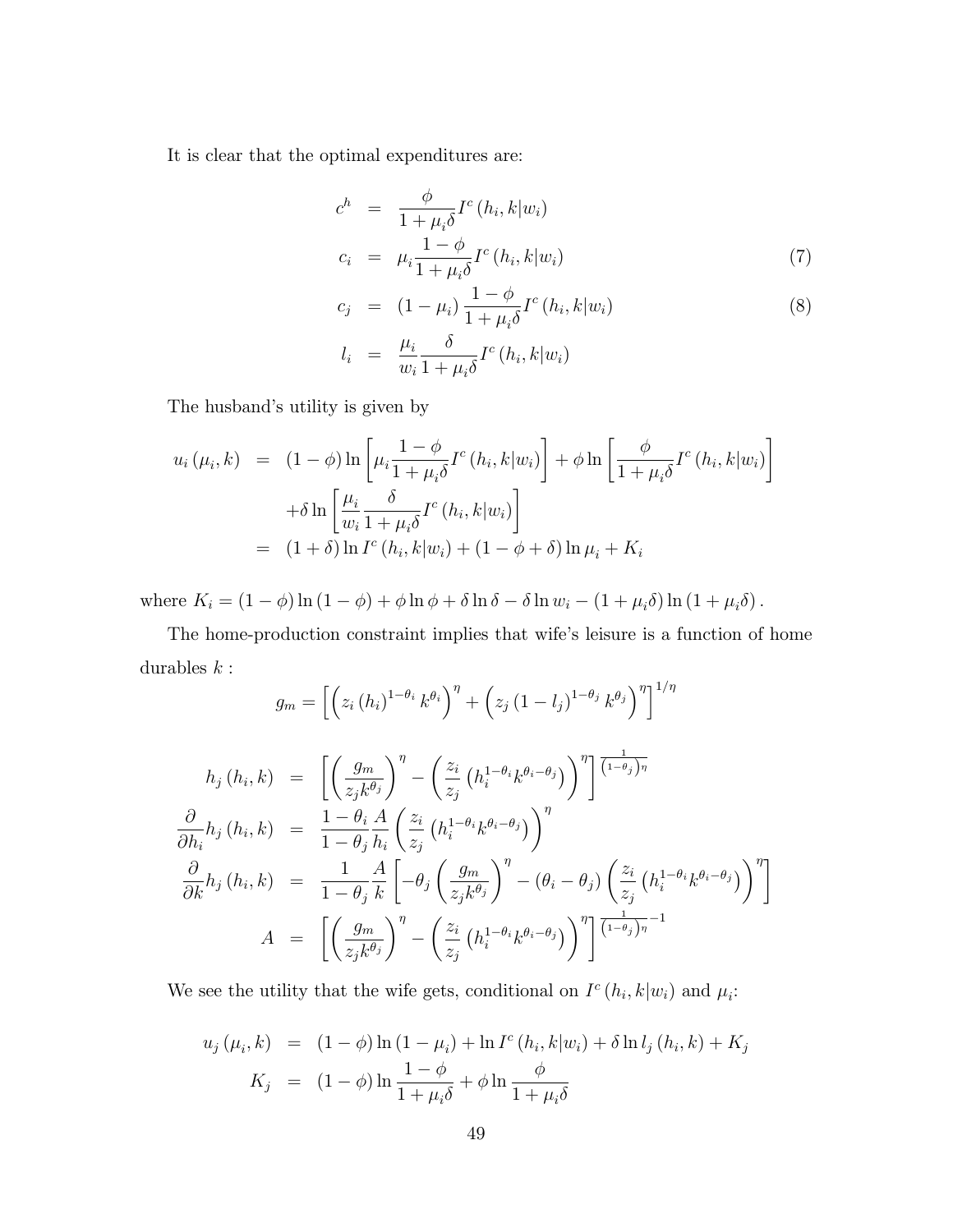The optimal choice of  $(h_i, k)$  solves this unconstrained problem:

$$
V^{C}(\mu_{i}, w_{i}) = \max_{h_{i}, k} \{ [1 + \mu_{i}\delta] \ln I^{c}(h_{i}, k|w_{i}) + (1 - \mu_{i}) \delta \ln l_{j}(h_{i}, k) \}
$$

subject to

$$
I^c(h_i, k|w_i) = w_i - h_i w_i - p k
$$

The first-order conditions for this problem are:

$$
\frac{dV}{dk} = -\frac{\left[1 + \mu_i \delta\right] p}{I^c \left(h_i, k | w_i\right)} + \frac{\left(1 - \mu_i\right)}{l_j \left(h_i, k\right)} \frac{\partial}{\partial k} l_j \left(h_i, k\right) \ge 0
$$
\n
$$
\frac{dV}{dh_i} = -\frac{\left[1 + \mu_i \delta\right] w_i}{I^c \left(h_i, k | w_i\right)} + \frac{\left(1 - \mu_i\right)}{l_j \left(h_i, k\right)} \delta \frac{\partial}{\partial h_i} l_j \left(h_i, k\right) \ge 0
$$

$$
\frac{\partial}{\partial h_i} l_j(h_i, k) = \frac{1 - \theta_i}{1 - \theta_j} \left[ \frac{g_m}{z_j k^{\theta_j}} - \frac{z_i}{z_j} \left( h_i^{1 - \theta_i} k^{\theta_i - \theta_j} \right) \right]^{\frac{\theta_j}{1 - \theta_j}} \frac{z_i}{z_j} \left( h_i^{-\theta_i} k^{\theta_i - \theta_j} \right)
$$
\n
$$
\frac{\partial}{\partial k} l_j(h_i, k) = \frac{1}{1 - \theta_j} \left[ \frac{g_m}{z_j k^{\theta_j}} - \frac{z_i}{z_j} \left( h_i^{1 - \theta_i} k^{\theta_i - \theta_j} \right) \right]^{\frac{\theta_j}{1 - \theta_j}} \times \left[ \theta_j \frac{g_m}{z_j} k^{-1 - \theta_j} - (\theta_i - \theta_j) \frac{z_i}{z_j} \left( h_i^{1 - \theta_i} k^{\theta_i - \theta_j - 1} \right) \right]
$$

Is the problem concave? As k gets larger,  $I^c(\mu_i, k)$  declines, making the first term more negative. The second term declines, so the FOC is decreasing.

$$
\frac{d^2V}{dk^2} = -\frac{\left[1 + \mu_i \delta\right]p^2}{I^c(\mu_i, k)} - \frac{\left(1 - \mu_i\right)\left(b - 1\right)\delta abk^{b-2}}{l_j} + \frac{\left(1 - \mu_i\right)\delta}{l_j^2} \left(abk^{b-1}\right)^2 \ge 0
$$

### A.6 Calibrated Parameters

These are the parameters of the benchmark calibration referred to in the table. Note that the family-size parameters are set using the regression results above; so they are held fixed when the model is matched to the targets.